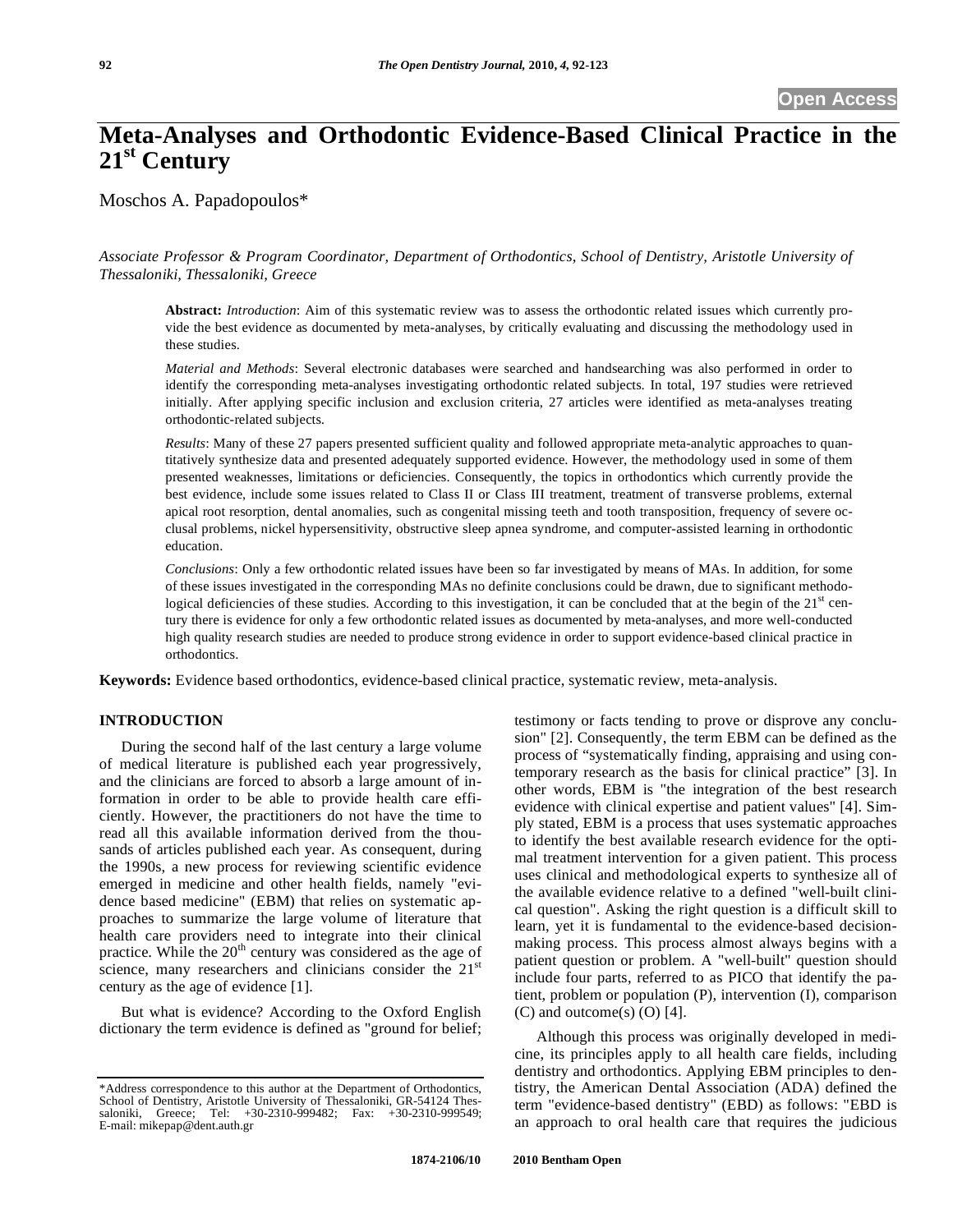| <b>Study Design</b>                                  | <b>Level of Evidence</b> |  |  |  |  |
|------------------------------------------------------|--------------------------|--|--|--|--|
| Meta-analyses (MAs)                                  | Strong evidence          |  |  |  |  |
| Systematic reviews (SRs)                             |                          |  |  |  |  |
| Randomized controlled clinical trials (RCTs)         |                          |  |  |  |  |
| Non-randomized controlled clinical trials (Non-RCTs) |                          |  |  |  |  |
| Cohort studies                                       |                          |  |  |  |  |
| Case-control studies                                 |                          |  |  |  |  |
| Crossover studies                                    |                          |  |  |  |  |
| Cross-sectional studies                              |                          |  |  |  |  |
| Case studies                                         |                          |  |  |  |  |
| Consensus opinion of experts                         |                          |  |  |  |  |
| Anecdotal reports or testimonies                     | Low evidence             |  |  |  |  |

**Table 1. The Hierarchy of the Level Evidence in Descending Order of the Various Study Designs** 

integration of systematic assessments of clinically relevant scientific evidence, relating to the patient's oral and medical condition and history, with the dentist's clinical expertise and the patient's treatment needs and preferences" [5].

The purpose of using an evidence based (EB) approach in clinical care is to close the gap between what is known and what is practiced, and to improve patient care based upon informed decision-making. The use of EB approaches in medicine and dentistry, especially in the beginning of the  $21<sup>st</sup>$  century, is considered as very significant, since the usually limited human and money resources do not permit to spend money on ineffective treatment procedures. Therefore, the ultimate goal of EB clinical practice is to help health care providers, including orthodontists, to provide the best possible care to their patients by using the best available evidence derived from high quality studies.

The different research designs of the published studies differ with regard to the risk of error and bias in their results. When seeking answers to specific clinical questions, some research methods provide better evidence than that provided by other methods. Thus, the validity of the results of the research studies varies significantly as a consequence of the different methods used in these studies [6]. In order to qualitatively access the evidence produced by the different study designs, hierarchies of evidence have been developed to allow research-based recommendations. These hierarchies are used to grade original studies according to their design, indicating the degree to which different study designs are susceptible to bias [7]. Ranking research designs according to their internal validity not only grades the strength of the evidence, but also provides the end-user of research with a tool to judge the strength of available evidence, indicating the confidence the clinician can have in the corresponding findings [6]. Hierarchies of evidence of the different study designs aim therefore to provide a simple way to communicate a complex range of evidence generated by a variety of research methods. However, the exact format and order of rank for research designs within these hierarchies are still a matter of discussion and existing systems have used a variety of different approaches [6].

Best evidence is a term that according to ADA refers to information obtained from randomized controlled clinical trials (RCTs), non-randomized controlled clinical trials (Non-RCTs), cohort studies, case-control studies, crossover studies, cross-sectional studies, case studies or, in the absence of scientific evidence, the consensus opinion of experts in the appropriate fields of research or clinical practice [5]. Clinical decisions, based on EB conclusions, are made with regard to the strength and quality of the above mentioned various study designs [8, 9]. The hierarchy of evidence of the various study designs based on their strength and quality according to ADA is listed on Table **1** [5].

According to the hierarchy of evidence, Systematic reviews (SRs) and meta-analyses (MAs) are considered as providing the highest level of evidence because conclusions are made by combining the results of other types of studies presenting already strong evidence, *i.e.,* RCTs. Systematic reviews are designed to answer specific clinical questions. They employ a predetermined clear and precise methodology to comprehensively search for, select, assess, and analyze original research studies [10]. SRs may or may not include formal meta-analyses [11].

MAs is the statistical pooling of the results of studies that are part of a systematic review [10]. They are statistical procedures that integrate the results of several independent studies considered to be 'combinable' [12]. This means that similar measures from comparable studies are listed systematically and the available effect-measures are combined, where possible [13]. The term "meta" implies something occurring later, more comprehensive, and is often used to name a new but related discipline designated to deal critically with the original one [11]. MAs present a significant advantage in relation to SRs: they increase the overall sample size to a great degree by combining the data from individual studies, thus increasing the statistical power of the analysis and the precision to assess the treatment effects. Well-conducted MAs allow a more objective evaluation of the evidence, present a more precise estimate of the treatment effect, and may possibly explain the heterogeneity between the individual studies [11, 14]. Consequently, it can be stated that MAs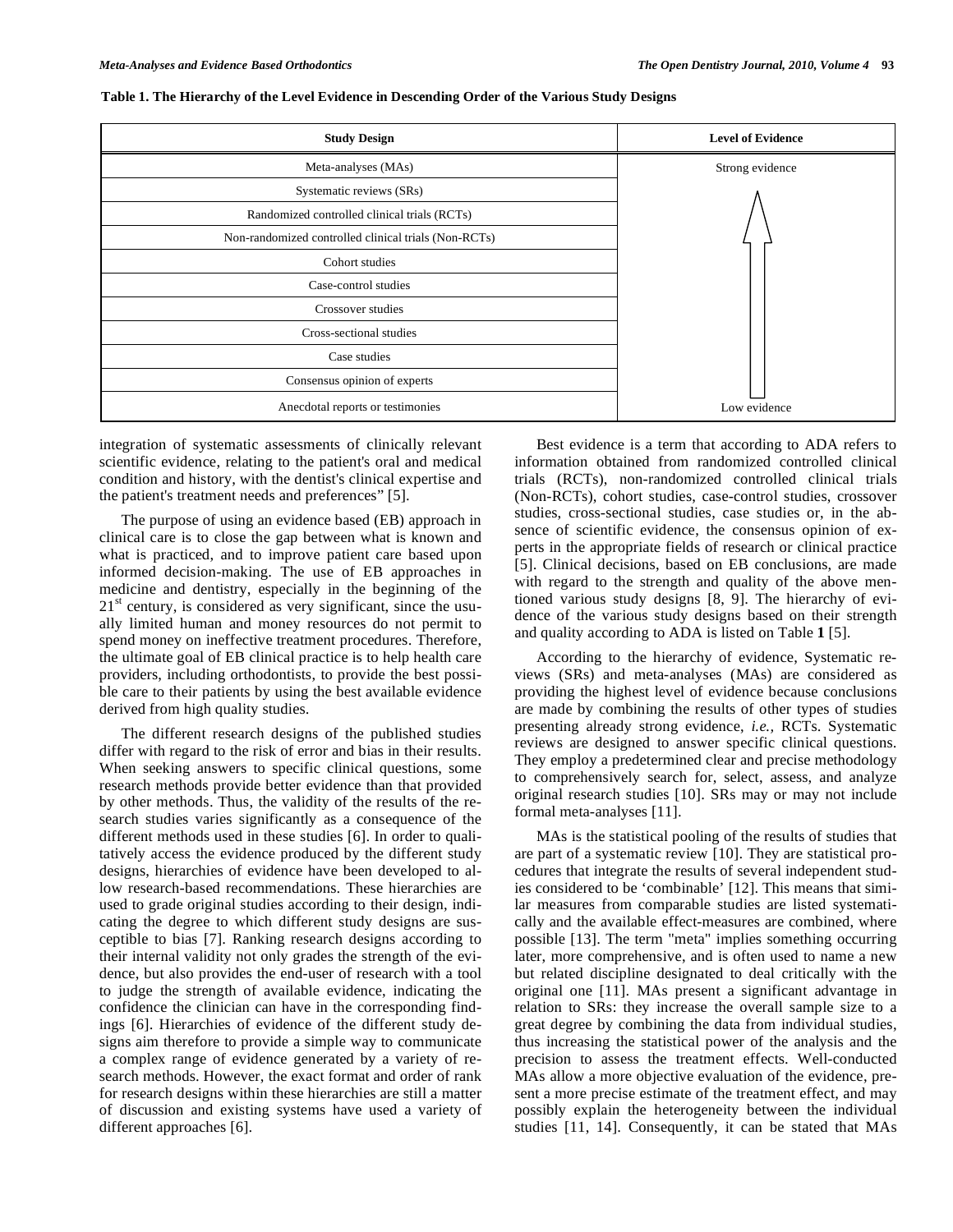

**Fig. (1).** Number of meta-analyses published during the last 20 years *(as indexed in Pubmed).* 

produce the highest quality of evidence achievable in medicine [15, 16].

However, the different study designs used to produce evidence-based clinical decisions, such as MAs, SRs and RCTs, could result in wrong conclusions when the proper attention is not given and are not conducted in an appropriate manner. Consequently, the integration of the produced evidence into clinical practice can be very challenging for the clinician [17]. As with other study designs, the risks and advantages of MAs are still a matter of discussion in the medical research community [14, 18-24]. The weaknesses of MAs include among others the fact that occasionally the results of a research area are oversimplified, [25] there are errors in classifying of the studies or errors in estimating effect sizes, there is only a small number of well conducted studies to be included in the analysis, the primary studies present low quality or small sample sizes, and the primary data included in the analysis present significant heterogeneity [26].

Therefore, when conducting a MA, the development of a precise protocol to be followed through the whole process is of major importance. This should include: (a) definitions of the response variables, (b) methods of literature searching for the inclusion of the primary data in the analysis, (c) measures to identify and address publication bias, (d) inclusion and exclusion criteria for the articles to be analyzed, (e) data extraction procedure, and (f) statistical analysis of the primary data, including quality and heterogeneity analysis [14].

With an increasing rate of publication of EBM articles in professional journals and an increasing access to electronic literature sources, such as PubMed, the Cochrane Library, etc., clinical decision-making is greatly enhanced year by year. Orthodontic literature uses many forms of evidence, such as RCTs, SRs and MAs. However, MAs investigating orthodontic related subjects are very few in comparison to medical literature. More specifically, the number of published MAs in medical research has increased rapidly during the last decades reaching a total of 21617 articles for the period 1966-2008, while only 43 orthodontic-related MAs have been found to be cited in PubMed for the same period (Fig. **1**).

However, it must be mentioned that MAs are quite difficult to perform in orthodontics mainly because (a) there is lack of high quality primary studies to be included in a MAs, such as RCTs, (b) the majority of the primary studies use research designs that are inappropriate for data synthesis [27], and (c) meta-analytical procedures (MAPs) are very complicated and it is questionable if the appropriate statistical approaches have been used by the researchers when conducting MAs. One of the main reasons for the lack of high quality primary studies in orthodontics include the fact that it is ethically close to impossible to perform RCTs with untreated control groups with regards to dental or orthodontic treatment. Control group subjects would also require some kind of treatment, and denying them treatment only for the purpose for a clinical study would infringe upon violating morals and treatment ethics.

Since MAs are considered as studies that provide the best possible evidence when investigating a specific issue, as well as due to the fact that MAs investigating orthodontic related subjects are very few in comparison to medical literature, it was hypothesized that only a few orthodontic topics are supported by strong evidence at the beginning of the  $21<sup>st</sup>$  century, at least as it is documented by MAs.

Aim therefore of this systematic review was (a) to investigate the topics in the currently existing orthodontic literature which provide the best possible evidence, as documented by MAs, and in addition, (b) to evaluate the methodology used in the published MAs, in order to critically present and discuss their results with the regard to the specific orthodontic subjects that have been investigated so far, as well as (c) to obtain conclusions, which could be applied in evidence-based clinical practice in orthodontics.

#### **MATERIALS AND METHODS**

#### **Search Strategy**

For the identification of the studies to be considered for inclusion in this SR, detailed search strategies were developed and undertaken for following major electronic databases: MEDLINE (searched via PubMed), EMBASE, Cochrane Database of Systematic Reviews (Cochrane Reviews),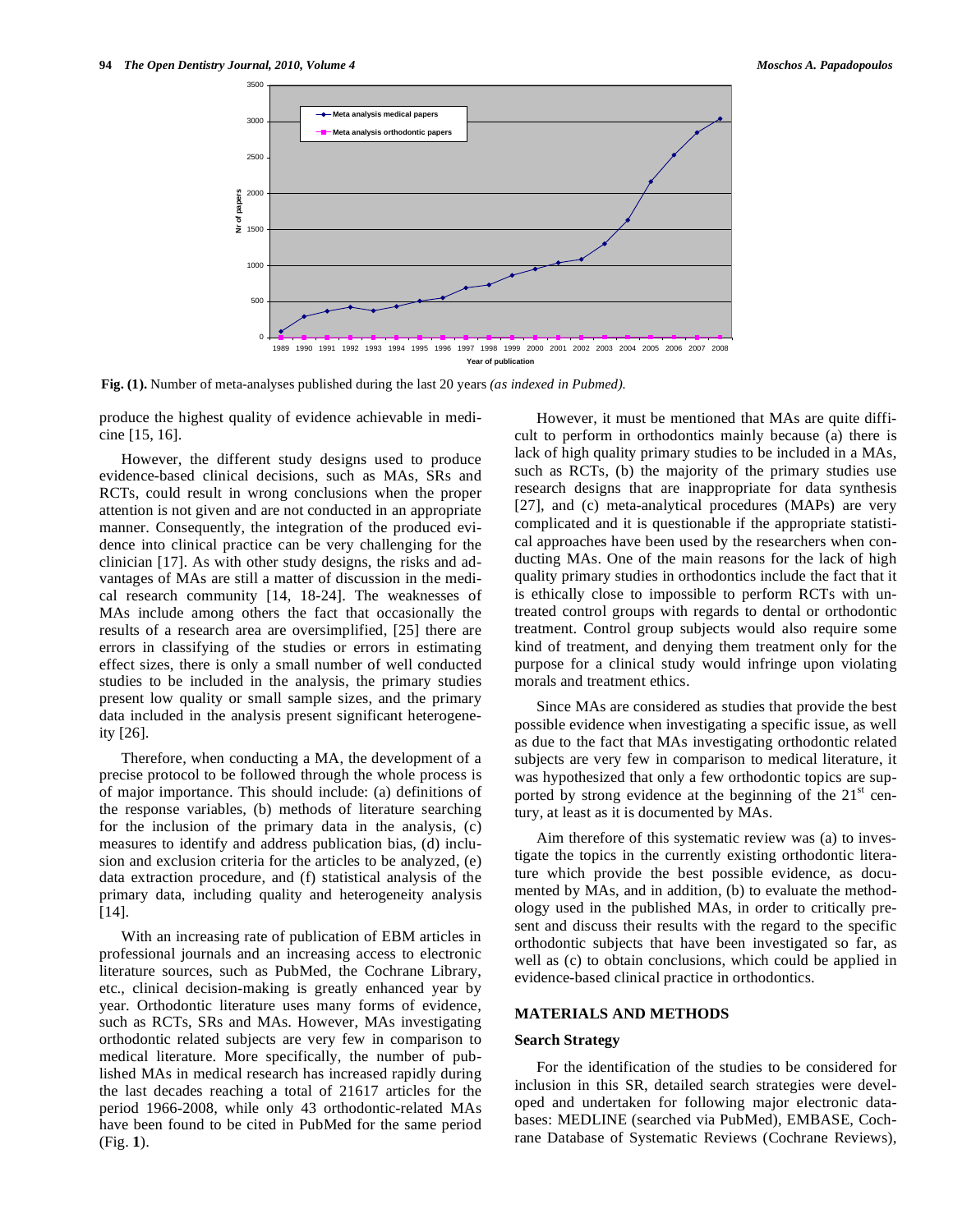Google Scholar Beta, ISI Web of Knowledge (all databases), Scopus, LILACS (searched via Virtual Health Library), Bibliografia Brasileira de Odontologia (searched via Virtual Health Library), Bandolier, Extenza, African Journals Online, Dissertations and Theses (searched via ProQuest), Theses (University of Glaskow), and German National Library of Medicine (ZB MED). These were based upon the search strategy developed for PubMed but revised appropriately for each database to take into account differences in controlled vocabulary and syntax rules. All electronic searches were conducted on July 22, 2009.

The databases searched and the corresponding search strategies per database are presented in detail in Table **2**.

| Table 2. The Databases Searched the Search Strategy Used in this Systematic Review (as of July 22, 2009) |  |  |
|----------------------------------------------------------------------------------------------------------|--|--|
|----------------------------------------------------------------------------------------------------------|--|--|

| <b>Electronic Databases</b>                                                                                                                                     | <b>Search Strategy</b><br>(No of Hits Per Database)                                                                                                                                                                                                                                                                                                                                                                                                                                                                                                                                                                                                                                                                                                                                                                                                                                                                                                                |
|-----------------------------------------------------------------------------------------------------------------------------------------------------------------|--------------------------------------------------------------------------------------------------------------------------------------------------------------------------------------------------------------------------------------------------------------------------------------------------------------------------------------------------------------------------------------------------------------------------------------------------------------------------------------------------------------------------------------------------------------------------------------------------------------------------------------------------------------------------------------------------------------------------------------------------------------------------------------------------------------------------------------------------------------------------------------------------------------------------------------------------------------------|
| <b>MEDLINE</b><br>searched via PubMed<br>www.ncbi.nlm.nih.gov/sites/entrez/                                                                                     | ((orthodont*) OR (malocclusion*) OR (functional orthopedic*) OR (crossbite*) OR<br>(openbite*) OR (open bite*) OR (deepbite*) OR (deep bite*) OR (overbite*) OR<br>(prognath*) OR (orthognath*) OR (retrognath*) OR (mandibular deficienc*) OR<br>(mandibular excess) OR (maxillary deficienc*) OR (maxillary excess) OR (growth<br>modification) OR (dentofacial orthopedics) OR (maxillary growth) OR (mandibular<br>growth) OR (molar relationship*) OR (occlusal problem*) OR (occlusal anomal*) OR<br>(occlusal discrepanc*) OR (tooth problem*) OR (tooth anomal*) OR (tooth discrep-<br>anc*) OR (vertical excess) OR (vertical deficienc*) OR (tooth movement*) OR (tooth<br>correction*) OR (teeth correction*) OR (tooth alignment*) OR (teeth alignment*) OR<br>(distal movement*) OR (mesial movement*) OR (distalization) OR (mesialization)<br>OR (functional applianc*) OR (removable applianc*) OR (fixed applianc*)) AND<br>(meta-anal*)<br>(119) |
| <b>EMBASE</b><br>www.embase.com                                                                                                                                 | meta analys* AND orthodont*<br>(5)                                                                                                                                                                                                                                                                                                                                                                                                                                                                                                                                                                                                                                                                                                                                                                                                                                                                                                                                 |
| <b>Cochrane Reviews</b><br>searched via The Cochrane Library<br>www.thecochranelibrary.com                                                                      | meta analys* AND orthodont*<br>(35)                                                                                                                                                                                                                                                                                                                                                                                                                                                                                                                                                                                                                                                                                                                                                                                                                                                                                                                                |
| <b>Google Scholar Beta</b><br>www.scholar.google.com                                                                                                            | meta analysis orthodontics<br>Limits: title search<br>(5)                                                                                                                                                                                                                                                                                                                                                                                                                                                                                                                                                                                                                                                                                                                                                                                                                                                                                                          |
| <b>ISI Web of Knowledge</b><br>(all databases)<br>http://apps.isiknowledge.com                                                                                  | meta analys*) AND (orthodont*)<br>(57)                                                                                                                                                                                                                                                                                                                                                                                                                                                                                                                                                                                                                                                                                                                                                                                                                                                                                                                             |
| <b>Scopus</b><br>www.scopus.com                                                                                                                                 | (meta analys*) AND (orthodont*)<br>(79)                                                                                                                                                                                                                                                                                                                                                                                                                                                                                                                                                                                                                                                                                                                                                                                                                                                                                                                            |
| LILACS & Bibliografia Brasileira de Odontologia<br>searched via Virtual Health Library<br>www.bys.br<br>http://bases.bireme.br/cgi-bin/wxislind.exe/iah/online/ | meta analys* AND orthodont*<br>(0)                                                                                                                                                                                                                                                                                                                                                                                                                                                                                                                                                                                                                                                                                                                                                                                                                                                                                                                                 |
| <b>Bandolier</b><br>www.medicine.ox.ac.uk/bandolier/                                                                                                            | orthodont*<br>(0)<br>meta-analys*<br>(0)                                                                                                                                                                                                                                                                                                                                                                                                                                                                                                                                                                                                                                                                                                                                                                                                                                                                                                                           |
| <b>Extenza</b><br>www.extenza-eps.com<br>www.atypon-link.com                                                                                                    | orthodontics<br>(11)                                                                                                                                                                                                                                                                                                                                                                                                                                                                                                                                                                                                                                                                                                                                                                                                                                                                                                                                               |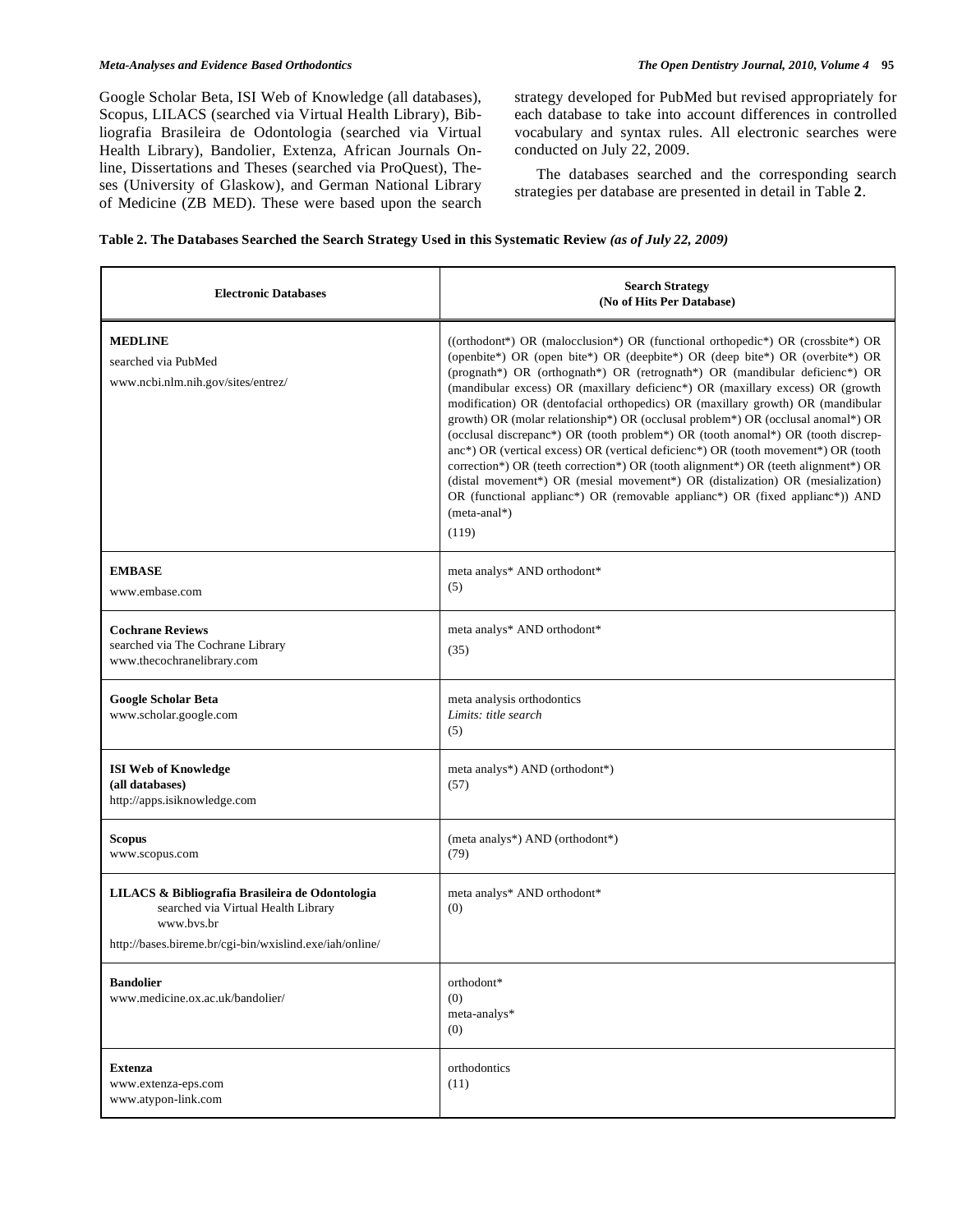| <b>Electronic Databases</b>                                                                 | <b>Search Strategy</b><br>(No of Hits Per Database)                                                                                                                                                                                                                                                                                                                                                                                                                                                                                                                                                                                                                                                                                                                                                                                                                                                                                                                                                                                                                                               |
|---------------------------------------------------------------------------------------------|---------------------------------------------------------------------------------------------------------------------------------------------------------------------------------------------------------------------------------------------------------------------------------------------------------------------------------------------------------------------------------------------------------------------------------------------------------------------------------------------------------------------------------------------------------------------------------------------------------------------------------------------------------------------------------------------------------------------------------------------------------------------------------------------------------------------------------------------------------------------------------------------------------------------------------------------------------------------------------------------------------------------------------------------------------------------------------------------------|
| <b>African Journals Online</b><br>www.ajol.info                                             | orthodont*<br>(0)<br>meta-analys*<br>(0)                                                                                                                                                                                                                                                                                                                                                                                                                                                                                                                                                                                                                                                                                                                                                                                                                                                                                                                                                                                                                                                          |
| Databases of dissertations                                                                  |                                                                                                                                                                                                                                                                                                                                                                                                                                                                                                                                                                                                                                                                                                                                                                                                                                                                                                                                                                                                                                                                                                   |
| <b>Dissertations &amp; Theses</b><br>searched via ProQuest<br>http://proquest.umi.com/login | (meta analys*) AND (orthodont*)<br>(2)                                                                                                                                                                                                                                                                                                                                                                                                                                                                                                                                                                                                                                                                                                                                                                                                                                                                                                                                                                                                                                                            |
| <b>Theses (University of Glaskow)</b><br>http://eleanor.lib.gla.ac.uk/search~S7/            | meta analys*<br>(2)                                                                                                                                                                                                                                                                                                                                                                                                                                                                                                                                                                                                                                                                                                                                                                                                                                                                                                                                                                                                                                                                               |
| <b>German National Library of Medicine (ZB MED)</b><br>searched via http://opac.zbmed.de/   | (((Freie Suche = "Metaanalyse" OR Freie Suche = "Metaanalysen" OR Freie Suche<br>$=$ "Metaanalyses" OR Freie Suche $=$ "Metaanalysis" OR Freie Suche $=$ "metaana-<br>lytic" OR Freie Suche = "metaanalytical" OR Freie Suche = "Metaanalytische" OR<br>Freie Suche = "metaanalytischen" OR Freie Suche = "metaanalytischer" ) AND (<br>Freie Suche = "ORTHODONT" OR Freie Suche = "orthodontia" OR Freie Suche =<br>"orthodontic" OR Freie Suche = "orthodontica" OR Freie Suche = "ORTHODON-<br>TICS" OR Freie Suche = "Orthodontie" OR Freie Suche = "Orthodontik" OR Freie<br>Suche = "orthodontike" OR Freie Suche = "orthodontique" OR Freie Suche =<br>"orthodontiques" OR Freie Suche = "orthodontisch" OR Freie Suche = "orthodon-<br>tischchirurgischen" OR Freie Suche = "Orthodontische" OR Freie Suche = "ortho-<br>dontischem" OR Freie Suche = "orthodontischen" OR Freie Suche = "orthodon-<br>tischer" OR Freie Suche = "orthodontisches" OR Freie Suche = "orthodontischsto-<br>matologische" OR Freie Suche = "orthodontist" OR Freie Suche = "Orthodon-<br>$tists'$ ))<br>(0) |

Following the electronic searching as described above, the reference lists of the initially retrieved articles were handsearched to identify possible additional relevant publications that may have been missed in the database searches.

Databases were searched to include all languages and no language restriction was applied during the whole identification process of the published articles.

#### **Inclusion Criteria**

The criteria for considering studies to be included in this SR were the following: (a) the studies should have been indexed as MAs by the corresponding databases, (b) they should have analyzed primary data of the individual articles by means of meta-analytical statistical procedures, and (c) they should have investigated issues related to orthodontics.

### **Exclusion Criteria**

Studies investigating subjects not relevant to orthodontics, as well as articles discussing various aspects of cleft lip and palate, were excluded from this SR.

In addition, SRs, all types of original studies, as well as other types of publications, such as narrative reviews, comments on other articles, short surveys, case reports, protocols, book reviews, letters to the editors, etc., were not included in this evaluation, even if they discussed orthodontic related issues.

Nevertheless, since some confusion still exists in the terminology of SR and MA, and several SRs are indexed in the corresponding databases (or even considered by the writing authors) as MAs and vice versa, the full text of each study initially identified as SRs was examined before its exclusion from current SR, in order to confirm that no MAPs have been used for primary data evaluation.

#### **Selection of Articles**

The eligibility of the selected articles was verified firstly by reading the titles and abstracts of the articles initially identified in order to exclude articles discussing subjects not related to orthodontics. Then, comprehensive reading of the full-text of the remaining articles was undertaken by the author of current SR in order to include or exclude articles according to the inclusion and exclusion criteria as described above.

#### **Quality Assessment**

Quality assessment is usually applied for the evaluation of primary studies, such as RCTs. However, the quality of studies with other study designs cannot be evaluated in the same way as for randomized controlled trials (RCTs) [28- 30]. Various criteria have been suggested to critically appraise their validity, which can be applied to other types of studies; however, a great deal of judgment is necessary [31].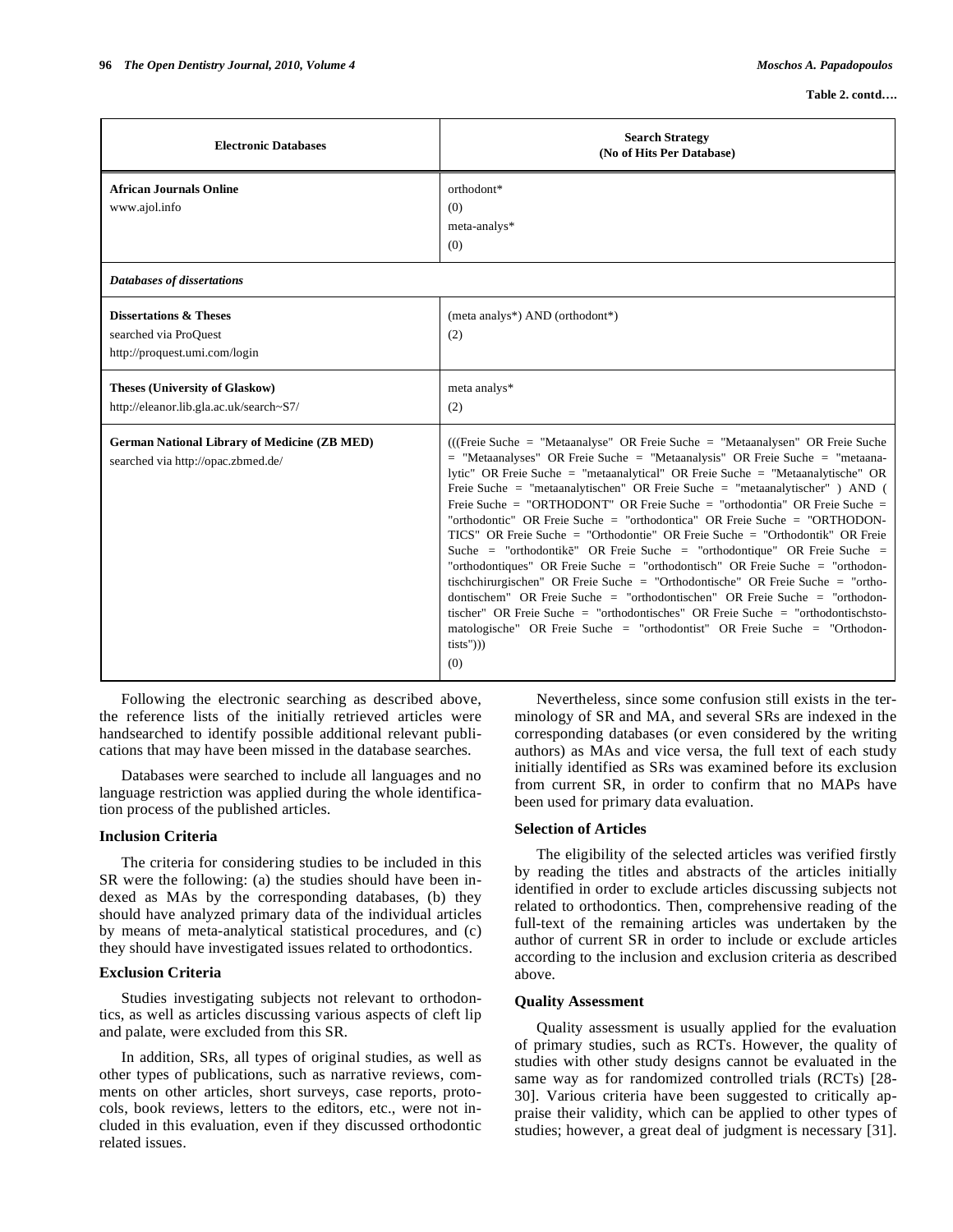

Fig. (2). Flow diagram of the retrieved studies through the selection process.

Thus, a quality assessment of the MAs included in this SR was undertaken using the following quality criteria: (a) number of the original studies included in the analysis, (b) electronic databases searched, (c) undertaking of hand-searching, (d) cross-checking of references, (e) inclusion of non-English studies, (f) quality analysis of the original studies, (g) heterogeneity analysis of the primary data, (h) publication bias assessment, and (i) statistical procedures used for primary data analysis.

# **RESULTS**

The flow diagram of the retrieved studies during the selection process is shown in Fig. (**2**). In detail, following utilization of the above mentioned search strategy, 119 citations were initially retrieved from PubMed, 5 from EMBASE, 61 from Cochrane Database of Systematic Reviews (Cochrane Reviews), 5 from Google Scholar Beta, 57 from ISI Web of Knowledge (all databases), 79 from Scopus, 11 from Extenza, 2 from Dissertations and Theses, and 2 from Theses (University of Glaskow), resulting in a total of 315 citations (Table **2**). However, several citations were cumulative entries, *i.e.,* identified in more than one databases, and consequently 191 studies were initially identified through electronic searching. Six additional studies were identified through handsearching of the reference lists of the initially retrieved articles. Thus, a total of 197 studies were initially identified through electronic and handsearching.

After applying the specific inclusion and exclusion criteria, 170 articles were excluded from current evaluation. The number of excluded articles according to the specific exclusion criteria is presented in Table **3**, while the excluded articles along with the reason for their exclusion are presented in detail in Appendix **I**.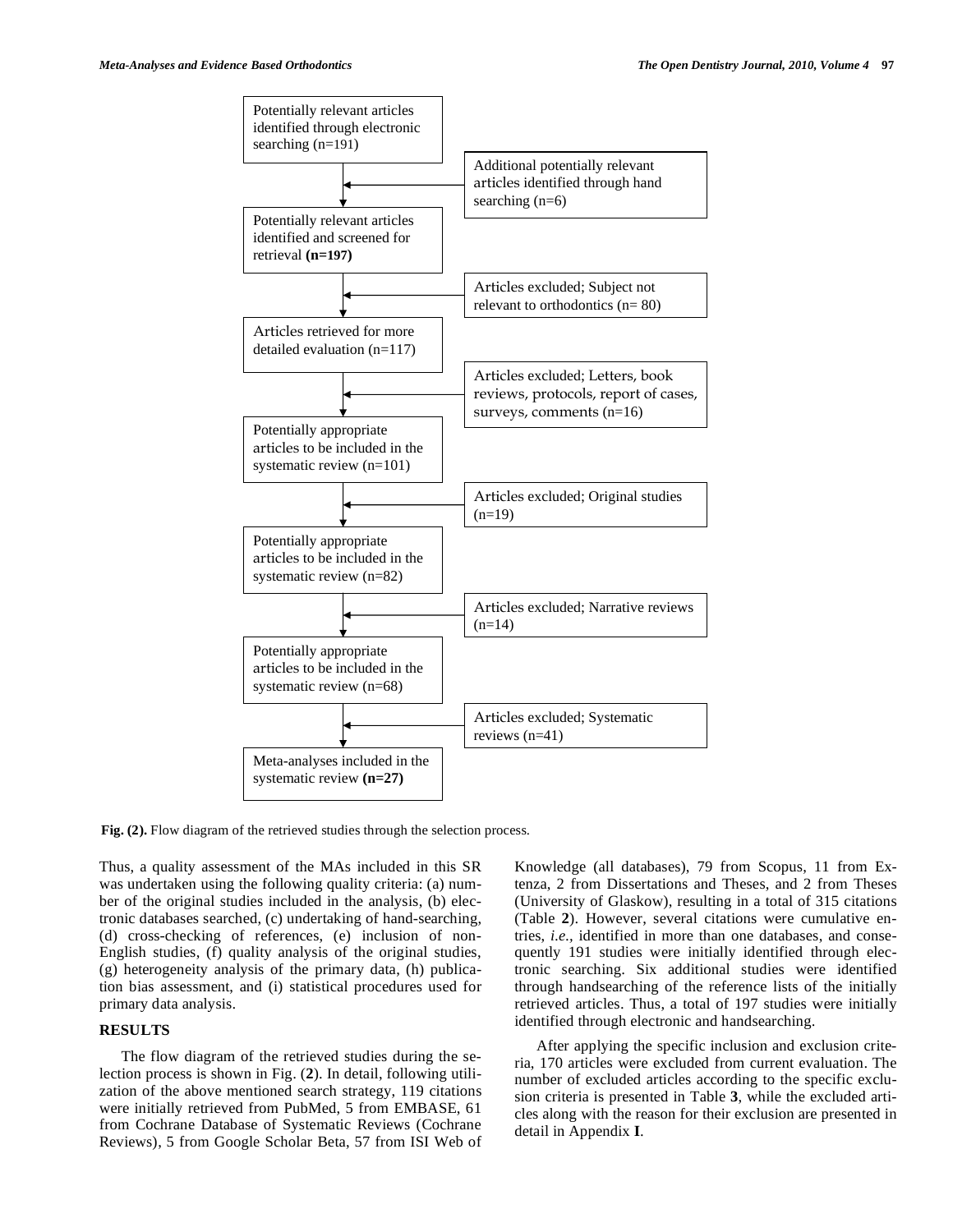| <b>Exclusion Criteria</b>                                   | <b>Nr of Excluded Articles</b> |
|-------------------------------------------------------------|--------------------------------|
| Subject not relevant to orthodontics                        | 74                             |
| Subject not relevant to orthodontics - Cleft lip and palate | 6                              |
| Letter to the editor                                        | ш                              |
| <b>Book Reviews</b>                                         |                                |
| Protocol for a Cochrane review                              |                                |
| Report of cases & Systematic review                         |                                |
| Short survey                                                |                                |
| Comments on other articles                                  | 11                             |
| Original studies                                            | 19                             |
| Narrative reviews                                           | 14                             |
| Systematic reviews                                          | 41                             |
| <b>Sum</b>                                                  | 170                            |

**Table 3. Exclusion Criteria and Number of Excluded Articles According to the Reason for their Exclusion**

Consequently, 27 studies met the inclusion criteria and were considered as MAs appropriate to be included in this SR [32-58].

The quality characteristics of all MAs included in current SR, including their subjects, along with the number of the primary studies included in the analysis, the conducted search strategy, and the corresponding quality analysis, heterogeneity analysis, publication bias assessment and statistical procedures used for primary data analysis are presented in detail in Table **4**.

The above 27 MAs have investigated the following subjects:

- Class II treatment [32-36].
- Class III treatment [37,38]
- treatment of transverse problems [39-42]
- $\blacksquare$  incisor intrusion [43]
- external apical root resorption [44]
- **dental anomalies** [45-47]
- **frequency of occlusal problems** [48]
- nickel hypersensitivity [49]
- orthodontics and temporomandibular disorders [50,51]
- obstructive sleep apnea [52, 53]
- oral hygiene [54]
- dentition analysis  $[55, 56]$
- cephalometric analysis [57] and
- orthodontic education [58]

### **DISCUSSION**

# **Class II Treatment**

Nguyen *et al.* [32] investigated the risk of traumatic dental injuries of the anterior teeth due to overjet. The authors developed a methodological checklist for observational studies, in order to qualitatively assess the 11 articles that were finally included in the analysis. The relative risk of overjet compared with a reference was expressed as odds ratios (ORs). For each primary study, the ORs and their 95% confidence intervals (CIs) were computed and subsequently these ORs were pooled across the studies. Finally, the influence of the quality of the studies on the pooled OR was addressed. According to this evaluation, the authors concluded that: (a) children with an overjet larger than 3 mm are approximately twice as much at risk of traumatic dental injury on anterior teeth than children with an overjet less than 3 mm, (b) the effect of overjet on the risk of dental injury is less in boys than in girls of the same overjet group, and (c) the risk of anterior teeth injuries tends to increase with increasing overjet size. Regarding the MAPs used in this study, and despite the fact that a possibility of publicationbias cannot be excluded, some additional shortcomings include the following: (a) The studies selected for the metaanalysis showed heterogeneity of the outcomes, with exception of the subgroup between the ages 6 to 18. (b) There was no reference to the number of the control group size for any of the primary studies. (c) No information was given if studies in other language than English were included in the analysis. To conclude, although this MA was performed adequately well, the above mentioned conclusions should be considered with some caution due to the limitations of the source studies and the heterogeneity of the primary data implemented in the analysis.

The effect of functional appliances on the skeletal pattern following orthodontic treatment of patients with Class II, division I malocclusion was the subject of a MA performed by Mills [33]. The author reviewed the cephalometric findings of 26 papers investigating the Andresen-activator and Frankel appliances. In order to increase statistical significance, the findings of the primary studies were combined to produce larger samples, and they were also compared with a control group derived from reports of untreated Class II, division 1 individuals. For this purpose, the author combined the means and the given standard deviations of the primary studies using the student's t-test for the full figures and the Mann-Whitney U-test for the annual measurements and con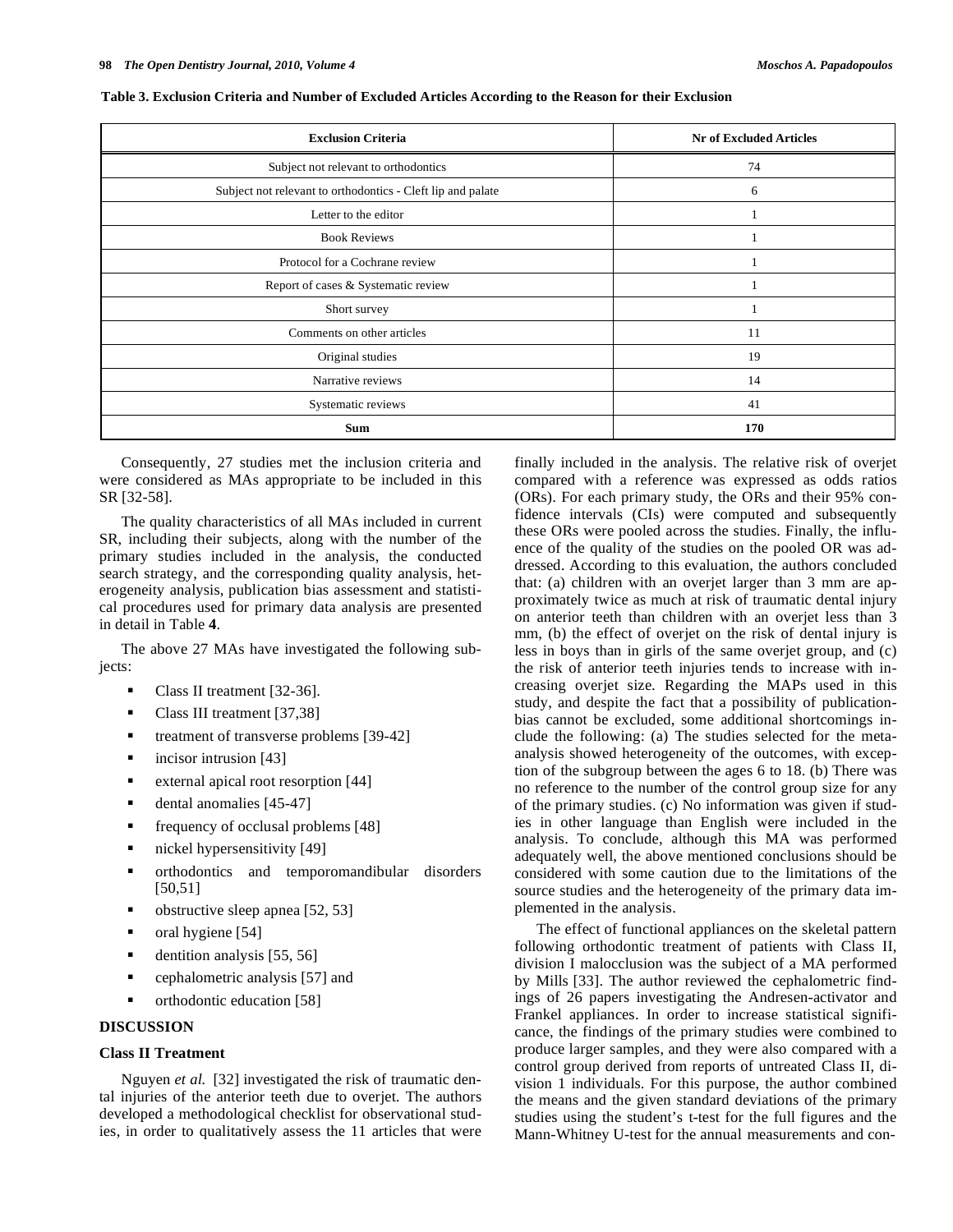**Table 4. Quality Characteristics of the MAs Included in Current SR, Including their Subjects, Along with the Number of the Primary Studies Included in the Analysis, the Conducted Search Strategy, and the Corresponding Quality Analysis, Heterogeneity Analysis, Publication Bias Assessment and Statistical Procedures Used for Primary Data Analysis** 

| <b>Subject</b>                                                                                                 | <b>Author</b>                           | <b>Original Studies Included</b><br>in the Analysis (n) | <b>Electronic Databases</b><br><b>Searched</b>                                                                                                                                                                                                                                                                                                                          | Hand-Searching                                                                                             | <b>Cross-checking References</b> | Inclusion of non-English Studies | <b>Quality Analysis</b> | Heterogeneity<br>Analysis                 | <b>Publication Bias Assessment</b> | <b>Statistical Analy-</b><br>sis of the Pri-<br>mary Data                                           |
|----------------------------------------------------------------------------------------------------------------|-----------------------------------------|---------------------------------------------------------|-------------------------------------------------------------------------------------------------------------------------------------------------------------------------------------------------------------------------------------------------------------------------------------------------------------------------------------------------------------------------|------------------------------------------------------------------------------------------------------------|----------------------------------|----------------------------------|-------------------------|-------------------------------------------|------------------------------------|-----------------------------------------------------------------------------------------------------|
| <b>Class II treatment</b>                                                                                      |                                         |                                                         |                                                                                                                                                                                                                                                                                                                                                                         |                                                                                                            |                                  |                                  |                         |                                           |                                    |                                                                                                     |
| Relationship<br>between overjet<br>size and trau-<br>matic dental<br>injuries                                  | Nguyen<br>et al. [32]                   | 11                                                      | MEDLINE, Exerpta<br>Medica                                                                                                                                                                                                                                                                                                                                              | No                                                                                                         | Yes                              | NA                               | Yes                     | Yes                                       | No                                 | 2x2 tables, ORs<br>with 95% CIs                                                                     |
| Effects of func-<br>tional appliances<br>on skeletal pat-<br>tern                                              | Mills [33]                              | 26                                                      | No                                                                                                                                                                                                                                                                                                                                                                      | Yes<br>(Papers)<br>from<br>Ameri-<br>can,<br>Euro-<br>pean<br>and<br>Scandi-<br>navian<br>litera-<br>ture) | N <sub>o</sub>                   | No                               | No                      | No                                        | No                                 | Student's t-test,<br>Mann-Whitney<br>U-test                                                         |
| Efficacy of<br>functional appli-<br>ances on man-<br>dibular growth                                            | Chen et al.<br>$[34]$                   | 6                                                       | <b>MEDLINE</b>                                                                                                                                                                                                                                                                                                                                                          | N <sub>0</sub>                                                                                             | N <sub>0</sub>                   | No                               | N <sub>0</sub>          | N <sub>0</sub>                            | N <sub>0</sub>                     | ANOVA, Student<br>t-test for paired<br>data,<br>95% CIs                                             |
| Short-term ef-<br>fects of func-<br>tional appliances<br>and extraoral<br>traction on class<br>II malocclusion | Antonarakis<br>and Kil-<br>iaridis [35] | 9                                                       | PubMed,<br>Ovid (including OLD-<br>MEDLINE),<br>Cochrane Library, Web<br>of<br>Science, Google Scholar<br>Beta, Embase, Extenza,<br>African<br>Journals Online, Bando-<br>lier, Evidence-Based<br>Medicine, Latin Ameri-<br>can and Caribbean Cen-<br>ter on<br>Health Sciences Informa-<br>tion, Bibliografia Bra-<br>sileira de<br>Odontologia, ChinaInfo<br>database | Yes                                                                                                        | Yes                              | NA                               | Yes                     | Chi-square<br>test and $I^2$<br>statistic | No                                 | Descriptive statis-<br>tics, random-<br>effects model<br>using WMDs and<br>95% CIs, forest<br>plots |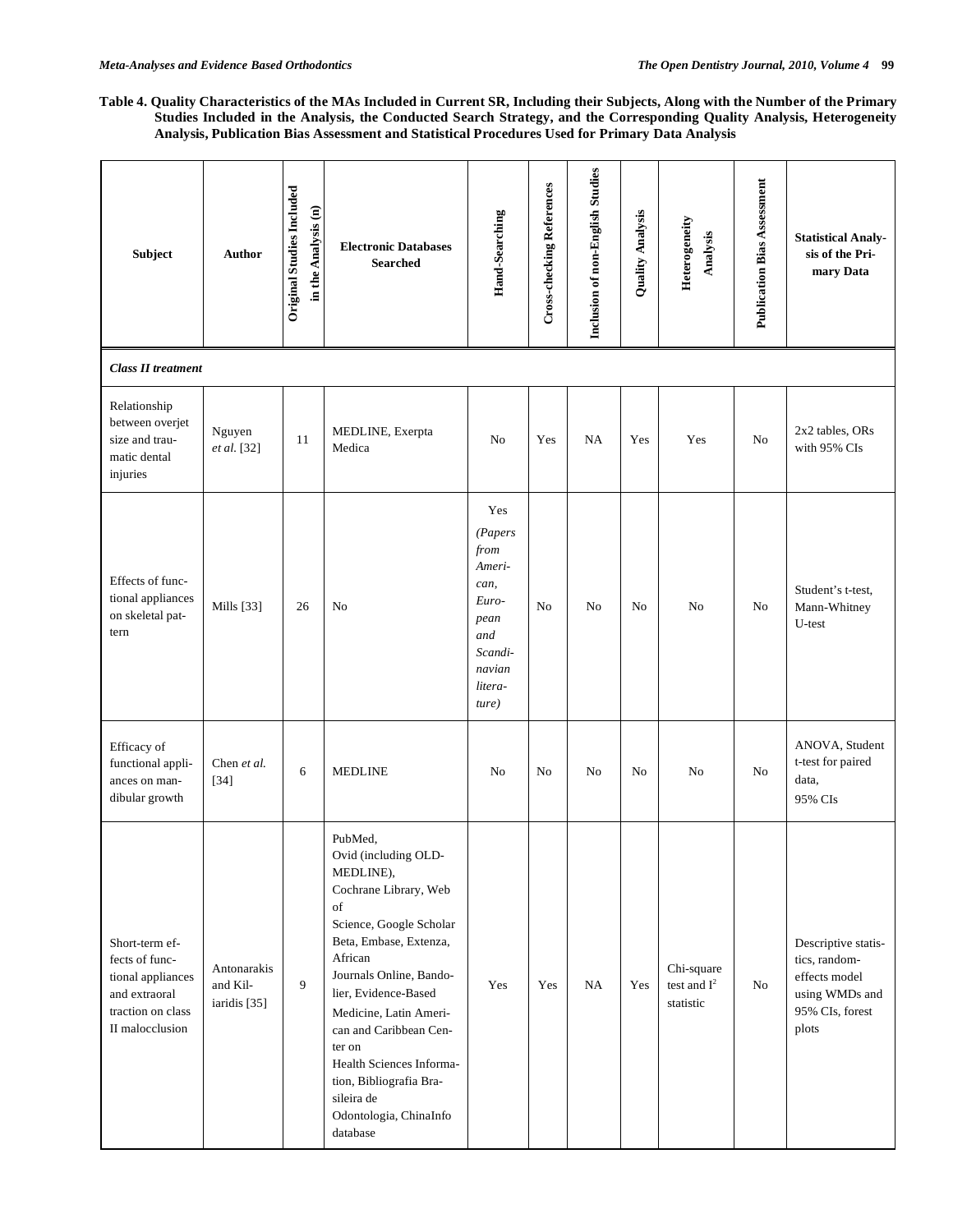| <b>Subject</b>                                                                           | Author                            | <b>Original Studies Included</b><br>in the Analysis (n) | <b>Electronic Databases</b><br><b>Searched</b>                                                                                       | Hand-Searching | <b>Cross-checking References</b> | Inclusion of non-English Studies     | <b>Quality Analysis</b> | Heterogeneity<br>Analysis                                                   | <b>Publication Bias Assessment</b>   | <b>Statistical Analy-</b><br>sis of the Pri-<br>mary Data                                                                                                                                   |
|------------------------------------------------------------------------------------------|-----------------------------------|---------------------------------------------------------|--------------------------------------------------------------------------------------------------------------------------------------|----------------|----------------------------------|--------------------------------------|-------------------------|-----------------------------------------------------------------------------|--------------------------------------|---------------------------------------------------------------------------------------------------------------------------------------------------------------------------------------------|
| Orthodontic<br>treatment for<br>prominent upper<br>front teeth in<br>children            | Harrison<br><i>et al.</i> [36]    | 8                                                       | Cochrane OralHealth<br>Group's Trials Register,<br>Cochrane Central Regis-<br>ter of Controlled Trials,<br>MEDLINE,<br><b>EMBASE</b> | Yes            | Yes                              | Yes                                  | Yes                     | Cochran's<br>test for<br>heteroge-<br>neity and I <sup>2</sup><br>statistic | No                                   | Random-effects<br>model using ORs<br>with 95% CIs for<br>dichotomous<br>outcomes, mean<br>differences and<br>standard devia-<br>tions for continu-<br>ous outcomes                          |
| <b>Class III treatment</b>                                                               |                                   |                                                         |                                                                                                                                      |                |                                  |                                      |                         |                                                                             |                                      |                                                                                                                                                                                             |
| Effectiveness of<br>protraction face<br>mask therapy                                     | Kim et al.<br>$[37]$              | 14                                                      | <b>MEDLINE</b>                                                                                                                       | Yes            | Yes                              | Chinese,<br>Japa-<br>nese,<br>Korean | No                      | No                                                                          | N <sub>0</sub>                       | Summaries of<br>means and stan-<br>dard deviations,<br>graphic represen-<br>tations                                                                                                         |
| Effects of maxil-<br>lary protraction<br>in patients with<br>Class III maloc-<br>clusion | Jager et al.<br>$[38]$            | 12                                                      | <b>MEDLINE</b>                                                                                                                       | No             | Yes                              | NA                                   | Yes                     | Hedges &<br>Olkin's<br>formula                                              | No                                   | Standardized<br>treatment effect<br>variable "d",<br>composite effect<br>$d_{\text{composite}}$ and the<br>95% CIs                                                                          |
| Treatment of transverse problems                                                         |                                   |                                                         |                                                                                                                                      |                |                                  |                                      |                         |                                                                             |                                      |                                                                                                                                                                                             |
| Mandibular<br>intercanine<br>width in treat-<br>ment and post-<br>retention              | Burke et al.<br>$[39]$            | $26\,$                                                  | <b>MEDLINE</b>                                                                                                                       | <b>Yes</b>     | Yes                              | NA                                   | N <sub>0</sub>          | N <sub>0</sub>                                                              | No                                   | Paired two-tail t-<br>test, 95% CIs,<br>weighted means<br>and standard<br>deviations                                                                                                        |
| Maxillary ex-<br>pansion                                                                 | Schiffman<br>and Tuncay<br>$[40]$ | 6                                                       | <b>MEDLINE</b>                                                                                                                       | No             | Yes                              | No                                   | Yes                     | No                                                                          | Fun-<br>nel<br>plot<br>analy-<br>sis | Means, Weighted<br>means, Student's<br>t-test                                                                                                                                               |
| Treatment of<br>posterior cross-<br>bites`                                               | Harrison<br>and Ashby<br>$[41]$   | 13                                                      | MEDLINE, Cochrane<br>Controlled Trials Regis-<br>ter                                                                                 | Yes            | No                               | Yes                                  | Yes                     | Chi-square<br>test and $I^2$<br>statistic                                   | No                                   | ORs, relative risk,<br>relative risk re-<br>duction, absolute<br>risk reduction,<br>and corresponding<br>CIs for event data,<br>WMDs and the<br>corresponding CIs<br>for continuous<br>data |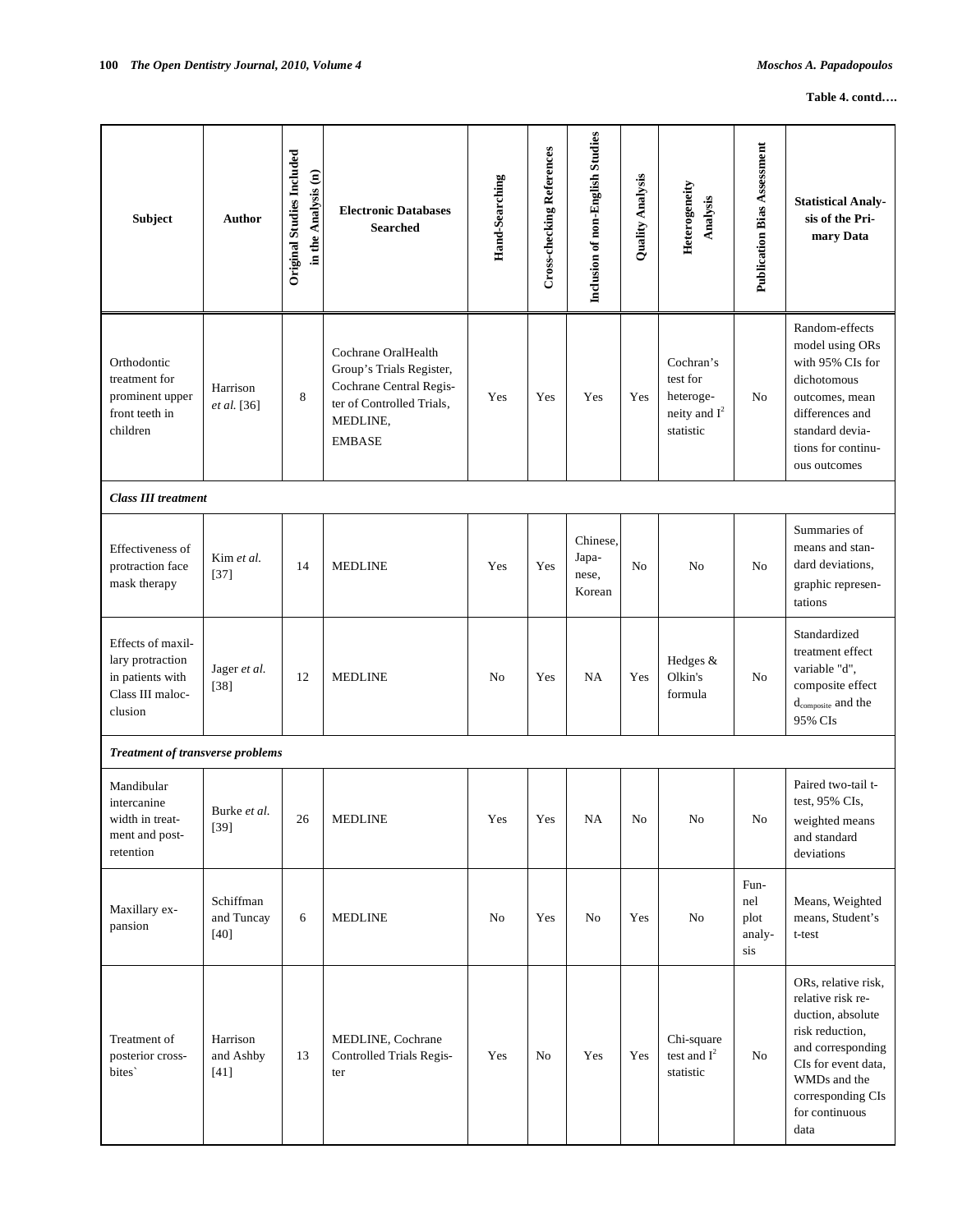| <b>Subject</b>                                                                                    | Author                           | <b>Original Studies Included</b><br>in the Analysis (n) | <b>Electronic Databases</b><br><b>Searched</b>                                                                                                                                                                                                                                                                                                                                                                                | Hand-Searching | Cross-checking References | Inclusion of non-English Studies                                        | Quality Analysis | Heterogeneity<br>Analysis | <b>Publication Bias Assessment</b>   | <b>Statistical Analy-</b><br>sis of the Pri-<br>mary Data                                                                                                                                                |
|---------------------------------------------------------------------------------------------------|----------------------------------|---------------------------------------------------------|-------------------------------------------------------------------------------------------------------------------------------------------------------------------------------------------------------------------------------------------------------------------------------------------------------------------------------------------------------------------------------------------------------------------------------|----------------|---------------------------|-------------------------------------------------------------------------|------------------|---------------------------|--------------------------------------|----------------------------------------------------------------------------------------------------------------------------------------------------------------------------------------------------------|
| Immediate<br>changes follow-<br>ing rapid maxil-<br>lary expansion                                | Lagravere<br>et al. [42]         | 14                                                      | PubMed, MEDLINE,<br>EMBASE, ISI Web of<br>Science, LILACS, Coch-<br>rane Database of Sys-<br>tematic Reviews, Ameri-<br>can College of Physi-<br>cians Journal Club, Da-<br>tabase of Abstracts of<br>Reviews of Effects,<br>Cochrane Central Regis-<br>ter of Controlled Trials                                                                                                                                              | No             | Yes                       | No                                                                      | Yes              | No                        | No                                   | Calculation of<br>effect size esti-<br>mates and corre-<br>sponding CIs<br>using the fixed-<br>effects model for<br>homogeneous<br>data and the ran-<br>dom-effects<br>model for hetero-<br>geneous data |
| <b>Incisor</b> intrusion                                                                          |                                  |                                                         |                                                                                                                                                                                                                                                                                                                                                                                                                               |                |                           |                                                                         |                  |                           |                                      |                                                                                                                                                                                                          |
| Incisor intrusion<br>during orthodon-<br>tic treatment                                            | Ng et al.<br>[43]                | $\overline{c}$                                          | MEDLINE, PubMed,<br>Medline-in-Process $&$<br>Other Non-Indexed<br>Citations, EBM reviews,<br>Embase, Web of Sci-<br>ence, Lilacs                                                                                                                                                                                                                                                                                             | No             | Yes                       | Span-<br>ish                                                            | Yes              | No                        | No                                   | Calculation of<br>combined mean<br>estimates and<br>95% CIs using the<br>fixed-effects<br>model                                                                                                          |
| <b>External apical root resorption</b>                                                            |                                  |                                                         |                                                                                                                                                                                                                                                                                                                                                                                                                               |                |                           |                                                                         |                  |                           |                                      |                                                                                                                                                                                                          |
| Treatment-<br>related factors<br>associated with<br>external apical<br>root resorption            | Segal et al.<br>$[44]$           | 8                                                       | <b>MEDLINE</b>                                                                                                                                                                                                                                                                                                                                                                                                                | N <sub>0</sub> | Yes                       | No                                                                      | Yes              | No                        | Fun-<br>nel<br>plot<br>analy-<br>sis | Correlations of<br>means and<br>weighted means                                                                                                                                                           |
| <b>Dental anomalies</b>                                                                           |                                  |                                                         |                                                                                                                                                                                                                                                                                                                                                                                                                               |                |                           |                                                                         |                  |                           |                                      |                                                                                                                                                                                                          |
| Prevalence of<br>dental agenesis<br>of permanent<br>teeth                                         | Polder et al.<br>$[45]$          | 28                                                      | MEDLINE, Embase,<br>Silverplatter                                                                                                                                                                                                                                                                                                                                                                                             | No             | Yes                       | Non-<br>Eng-<br>lish<br>papers<br>with<br>Eng-<br>lish<br>ab-<br>stract | No               | No                        | Yes                                  | Means and 95%<br>CIs, multiple<br>regression analy-<br>sis, relative risk<br>for the compari-<br>son of prevalence<br>for males and<br>females                                                           |
| Characteristic<br>features and<br>accompanying<br>dental anomalies<br>to tooth transpo-<br>sition | Papadopou-<br>los et al.<br>[46] | 5                                                       | MEDLINE, PubMed,<br>EMBASE, Cochrane<br>Database of Systematic<br>Reviews, Cochrane<br>Central Register of Con-<br>trolled Trials, Google<br>Scholar Beta, ISI Web of<br>Knowledge, Evidence<br>Based Medicine, Scopus,<br>Windows Live Aca-<br>demic, LILACS, Bibli-<br>ografia Brasileira de<br>Odontologia, Digital<br>dissertations, Conference<br>Paper Index, metaRegis-<br>ter of Controlled Trials<br>(all registers) | No             | Yes                       | Yes                                                                     | Yes              | Q and $I^2$<br>statistic  | No                                   | Marginal mean<br>proportions $\theta$ ij<br>and the corre-<br>sponding 95% CIs<br>using the random-<br>effects model                                                                                     |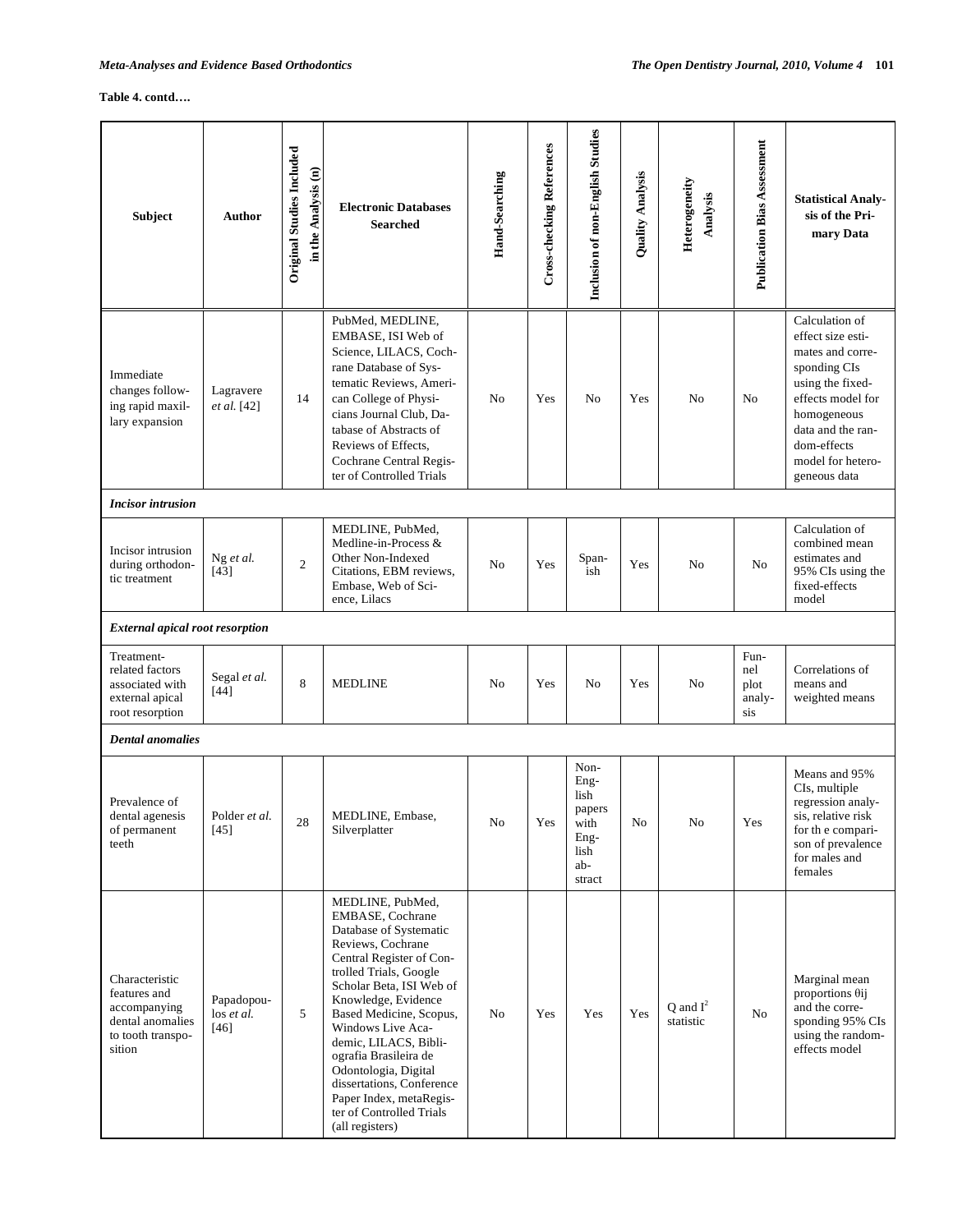| Subject                                                                                                           | <b>Author</b>                      | <b>Original Studies Included</b><br>in the Analysis (n) | <b>Electronic Databases</b><br><b>Searched</b>                                                                                                                                                                                                                                                                                                                                                                                                    | Hand-Searching | <b>Cross-checking References</b> | <b>Inclusion of non-English Studies</b> | Quality Analysis | Heterogeneity<br>Analysis                                                   | <b>Publication Bias Assessment</b>   | <b>Statistical Analy-</b><br>sis of the Pri-<br>mary Data                                                                                  |
|-------------------------------------------------------------------------------------------------------------------|------------------------------------|---------------------------------------------------------|---------------------------------------------------------------------------------------------------------------------------------------------------------------------------------------------------------------------------------------------------------------------------------------------------------------------------------------------------------------------------------------------------------------------------------------------------|----------------|----------------------------------|-----------------------------------------|------------------|-----------------------------------------------------------------------------|--------------------------------------|--------------------------------------------------------------------------------------------------------------------------------------------|
| Prevalence of<br>tooth transposi-<br>tion                                                                         | Papadopou-<br>los et al.<br>$[47]$ | 9                                                       | MEDLINE, PubMed,<br>EMBASE, Cochrane<br>Central Register of Con-<br>trolled Trials, Google<br>Scholar Beta, ISI Web of<br>Knowledge, Scopus,<br>Windows Live Aca-<br>demic, LILACS, Bibli-<br>ografia Brasileira de<br>Odontologia, Digital<br>dissertations, Conference<br>Paper Index, metaRegis-<br>ter of Controlled Trials<br>(all registers)                                                                                                | N <sub>o</sub> | Yes                              | Yes                                     | Yes              | Cochran<br>test for<br>homogene-<br>ity (Q) and<br>$I^2$ statistic          | Fun-<br>nel<br>plot<br>analy-<br>sis | Effect size calcu-<br>lation and the<br>corresponding<br>95% confidence<br>intervals using the<br>random-effects<br>model, forest<br>plots |
| Frequency of occlusal problems                                                                                    |                                    |                                                         |                                                                                                                                                                                                                                                                                                                                                                                                                                                   |                |                                  |                                         |                  |                                                                             |                                      |                                                                                                                                            |
| Differences in<br>frequency of the<br>severe occlusal<br>problems in<br>permanent and<br>deciduous denti-<br>tion | Frazao et al.<br>$[48]$            | $\tau$                                                  | MEDLINE, Lilacs,<br>PAHO/WHO Latin<br>American and Caribbean<br>Literature in Health<br>Sciences, Information<br>Center in Oral Health<br>Sciences                                                                                                                                                                                                                                                                                                | N <sub>0</sub> | Yes                              | Span-<br>ish                            | No               | Chi-square<br>test with<br>Yates<br>correction                              | N <sub>0</sub>                       | Fixed-effects<br>analysis of the<br>weighted ORs and<br>the corresponding<br>95% CIs                                                       |
| Nickel hypersensitivity                                                                                           |                                    |                                                         |                                                                                                                                                                                                                                                                                                                                                                                                                                                   |                |                                  |                                         |                  |                                                                             |                                      |                                                                                                                                            |
| Prevalence of<br>nickel hypersen-<br>sitivity in ortho-<br>dontic patients                                        | Kolokitha<br>et al. [49]           | 8                                                       | MEDLINE, PubMed,<br>EMBASE, Cochrane<br>Database of Systematic<br>Reviews, Cochrane<br>Central Register of Con-<br>trolled Trials, Google<br>Scholar Beta, Web of<br>Science, Evidence-Based<br>Medicine, Scopus, Win-<br>dows Live Academic,<br>LILACS, Bibliografia<br>Brasileira de Odontol-<br>gogia, Digital disserta-<br>tions, Conference Paper<br>Index, MetaRegister of<br>Controlled Trials (all<br>registers active and ar-<br>chived) | No             | Yes                              | Yes                                     | Yes              | Cochran<br>test for<br>homogene-<br>ity (Q) and<br>the $I^2$ sta-<br>tistic | Fun-<br>nel<br>plot<br>analy-<br>sis | ORs and the cor-<br>responding 95%<br>CIs or event rates<br>using the random-<br>effects model                                             |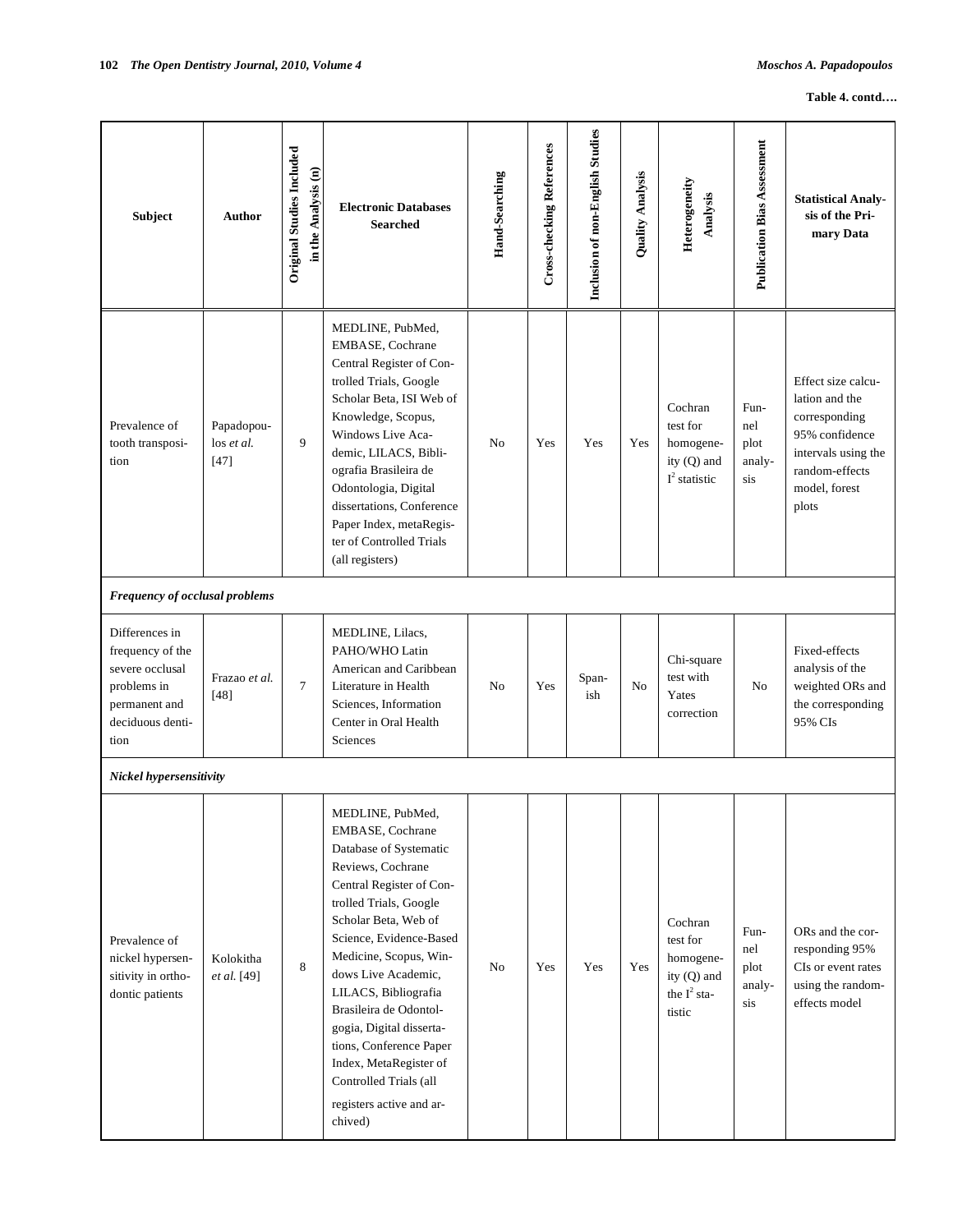| <b>Subject</b>                                                        | Author                 | Original Studies Included<br>in the Analysis (n) | <b>Electronic Databases</b><br><b>Searched</b>                                                                                                                                                                                                  | Hand-Searching | <b>Cross-checking References</b> | Inclusion of non-English Studies | Quality Analysis | Heterogeneity<br>Analysis                                                   | <b>Publication Bias Assessment</b> | <b>Statistical Analy-</b><br>sis of the Pri-<br>mary Data                                                                                                                         |  |
|-----------------------------------------------------------------------|------------------------|--------------------------------------------------|-------------------------------------------------------------------------------------------------------------------------------------------------------------------------------------------------------------------------------------------------|----------------|----------------------------------|----------------------------------|------------------|-----------------------------------------------------------------------------|------------------------------------|-----------------------------------------------------------------------------------------------------------------------------------------------------------------------------------|--|
| Orthodontics and temporomandibular disorders                          |                        |                                                  |                                                                                                                                                                                                                                                 |                |                                  |                                  |                  |                                                                             |                                    |                                                                                                                                                                                   |  |
| Orthodontics<br>and temporo-<br>mandibular<br>disorder                | Kim et al.<br>[50]     | 31                                               | <b>MEDLINE</b>                                                                                                                                                                                                                                  | Yes            | Yes                              | No                               | No               | Yes                                                                         | N <sub>0</sub>                     | Parametric homo-<br>geneity (H) tests,<br>probabilities of<br>homogeneity<br>$P(H)$ , odds on<br>parametric homo-<br>geneity (H)                                                  |  |
| Occlusal splints<br>for treating sleep<br>bruxism (tooth<br>grinding) | Macedo<br>et al. [51]  | 5                                                | Cochrane Oral Health<br>Group's Trials Register,<br>The Cochrane Central<br>Register of Controlled<br>Trials<br>(CENTRAL), MEDLI-<br>NE, EMBASE, LILACS,<br>Dissertation, Theses and<br>Abstracts, Biblioteca<br>Brasileira de Odontolo-<br>gia | Yes            | Yes                              | Yes                              | Yes              | Cochran<br>test for<br>homogene-<br>ity (Q) and<br>the $I^2$ sta-<br>tistic | N <sub>0</sub>                     | Risk ratios to-<br>gether with 95%<br>CIs for dichoto-<br>mous outcomes<br>and WMDs for<br>continuous out-<br>comes using the<br>random-effects<br>model, sensitivity<br>analysis |  |
| Obstructive sleep apnea syndrome                                      |                        |                                                  |                                                                                                                                                                                                                                                 |                |                                  |                                  |                  |                                                                             |                                    |                                                                                                                                                                                   |  |
| Craniofacial<br>structure and<br>obstructive sleep<br>apnea           | Miles et al.<br>$[52]$ | 3                                                | <b>MEDLINE, Dissertation</b><br>Abstracts International,<br><b>Educational Resources</b><br>Information Center,<br>OCLC, Index to Dental<br>Literature list of Theses                                                                           | Yes            | No                               | No                               | Yes              | No                                                                          | Yes                                | Combined means<br>and standard<br>deviations for<br>effect size, Z-<br>scores, receiver<br>operating charac-<br>teristic (ROC)<br>curves                                          |  |
| Oral appliances<br>for obstructive<br>sleep apnoea                    | Lim et al.<br>$[53]$   | 17                                               | Cochrane Airways<br>Group Specialised Reg-<br>ister, MEDLINE, Spe-<br>cialised Register, Coch-<br>rane Central Register of<br>Controlled Trials (CEN-<br>TRAL),                                                                                 | No             | Yes                              | NA                               | Yes              | Breslow-<br>Day's test,<br>chi-square<br>test, $I^2$<br>statistic           | No                                 | Fixed- and ran-<br>dom-effect<br>WMDs or SMDs<br>with 95% CIs for<br>continuous data,<br>fixed- and ran-<br>dom-effect ORs<br>with 95% CIs for<br>dichotomous data                |  |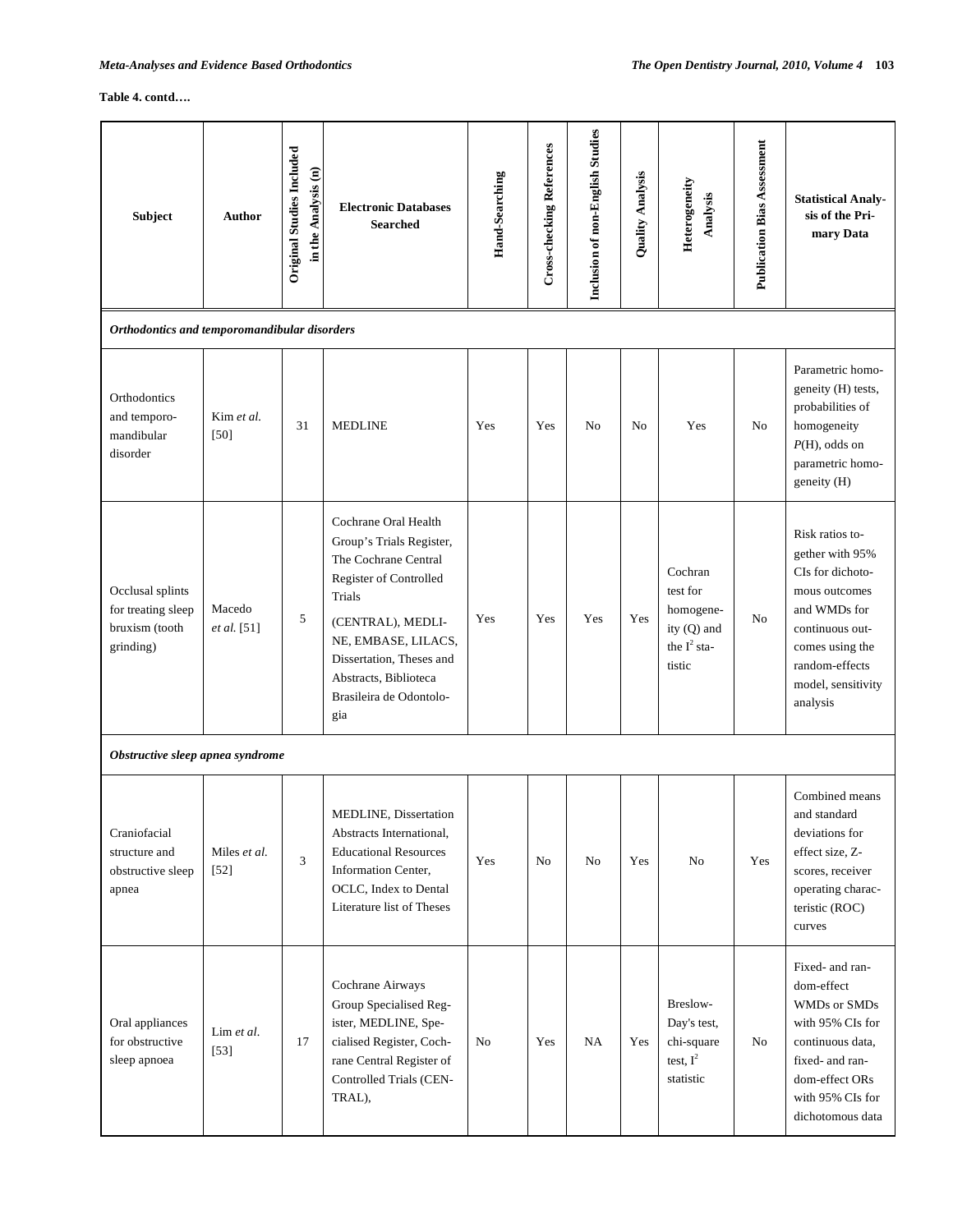| Subject                                                                      | <b>Author</b>                                 | Original Studies Included<br>in the Analysis (n) | <b>Electronic Databases</b><br><b>Searched</b>                                                                                                                                                                                                                                                                                          | Hand-Searching                           | <b>Cross-checking References</b> | Inclusion of non-English Studies | <b>Quality Analysis</b> | Heterogeneity<br>Analysis                                                   | <b>Publication Bias Assessment</b> | <b>Statistical Analy-</b><br>sis of the Pri-<br>mary Data                                                                                                                                                                         |
|------------------------------------------------------------------------------|-----------------------------------------------|--------------------------------------------------|-----------------------------------------------------------------------------------------------------------------------------------------------------------------------------------------------------------------------------------------------------------------------------------------------------------------------------------------|------------------------------------------|----------------------------------|----------------------------------|-------------------------|-----------------------------------------------------------------------------|------------------------------------|-----------------------------------------------------------------------------------------------------------------------------------------------------------------------------------------------------------------------------------|
| Oral hygiene                                                                 |                                               |                                                  |                                                                                                                                                                                                                                                                                                                                         |                                          |                                  |                                  |                         |                                                                             |                                    |                                                                                                                                                                                                                                   |
| Effectiveness of<br>powered tooth-<br>brushes for<br>orthodontic<br>patients | Kaklama-<br>nos and<br>Kalfas <sup>[54]</sup> | 5                                                | MEDLINE, PubMed,<br>EMBASE, CINAHL,<br>Cochrane Database of<br>Systematic Reviews,<br>Cochrane Central Regis-<br>ter of Controlled Trials<br>(CENTRAL), ISI Pro-<br>ceedings, Conference<br>paper index, Digital<br>dissertations, TrialsCen-<br>tral, metaRegister of<br>Controlled Trials (all<br>registers active and ar-<br>chived) | No                                       | Yes                              | Yes                              | Yes                     | Cochran<br>test for<br>homogene-<br>ity (Q) and<br>the $I^2$ sta-<br>tistic | No                                 | WMDs with the<br>corresponding<br>95% CIs using the<br>random-effects<br>model, forest<br>plots                                                                                                                                   |
| <b>Dentition</b> analysis                                                    |                                               |                                                  |                                                                                                                                                                                                                                                                                                                                         |                                          |                                  |                                  |                         |                                                                             |                                    |                                                                                                                                                                                                                                   |
| Moyer's method<br>of mixed denti-<br>tion analysis                           | Buwembo<br>and Luboga<br>$[55]$               | $\overline{7}$                                   | <b>MEDLINE</b>                                                                                                                                                                                                                                                                                                                          | N <sub>0</sub>                           | Yes                              | NA                               | N <sub>0</sub>          | No                                                                          | No                                 | Weighted mean<br>correlation coeffi-<br>cients.<br>variance of the<br>correlation coeffi-<br>cients,<br>variance in the<br>population corre-<br>lation,<br>chi-square test for<br>the population<br>correlation coeffi-<br>cients |
| Timing of<br>Demirjian's<br>tooth formation<br>stages                        | Liversidge<br>et al. [56]                     | 8                                                | No                                                                                                                                                                                                                                                                                                                                      | <b>Studies</b><br>known<br>to<br>authors | No                               | No                               | No                      | No                                                                          | $\rm No$                           | Mean age-of-<br>attainment and<br>standard error<br>calculation by<br>logistic regres-<br>sion, forest plots                                                                                                                      |
| Cephalometric analysis                                                       |                                               |                                                  |                                                                                                                                                                                                                                                                                                                                         |                                          |                                  |                                  |                         |                                                                             |                                    |                                                                                                                                                                                                                                   |
| Cephalometric<br>landmarks iden-<br>tification and<br>reproducibility        | Trpkova<br>et al. [57]                        | 6                                                | <b>MEDLINE</b>                                                                                                                                                                                                                                                                                                                          | No                                       | Yes                              | NA                               | No                      | No                                                                          | No                                 | Weighted average<br>of the estimates,<br>one-way analysis<br>of covariance,<br>95% CIs                                                                                                                                            |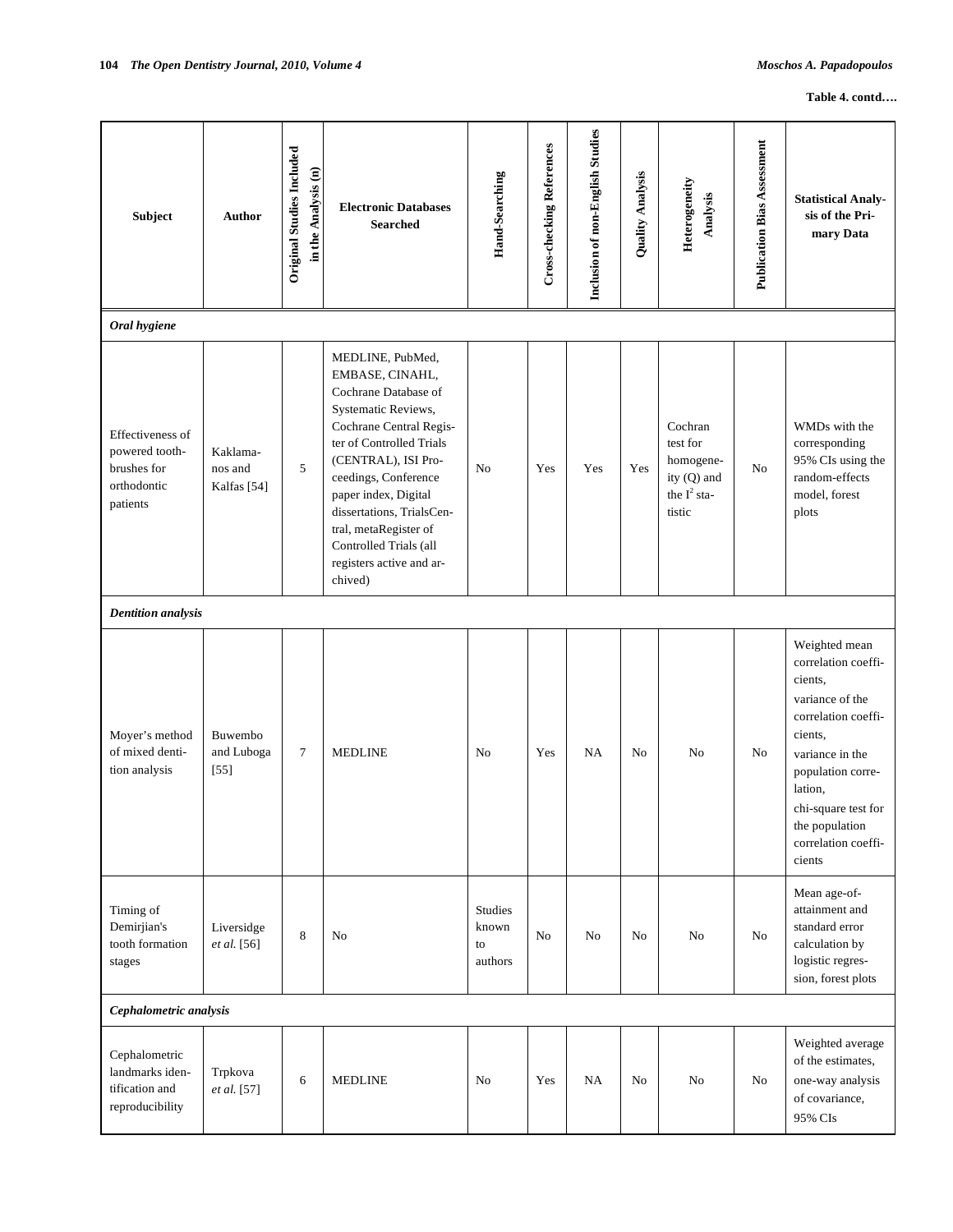| Subject<br>Orthodontic education                              | <b>Author</b>            | Original Studies Included<br>in the Analysis (n) | <b>Electronic Databases</b><br><b>Searched</b>                                                                                                                                                                                                                                                                                                                                                                                                                                                                                 | Hand-Searching | <b>Cross-checking References</b> | Inclusion of non-English Studies | <b>Quality Analysis</b> | Heterogeneity<br>Analysis                                              | <b>Publication Bias Assessment</b> | <b>Statistical Analy-</b><br>sis of the Pri-<br>mary Data                  |
|---------------------------------------------------------------|--------------------------|--------------------------------------------------|--------------------------------------------------------------------------------------------------------------------------------------------------------------------------------------------------------------------------------------------------------------------------------------------------------------------------------------------------------------------------------------------------------------------------------------------------------------------------------------------------------------------------------|----------------|----------------------------------|----------------------------------|-------------------------|------------------------------------------------------------------------|------------------------------------|----------------------------------------------------------------------------|
|                                                               |                          |                                                  | PubMed, Ovid MED-<br>LINE, Ovid OLDMED-                                                                                                                                                                                                                                                                                                                                                                                                                                                                                        |                |                                  |                                  |                         |                                                                        |                                    |                                                                            |
| Computer-<br>assisted learning<br>in orthodontic<br>education | Al-Jewair<br>et al. [58] | 12                                               | LINE, EMBASE, Data-<br>base of Abstracts of<br>Reviews of Effectiveness<br>(DARE), Educational<br><b>Resources Information</b><br>Center (ERIC), Interna-<br>tional Pharmaceutical<br>Abstracts, Cumulative<br>Index to Nursing &<br>Allied Health (CI-<br>NAHL), Health-<br>STAR/Ovid Health-<br>STAR, Cochrane Con-<br>trolled Trials Register,<br>Cochrane Database of<br>Systematic Reviews,<br>Health and Psychosocial<br>Instruments, Library and<br><b>Information Science</b><br>Abstracts (LISA), Goo-<br>gle Scholar | N <sub>0</sub> | Yes                              | N <sub>0</sub>                   | Yes                     | Cochran<br>test for<br>homogene-<br>ity (Q) and<br>the I2<br>statistic | N <sub>o</sub>                     | WMDs with 95%<br>CIs using the<br>random-effects<br>model, forest<br>plots |

cluded that: (a) there was no appreciable restraining effect on the forward growth of the maxilla in either of the groups (functional appliances group and control group); (b) a slight mean increase in mandibular growth could be observed, mainly in a vertical direction; (c) no change in the position of the glenoid fossa was evident; and (d) there was a wide individual response and average changes were rarely observed in a patient. Although there was no language bias, no multiple publication bias and no citation bias, the MAPs applied in this study presented the following problems: (a) No search strategy was developed and no searching of the electronic databases was performed. The literature search was incomplete including only papers from American, European and Scandinavian literature, and thus, additional studies may exist that were not included in the MA. (b) No special designed tests for MAs were used; instead, statistical tests designed for primary data analysis (student's t-test and Mann-Whitney U-test) were used, even though some primary studies did not report standard deviations! (c) There was lack of quality and heterogeneity analysis as well as of assessment of publication bias. (d) The treatment duration of the patients included in the primary studies was different, while the control group was consisted of cases with rather milder symptoms, facts that are associated with selection bias. Consequently, this MA can not be considered as appropriately conducted. Thus, the corresponding conclusions are not supported with strong evidence and they should not be taken onto consideration.

Chen *et al.* [34] investigated the efficacy of functional appliances on mandibular growth in patients with Class II malocclusion, aiming to test the hypothesis that functional appliances enhance mandibular growth. The data of 6 articles meeting validity standards were evaluated for 12 cephalometric variables using ANOVA, students t-test for paired data, and 95% CIs. Only the variables Ar-Pg and Ar-Gn differed significantly between the treated and control groups. Weaknesses of the methodology used in this MA include the following: (a) The lack of searching databases additionally to MEDLINE. (b) Only English language papers were evaluated (language bias); (c) The use of statistical tests designed for primary data analysis (student's t-test, ANOVA). (d) No control and treated group sizes were mentioned in the text (although the results of the analysis were given in box plots). (e) The age of patients at the start of the treatment as well as the treatment duration was different in the primary studies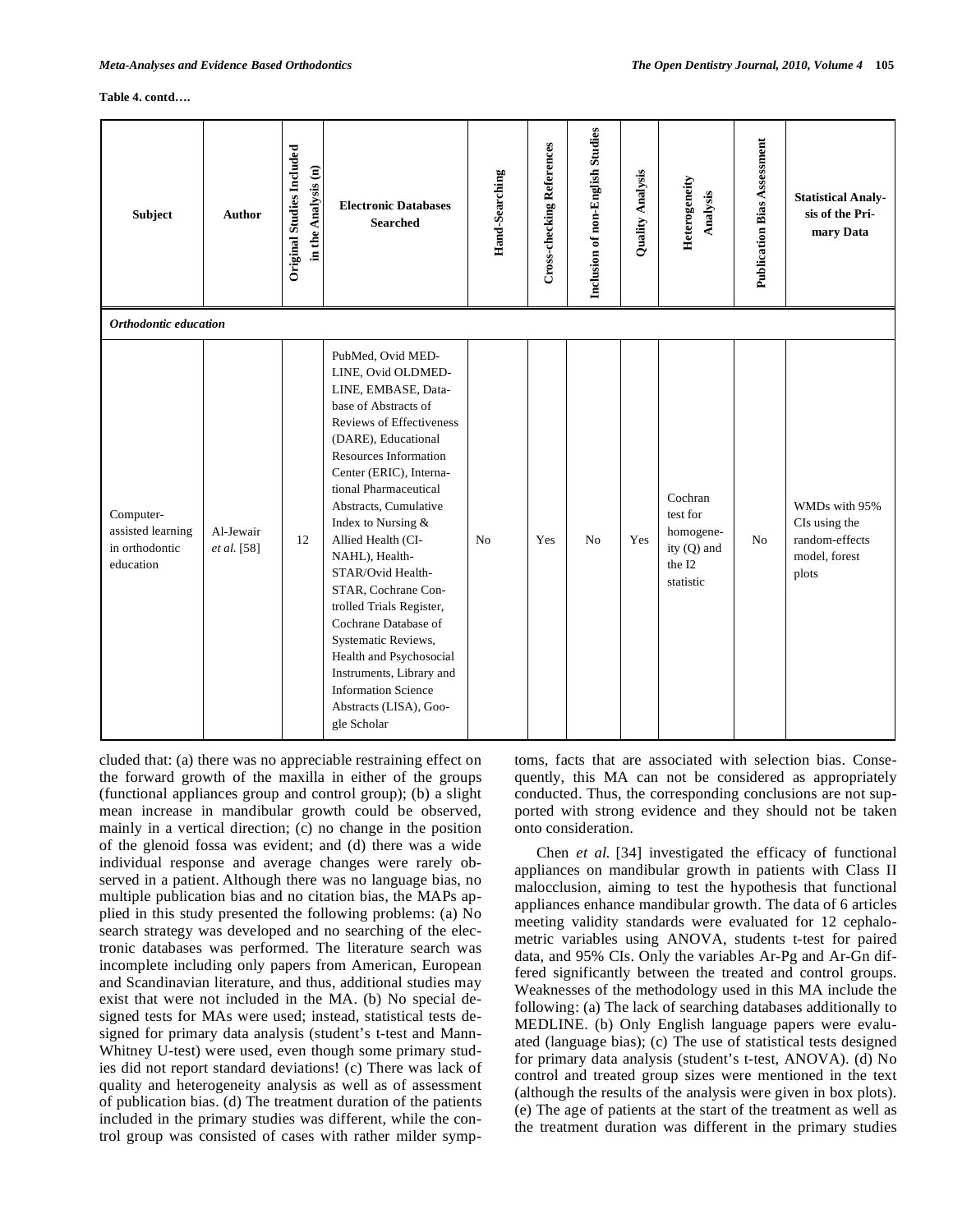(selection bias). Consequently, no definite conclusions concerning the efficacy of functional appliances on mandibular growth could be reached. This could be attributed to the inconsistencies in the cephalometric variables of the primary studies measuring treatment outcome, as well as to the different treatment durations of the various patient samples.

More recently, Antonarakis and Kiliaridis [35] evaluated the anteroposterior short-term skeletal and dental effects in growing patients with Class II malocclusion following treatment with functional appliances, extraoral traction, or combination appliances. They assessed the primary data of 9 studies which investigated changes referring to maxilla (as expressed by the SNA angle), mandible (as expressed by the SNB angle), intermaxillary relationships (as expressed by the ANB angle), and to the amount of overjet after annualizing the corresponding results due to the different treatment duration observed in the various groups. For the statistical analysis they used the random-effects model to calculate the weighted mean differences (WMDs), while forest plots were drawn to graphically present their results. Heterogeneity analysis was performed by means of chi-square tests and  $I^2$ statistic. The authors concluded that: (a) Functional and extraoral traction appliances used for the treatment of Class II malocclusion in growing patients are associated with an improvement of the sagittal intermaxillary relationship. (b) Activators, twin block and combination appliances are acting mainly on the mandible, while twin block appliances also have a significant effect on maxillary growth. (c) Extraoral appliances are acting mainly on the maxilla. (c) All appliances under investigation except extraoral traction revealed a large decrease of the overjet. Although the literature search was performed adequately well (however, no information is given if non-English papers were also included) and a quality analysis of the included studies was undertaken, the methodology followed by the authors present some drawbacks. In detail, one of the studies involved patients with Juvenile Rheumatoid Arthritis (JRA), and in two studies there was no blind allocation for patients selected for the treated and the control groups. Further, the authors excluded papers investigating Herbst appliance treatment, although Herbst appliances are in general considered as functional (despite the fact that they are fixed) [59]. The data of these studies might have been used for sub-group analysis and comparison with the other treatment approaches under investigation. It is not rational to include in a MA a group of patients suffering from JRA, presenting specific craniofacial characteristics [60,61] and combine their data with data derived from conventional orthodontic patients and at the same time to exclude a treatment modality (Herbst appliance) that belongs to the subjects of the specific investigation. Finally, no assessment of publication bias was performed. To conclude, the results of this investigation should be treated with some caution.

At the same time period, Harrison and colleagues[36] assessed the effectiveness of orthodontic treatment of 7 to 9 years old children and adolescents presenting prominent upper front teeth. Following implementation of specific inclusion and exclusion criteria, 8 trials involving data from 592 individuals were included in the analysis. Initially, a quality analysis of the included studies was undertaken. Statistical analysis was performed as following: For dichotomous outcomes, the estimates of effect of an intervention were expressed as ORs together with their 95% CIs. For continuous outcomes, the mean differences and standard deviations were used to summarize the data for each group. Further, using the random-effects models, the ORs were combined for dichotomous data, and the mean differences for continuous data. Heterogeneity analysis was also performed by means of Cochran's test for heterogeneity and the  $I^2$  statistic. The authors concluded that: (a) early orthodontic treatment, followed by a later phase of treatment when the patient is in early adolescence, does not appear to have any advantages over one-phase treatment in early adolescence, (b) when treatment with functional appliances is provided, there a minor skeletal changes, probably not clinically significant, and (c) the use of functional appliances does not seem more effective than twin blocks. The methodology followed by the authors present no shortcomings and therefore the corresponding conclusions are supported with strong evidence. Thus, they can be seriously taken into consideration when planning orthodontic treatment of children or adolescents presenting prominent upper front teeth.

#### **Class III Treatment**

Kim *et al.* [37] evaluated the effectiveness of maxillary protraction with orthopedic appliances in patients with Class III malocclusion, aiming additionally to determine a consensus for controversial issues such as treatment timing and use of adjunctive intraoral appliances. Fourteen studies met the selection criteria and included in the analysis. In order to combine the primary data, the means and standard deviations of the original articles were summarized and the corresponding results were graphically represented. The statistical analysis of the changes following treatment, as measured by selected cephalometric landmarks, showed no distinct differences between palatal expansion and non-expansion group, except for one variable. Further, examination of the effect of age revealed greater treatment changes in the younger group of patients. These results indicated that (a) protraction face mask therapy is effective in patients who are growing, but to a lesser degree in patients who are older than 10 years of age, and (b) protraction in combination with an initial period of expansion may provide more significant skeletal effects. Although no language bias was evident, this MA was associated with the following drawbacks that weaken the provided evidence: (a) The authors used statistical tests for primary data analysis and not specially designed tests for MAs. (b) The literature search was limited only to a MEDLINE search and no other databases were examined. (c) An ethnic maturation differential may exist in the primary studies. (d) There was lack of a matched control group. (e) There was lack of standardization of the design of the primary studies. (f) No heterogeneity analysis and no quality assessment of the included studies were undertaken. Consequently, the results of this MA cannot be considered that are supported with strong evidence.

Maxillary protraction treatment was also the subject of a MA performed by Jager *et al.* [38] aiming to quantitatively review the published results concerning the treatment effects of maxillary protraction on craniofacial growth of patients presenting Class III malocclusion. After applying specific inclusion criteria, 12 studies remained for further evaluation.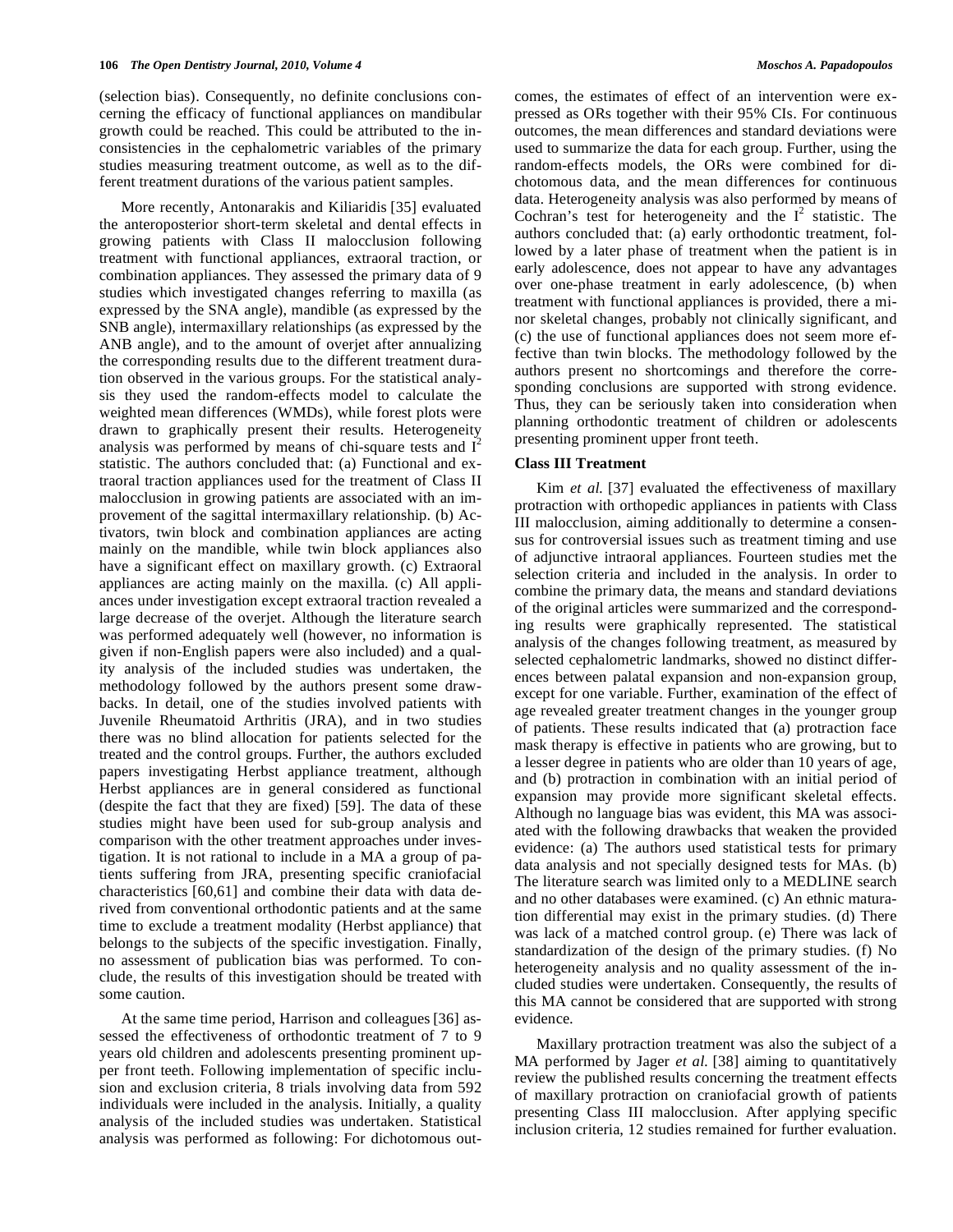In order to combine the data of the primary studies, the results of various cephalometric measurements were reviewed using the Dstat 1.10 software by calculating a standardized treatment effect variable. The homogeneity of the variances of the different effect variables was evaluated and a composite effect was calculated. According to the results of this investigation, a significant composite effect of the maxillary protraction treatment on some craniofacial skeletal and dental components was evident. However, several of the individual effect variables demonstrated a significant lack of homogeneity. Study characteristics which might possibly account for this variability were the age of the patients at treatment start and the combination of maxillary protraction with rapid maxillary expansion. With regard to the statistical procedures used, the fact that a specially designed test for MA was performed adds to the strengths of this study, while the limitation of literature searching in only one database (MEDLINE) without any information regarding the non-English studies, as well as the lack of assessment of publication bias weaken the power of the analysis.

#### **Treatment of Transverse Problems**

The subject of the MA performed by Burke and colleagues[39] was the evaluation of the changes of mandibular intercanine width during and after treatment and postretention. Twenty six studies that assessed the longitudinal stability of post-retention mandibular intercanine width were evaluated. For the statistical analysis, weighted averages and standard deviations for the means were compared for linear changes in intercanine transverse dimensions during treatment (T1), immediately after treatment (T2), and after removal of all retention (T3). Paired two-tail t-tests were performed between T3 and T1 means on all groups and 95% CIs were computed. The authors concluded that: (a) Regardless of patient diagnostic and treatment modalities or whether treatment was extraction or non-extraction, mandibular intercanine width tends to increase during treatment about 1-2 mm, to decrease post-retention to approximately the original dimension, and to show a net change after postretention between  $+0.5$  to  $-0.6$  mm. (b) While statistically significant differences could be demonstrated within various groups, the magnitudes of these differences were not considered clinically important. (c) The net change in mandibular intercanine width that was approximately zero, which supports the concept of maintenance of the initial intercanine width in orthodontic treatment. Regarding the methodology used, the following issues should be mentioned: (a) The authors used statistical tests for primary data analysis and not specially designed tests for MAs. (b) No control group size was mentioned. (c) The literature search was limited only to a MEDLINE search and no other databases were investigated. (d) The post-retention period varied from 4 months to 12 years. (e) Quality and heterogeneity analysis as well as assessment of publication bias of the included studies were not performed. Consequently, the results of this MA are not well supported by the methodology used and they should be considered with caution.

Schiffman and Tuncay [40] evaluated the existing literature on maxillary expansion in 2001 in order to understand the appropriateness and stability of this treatment approach. The assessment of the primary data was performed by coding and scoring each study with respect to pre-established characteristics. Following this evaluation, only 6 studies remained for the final analysis. An overall effect size was computed and aspects of study design were analyzed. The results of this investigation were the following: (a) The mean expansion after appropriate adjustment was 6 mm  $(\pm 1.3)$ mm). Of the 6 mm average, 4.9 mm was retained while wearing retainers; (b) The 6 mm average expansion with retention yielded a 4.7 mm residual expansion, which subsequently was reduced to 3.9 mm during the short-term postretention period. (c) In the long-term post-retention period, only 2.4 mm of the residual expansion remained, which was no greater than what is documented as normal growth. The authors concluded that there was inadequate evidence to support the opinion that the expansion achieved beyond of what is expected due to normal development of the maxilla could be retained in the long term. The methodology used in this study, includes the following shortcomings: (a) The literature search was performed in only one electronic database (MEDLINE), no other databases were investigated, and this search was conducted only for the period from 1979 to 1999. (b) There was a language restriction, since only English language publications were included in the MA. (c) The authors did not present any *P*-values for the measurements given in their analysis. (d) The lack of uniformity of the included primary studies and their improper study design, which did not permit an appropriate statistical analysis. (e) The lack of a detailed analysis of heterogeneity. To conclude, due to these weaknesses the revealed evidence should be regarded with some caution.

Harrison and Ashby [41] performed a MA aiming to evaluate orthodontic treatment procedures used to expand the maxillary dentition and correct posterior crossbites. For the statistical analysis of the 13 primary studies, the ORs, relative risk, relative risk reduction, absolute risk reduction, and the corresponding 95% CIs, were calculated for event data while the WMDs and 95% CIs were calculated for continuous data. The authors also conducted a quality analysis of the included studies. The conclusions of this MA were: (a) Occlusal grinding in the primary dentition, with or without the addition of an upper removable expansion plate, is effective in preventing a posterior crossbite from being perpetuated to the mixed and permanent dentition. This is however only based on data derived from two studies with small sample sizes. (b) No evidence of a difference in treatment effect, as documented by molar or canine expansion, between the test and control intervention was found in the trials which compared banded *vs.* bonded and two point *vs.* four point rapid maxillary expansion, banded *vs.* bonded slow maxillary expansion, transpalatal arch with or without buccal root torque, or upper removable expansion appliance *vs.* quad-helix. (c) Not adequate data were provided regarding two point *vs.* four point rapid maxillary expansion to permit an appropriate analysis. Although the procedures used in this study were according to the guidelines for performing MAs, [14] almost all primary trials included in the analysis presented small sample sizes, a fact that weakens in a way the evidence produced by this MA. Therefore, as the authors also concluded, further studies with appropriate sample sizes are needed to assess the effectiveness of the above interventions.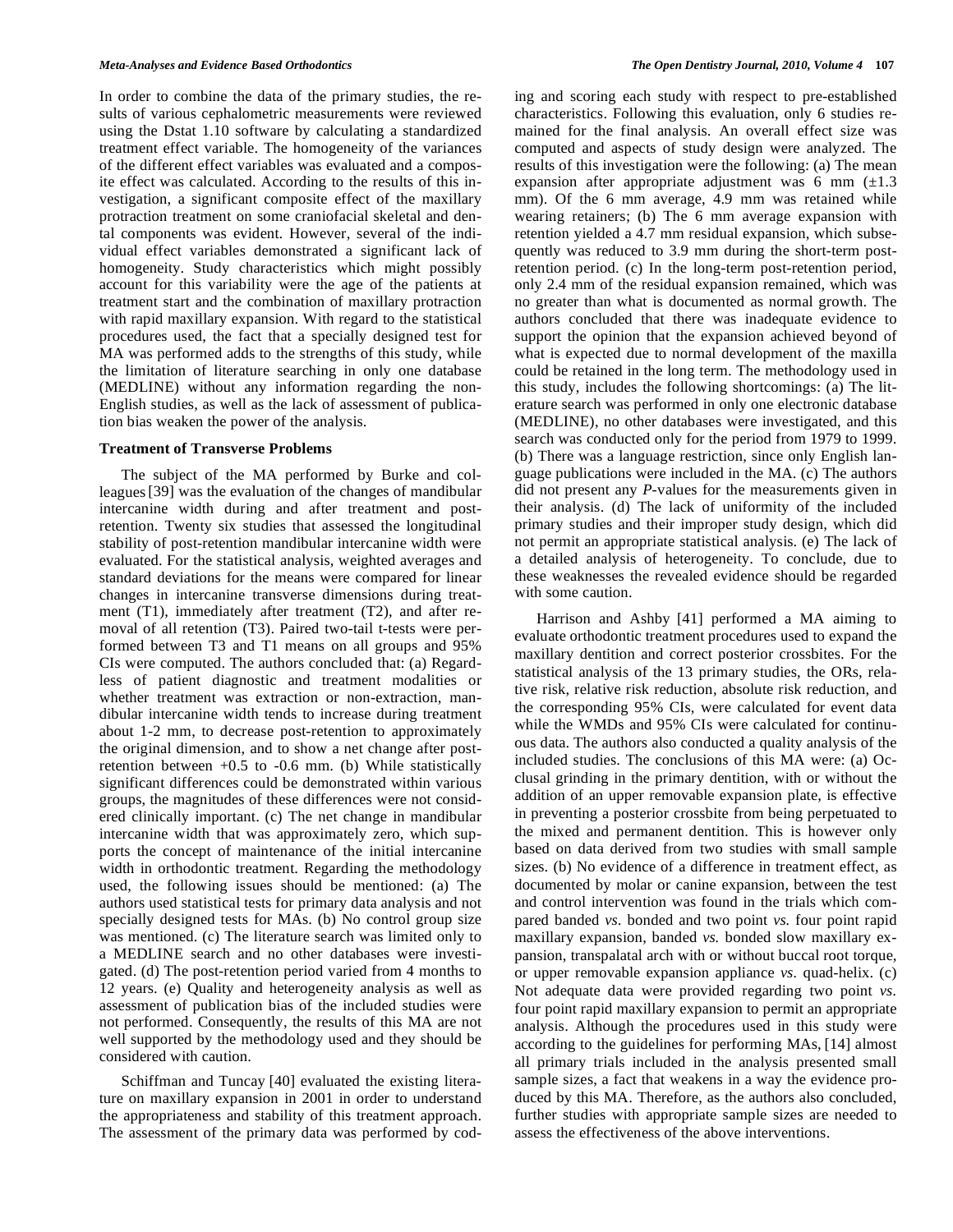More recently, Lagravère and colleagues [42] performed a MA of the immediate transverse, anteroposterior, and vertical dental and skeletal changes following orthodontic treatment with rapid maxillary expansion. Fourteen articles satisfying the final inclusion criteria, though with methodological deficiencies, were included in the analysis by calculating of effect size estimates and their corresponding 95% CIs using the fixed-effects model for homogeneous data and the random-effects model for heterogeneous data. The authors concluded that (a) the greatest changes immediately after rapid maxillary expansion were observed in the maxillary transverse plane. (b) Maxillary width increase was due to dental expansion rather than true skeletal expansion. (c) Only few vertical and anteroposterior changes were statistically significant, and none of them was clinically significant. The drawbacks of this MA include the following: (a) The authors made a great effort by searching a large number of electronic databases and checking also the reference lists of the selected articles in order to identify all published studies dealing with rapid maxillary expansion, excluding however non-English published studies. (b) Although a quality analysis of the included papers was undertaken, no heterogeneity analysis and assessment of publication bias was performed. (c) All of the original studies presented methodological deficiencies. Consequently, the results of this investigation should be considered with some caution.

### **Incisor Intrusion**

The quantification of the amount of true incisor intrusion attained during orthodontic treatment was the subject of another MA performed by Ng *et al.* [43] Two studies were included in the analysis. The fixed-effects model was used to evaluate the amount of incisor intrusion attained by means of the segmented arch technique (SAT). The results indicated that true incisor intrusion was feasible in both arches using the SAT. Using the SAT a 1.5 mm of maxillary incisor intrusion and 1.9 mm of mandibular incisor intrusion could be achieved when applied in non-growing patients. However, the clinical significance of the amount of true intrusion as an exclusive treatment option was questionable for patients presenting severe deep bite. Regarding the methodology used, the very small number  $(n=2)$  of the source studies evaluated in this MA which additionally included only adult patients, the small sample sizes, as well as the lack of heterogeneity analysis and assessment of publication bias of the included studies weaken the power of this investigation. Therefore, the extrapolation of the observed values to younger populations appears to be questionable and the overall results of this MA should be viewed with caution.

#### **External Apical Root Resorption**

The treatment-related factors of external apical root resorption were also among the subjects recently investigated by Segal *et al*. [44] Clinical trials in English language with a sample size more than 10 individuals that received orthodontic treatment with fixed appliances, with available pre- and post-operative radiographs, and measurements of external apical root resorption mainly of the maxillary incisors were included in this study. Studies including samples with history of trauma, prior root resorption or endodontic treatment were excluded. In order to access the methodological soundness for each individual study, coding variables were determined along with a grading system and a cumulative "metaanalysis factor" was computed for each study. In addition, appropriateness of these selections and absence of publication bias was tested by a "funnel plot" analysis. Eight articles met the inclusion criteria and further evaluated in this MA. After calculating the weighted means of correlations between the variables, the authors found that apical tooth resorption was highly correlated with total apical displacement  $(r=0.822)$  and treatment duration  $(r=0.852)$  and concluded that treatment-related causes of external apical root resorption seem to be the total distance the apex had moved and the time it took. Consequently, factors that are associated with the duration of active treatment might result in increased levels of apical root resorption in a pre-disposed individual. Regarding the power of the statistical procedure, the limitation of searching in only one database, the restriction of articles published only in English language (suggesting database or language bias, respectively), as well as the lack of a heterogeneity analysis weaken the overall results of this MA.

#### **Dental Anomalies**

The prevalence of dental agenesis of the permanent teeth was the subject of a MA performed by Polder *et al.* [45]. Multiple regression-analysis (weighted least squares) was performed using date from 28 primary studies in order to evaluate the possible influence of chronological age, sample size, continent and year of publication. The prevalence of agenesis per tooth type, affected patients and number of missing teeth per patient was calculated, as far as it was reported in the corresponding papers. The relative risk was also calculated for the comparison of the prevalence between males and females. Following this evaluation the authors concluded the following: (a) The prevalence of dental agenesis differs in relation to continent and gender: for both sexes was higher in Europe (males 4.6%; females 6.3%) and Australia (males 5.5%; females 7.6%) than in North American Caucasians (males 3.2%; females 4.6%), while in females it was 1.37 times higher than in males for all three continents examined. (b) The mandibular second premolars were affected most frequently, followed by the maxillary lateral incisors and maxillary second premolars. (c) Bilateral agenesis of the maxillary lateral incisors was more frequent than the unilateral agenesis, while the opposite was found for the mandibular and maxillary second premolars, and the maxillary first premolars. Regarding the MAPs used in this study, although the consideration of possible bias (by evaluating the influence of chronological age, sample size, continent and year of publication) add to the value of this investigation, the lack of quality and heterogeneity analysis of the original studies included in the analysis weaken in a way the power of the analysis. Thus, the corresponding results should be regarded with some caution.

Most recently, the author of this paper along with colleagues [46] assessed the characteristic features and dental anomalies that may accompany tooth transposition. The literature search included several electronic databases, while cross-checking of the reference lists of the included articles was also performed. After applying specific exclusion criteria, 5 studies were found eligible to be included in the analysis. Meta-analysis was performed by determining the marginal mean proportions and the 95% CIs estimated by the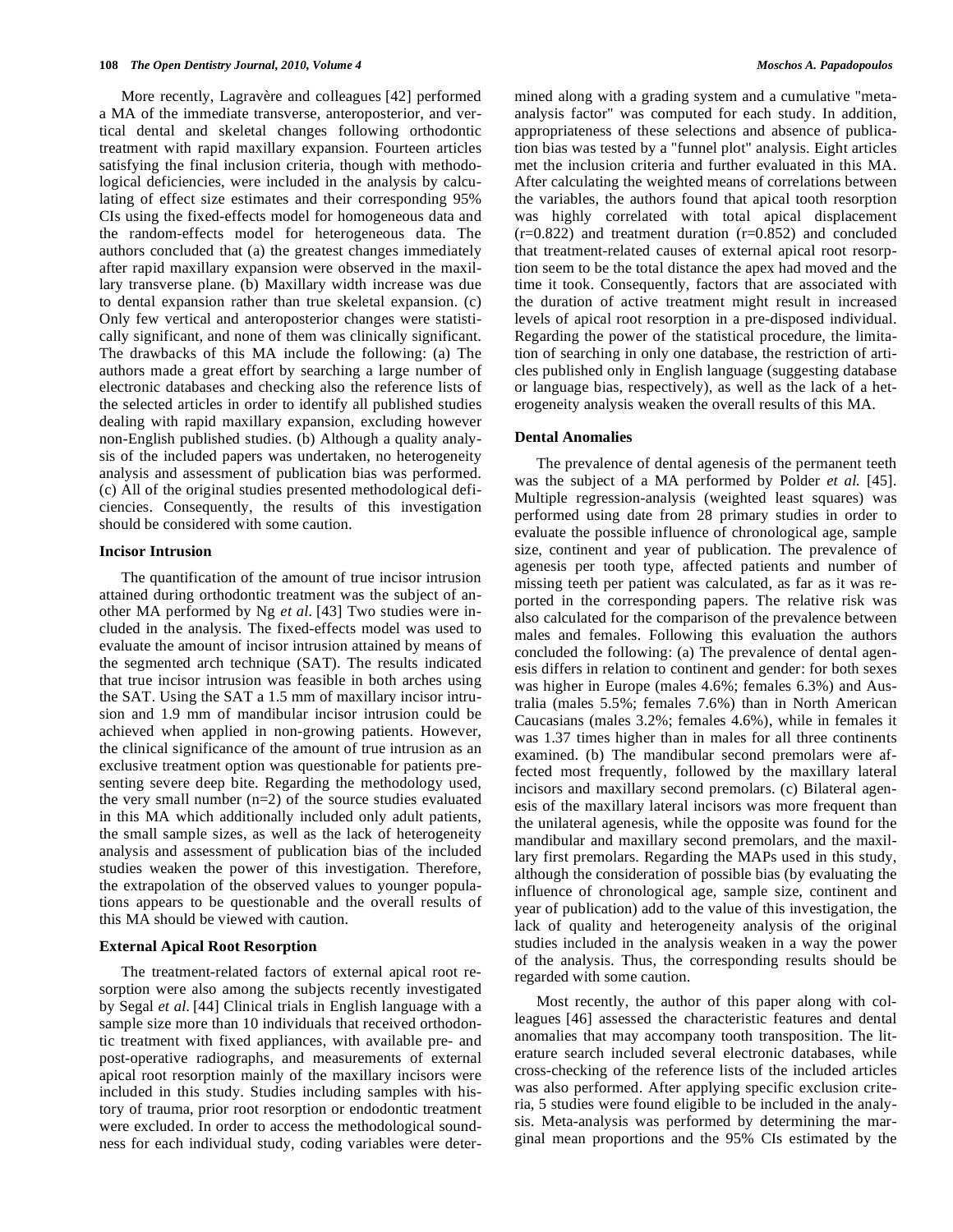random-effects model. Quality analysis of the included studies was undertaken, as well as evaluation of heterogeneity, which it was performed using the O and the  $I^2$  statistic. After noting the lack of high-validity studies investigating the characteristic features and dental anomalies of tooth transposition the authors found that tooth transposition is significantly unrelated to dental anomalies, such as congenitally missing teeth, peg-shaped or hypoplastic teeth, and impacted teeth, while there might be an association with over-retained deciduous teeth. They therefore concluded that tooth transposition can be regarded as an isolated phenomenon rather than a syndrome, while occasionally it can be accompanied by some characteristic features and dental anomalies, but without distinct associations. The methodology followed by the authors present no shortcomings, since several electronic databases were searched, cross-checking of the reference lists was performed, no language restriction was applied during the selection process, quality analysis of the included studies and assessment of heterogeneity of data was performed, and appropriate statistical procedures were applied. Thus, it can be considered that the results of this investigation are supported with strong evidence.

A further MAs performed again by the author of this paper and colleagues aiming to synthesize currently existing data and to investigate the prevalence of tooth transposition as well as its relation to gender, dental arch, and quadrant occurrence [47]. Several electronic databases were searched, while cross-checking of the reference lists was also performed in order to identify the potentially relevant studies. After applying specific inclusion and exclusion criteria, 9 studies were included in this evaluation. Quality analysis of the included studies was undertaken, as well as heterogeneity analysis of the primary data by means of the Q and  $I^2$  statistic. In addition, Publication bias was also assessed by funnel plot analysis. Meta-analysis was performed by determining the event rate and the 95% CIs estimated by the randomeffects model and the results were presented by means of forest plots. The analysis of the data of the primary studies revealed that (a) tooth transposition has a mean prevalence of 0.33%, (b) this prevalence seems to be similar between the two genders, and (c) tooth transposition appears more frequently in the maxilla than in the mandible and more unilaterally than bilaterally. As in the previous study mentioned above, the methodology followed by the authors including searching of several electronic databases along with crosschecking of the reference lists of the included articles and the absence of language restriction, quality analysis of the included studies, assessment of heterogeneity, and appropriate meta-analytic statistical procedures, strengthen significantly the power of the analysis and they strongly support the derived evidence.

#### **Frequency of Severe Occlusal Problems**

Frazao *et al.* [48] investigated the prevalence and severity of occlusal problems in populations with deciduous and permanent dentition. The authors evaluated the primary data of 7 articles by calculating the weighted ORs and their corresponding 95% CIs using the fixed-effects model, after checking data heterogeneity by means of the chi-square test with Yates correction. The statistical analysis revealed that (a) the prevalence of occlusal problems was found almost twice as large in patients with permanent than in deciduous

dentition (71.3% and 49.0%, respectively), and (b) among the variables under evaluation (including sex, type of school and ethnic group), only the developmental stage of the dentition was significantly associated to the severity of malocclusion. Regarding the statistical methodology used for the analysis of the primary data, although the authors used appropriate meta-analytic approaches, the absence of a quality analysis and of the assessment of publication bias weaken in a degree the evidence produced by this MA.

#### **Nickel Hypersensitivity**

Kolokitha and colleagues [49] performed a MA in order to investigate the effect of orthodontic therapy on the prevalence of nickel hypersensitivity and compare it with the prevalence in the general population. Several electronic databases were searched and cross-checking of the reference lists of the articles was also performed. After applying specific inclusion criteria, 8 studies were eligible for the metaanalysis. For the studies reporting prevalence of Ni hypersensitivity before and after orthodontic treatment, the OR of a positive Ni patch test prior to orthodontic treatment to a positive Ni patch test after the placement of orthodontic appliances and the corresponding 95% CIs were calculated, while for the studies reporting the prevalence of Ni hypersensitivity only after placement or removal of orthodontic appliances, and in the general population, the relevant event rates were computed. Further, the random-effects model was used to combine the ORs before and after orthodontic treatment. In addition, evaluation of the validity of the included articles and funnel plot analysis for the evaluation of publication bias were performed, while the Cochran test for homogeneity and the  $I^2$  test were also calculated to check for heterogeneity and inconsistency, respectively. The results of this analysis indicated that: (a) There is lack of high-validity longitudinal studies of the prevalence of nickel hypersensitivity in patients before and after orthodontic treatment and in appropriate controls. (b) No statistically significant difference between the odds for a positive patch-test result before orthodontic treatment and after the placement of the appliances was observed. (c) Orthodontic patients with no cutaneous piercing or with skin pierced have no statistically significant differences of nickel hypersensitivity after treatment compared with the general population. Consequently the authors concluded that orthodontic treatment is not associated with an increase in the prevalence of nickel hypersensitivity unless subjects have a history of cutaneous piercing. The methodology followed in this MA resulted in strong evidence, since several electronic databases were searched, cross-checking of the reference lists was performed, no language restriction was applied during the selection process, quality analysis of the included studies and assessment of publication bias and of heterogeneity was performed, as well as appropriate statistical procedures were applied.

#### **Orthodontics and Temporomandibular Disorders**

The subject of the MA conducted by Kim *et al.* [50] was the investigation of the relationships between orthodontic treatment and temporomandibular disorders (TMDs) in orthodontic patients following completion of their treatment. Data was extracted from 31 articles and was divided according to the study designs, and TMD symptoms, signs, or indexes. To test whether all primary studies attempted to esti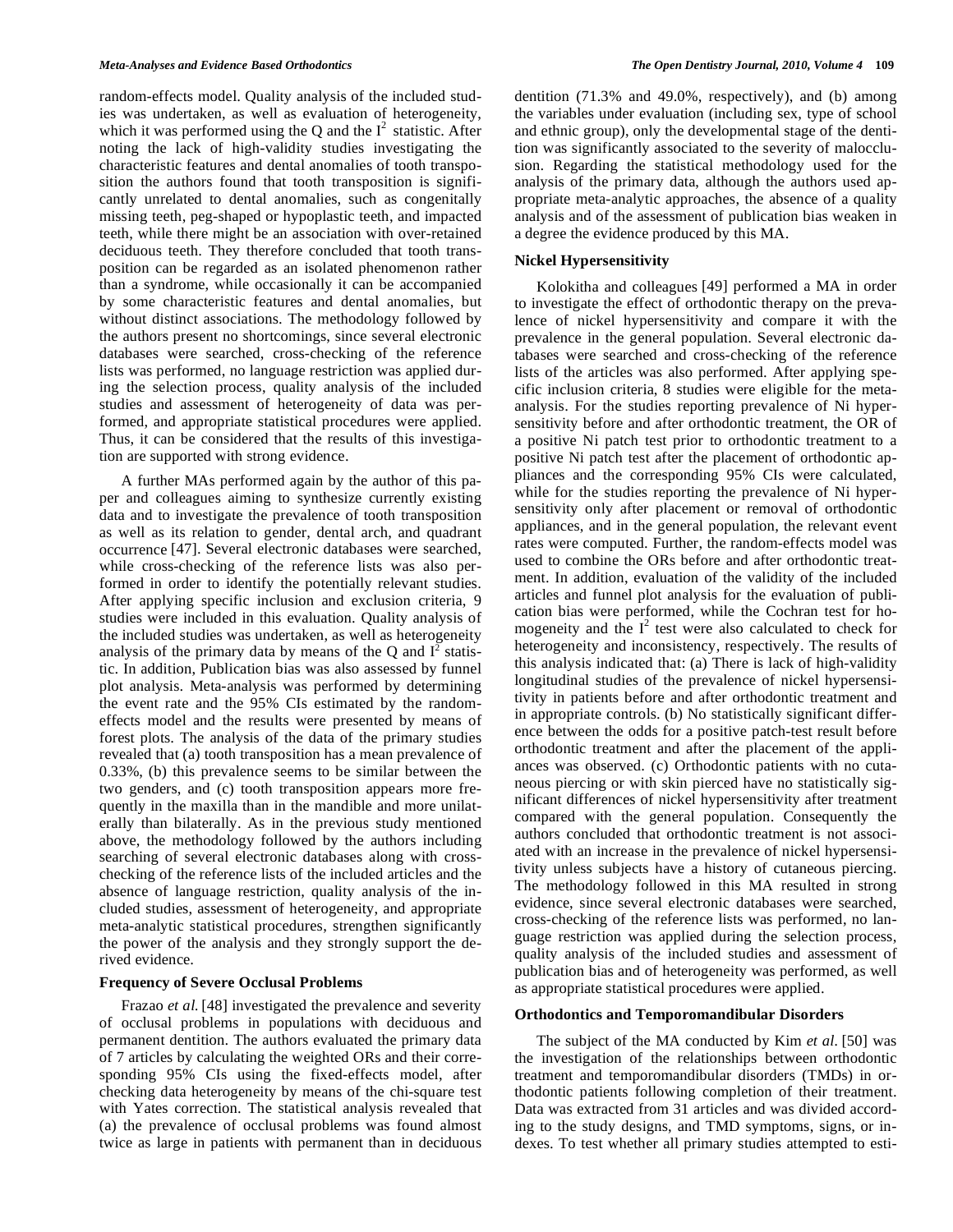mate or observed the same true effect, and whether variability between results of the studies was due to random error only, a statistical test for the hypothesis of parametric homogeneity was conducted. In addition, probabilities of homogeneity and odds on parametric homogeneity were calculated. Due to the extreme heterogeneity of the data of the primary studies, it was not possible to complete the statistical analysis. Thus, a definitive statement concerning the relationships between orthodontic treatment and TMDs could not be concluded. However, although it was not possible to perform a "true" (in other words, a complete) MA, the authors followed, at least during the initial stages an appropriate metaanalytic approach. Despite the extreme heterogeneity of the data of the primary studies, the following issues weaken even more the results of this investigation: (a) Only one electronic database was investigated. (b) Only English language papers were taken into consideration. (c) Not all the primary studies included were of the same quality. (d) Inclusion of studies regardless the age of the patients. (e) Large number of different types of appliances. (f) Different treatment durations of the patient samples. (f) Lack of assessment of the quality and publication bias of the original studies included in the analysis. To summarize, this MA do not provide any evidence concerning the relationships between TMDs and orthodontic treatment.

Macedo *et al.* [51] performed a MA to evaluate the effectiveness of occlusal splints for the treatment of sleep bruxism with alternative interventions, placebo or no treatment. Among the 32 potentially relevant clinical trials initially identified, only 5 RCTs satisfied the inclusion criteria and were selected for further analysis. In these trials occlusal splint treatment was compared to treatment with palatal splints, mandibular advancement devices, transcutaneous electric nerve stimulation, and no treatment at all. However, the methodological quality of the five trials included was low. In detail, none of the studies gave a clear description of the concealment of allocation and only one study described how the allocation sequence was generated, some inclusion criteria were not specified by the authors, and other outcomes could not be analyzed because they were inappropriately described. In addition, just one outcome (arousal index) was common and it was combined in a meta-analysis which was performed using the random-effects model. For dichotomous outcomes, the estimate of effect of an intervention was expressed as risk ratios together with the corresponding 95% CIs. For continuous outcomes, WMDs to compare groups and standard deviations were used to summarize the data for each group. In addition, quality analysis of the included studies was performed, and heterogeneity analysis was undertaken using the Cochran's test for heterogeneity and the  $I^2$  statistic. The results of the MA indicated that no statistically significant differences between the occlusal splint treatment and the control groups were found. Therefore, there is not sufficient evidence to support the effectives of the use of occlusal splints for the treatment of sleep bruxism with regard to sleep outcomes, but their use might be beneficial with regard to tooth wear.

#### **Obstructive Sleep Apnea Syndrome**

The subject of the MA conducted by Miles *et al.*[52] was the investigation of possible significant differences between the cephalometric variables describing the craniofacial skeletal or soft tissue morphology of individuals with and without obstructive sleep apnea syndrome (OSAS). A hierarchical analysis was conducted to examine the quality of evidence within the studies included in the analysis. The MAPs employed in this study included combined means and standard deviations for the OSAS and control groups for effect size plots in order to examine the distribution and consistency of outcomes across studies, Z-scores for statistical significance testing between groups, and receiver operating characteristic (ROC) curves. Following this evaluation the authors concluded that: (a) The literature is characterized by several methodological deficiencies and therefore is equivocal regarding a causal association between craniofacial structure and OSAS. (b) Evidence for a direct causal relationship between craniofacial structure and OSAS is unsupported by the literature, both qualitatively and quantitatively. (c) The rationale for OSAS treatments based on morphologic criteria remain unsubstantiated. (d) The two most consistent strong effect sizes with the highest potential diagnostic accuracies presented the variables related to mandibular structure (Sn/MPA, Go-Gn). (e) Although mandibular body length (Go-Gn) appears to be an associated factor, this does not support causality. (f) More standardization of research methods and data presentation is required. Regarding the methodology used, only one sample study and none of the efficacy treatment studies met all the quality criteria for inclusion in the analysis, as set by the authors. However, MA was performed in the examined variables by including data from studies with control samples and for each variable, data from different number of studies was included in the MA (*i.e.,* for Go-Gn, measurements from 3 studies were combined). Further, although no publication biases were present, the studies included in the analysis were limited to those published in English language and no heterogeneity analysis of the primary data was undertaken. Consequently, it can be stated that the MAPs followed by the authors did not result in strong evidence.

Lim *et al.* [53] performed a MA in order to determine the clinical effectiveness of oral appliances in the treatment of obstructive sleep apnoea-hypopnoea (OSAH) syndrome in adults. After applying specific inclusion criteria, 17 studies (involving 831 participants) found to be eligible and they were included in the analysis. The quality assessment revealed that all the original studies included in the analysis presented some shortcomings, such as small sample size, underreporting of methods and data, and lack of blinding. For continuous variables, the authors calculated the results of the individual studies using a fixed-effect WMD or a standardized mean difference (SMD) with the corresponding 95% CIs. For dichotomous variables, a fixed-effect OR with the corresponding 95% CIs were calculated. Heterogeneity was assessed using the Breslow-Day's test, the Chi-square test and the  $I^2$  statistic. When heterogeneity was present, the random-effects model was used to calculate the results. According to the results of this MA the authors concluded that: (a) There is increasing evidence suggesting that oral appliances improve subjective sleepiness and sleep disordered breathing compared with a control. (b) Nasal continuous positive airway pressure (CPAP) therapy appears to be more effective in improving sleep disordered breathing than oral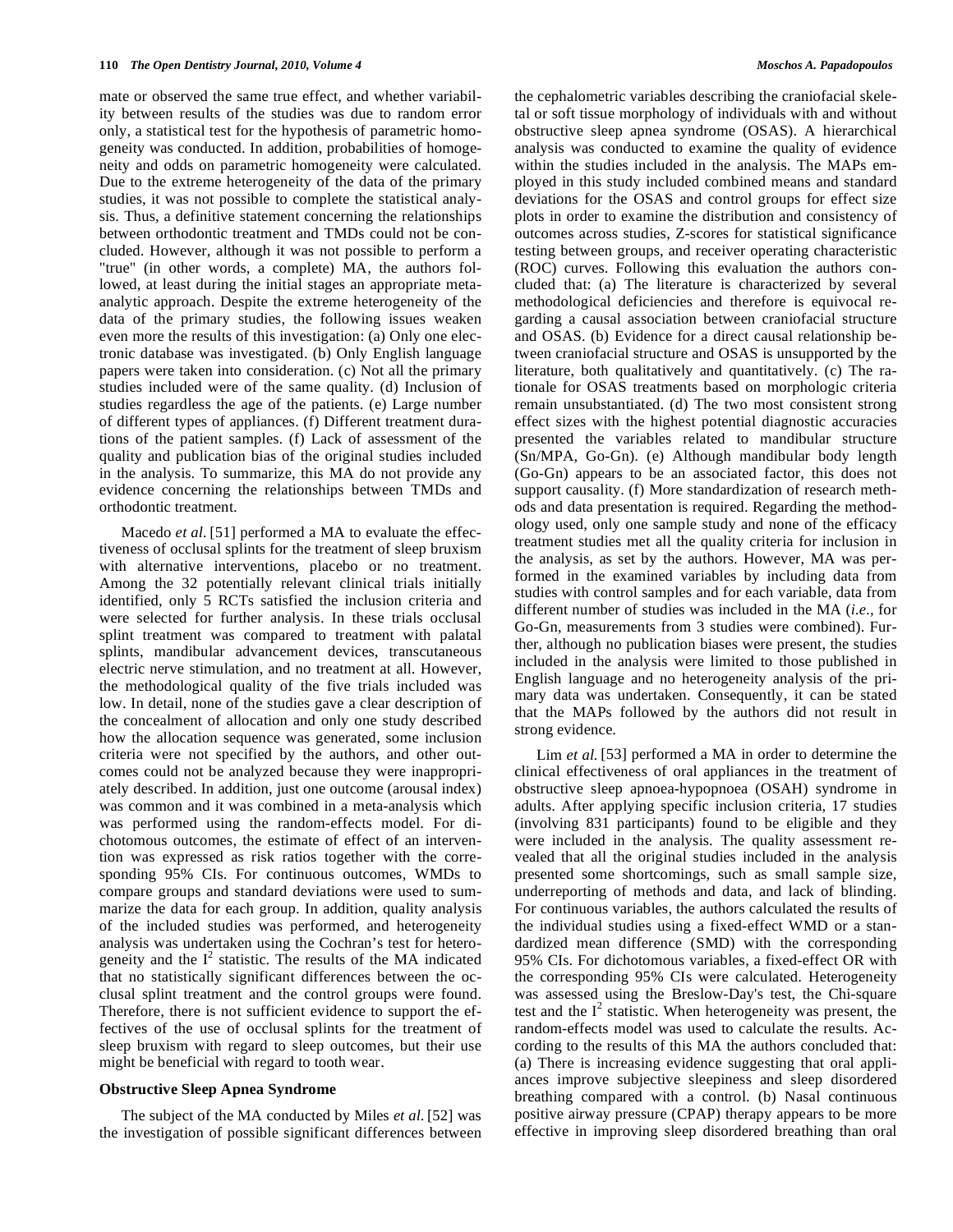appliances. (c) Although more evidence is needed to further support the results of this investigation, it may be more appropriate to recommend oral appliances treatment to patients with mild symptomatic OSAH, as well as to those patients who are unwilling or unable to tolerate CPAP therapy. Although the evidence produced by this investigation with regard to the appropriate meta-analytic approaches followed by the authors revealed as strong enough to support the use of CPAP therapy in patients with OSAH syndrome, its relative effects compared with oral appliances treatment require further elucidation, since the currently existing trials present a number of shortcomings.

#### **Oral Hygiene**

Kaklamanos and Kalfas [54] performed a MA in order to meta-analysis was to compare the effectiveness of powered and manual toothbrushes in reducing gingival inflammation in patients treated with fixed orthodontic appliances. After applying specific inclusion criteria concerning study design, participants' characteristics, intervention characteristics, and principal outcome measures, 5 trials were considered appropriate to be included in the meta-analysis. The WMD with the corresponding 95% CI was used to express the comparative treatment effect, while the random-effects model was used to combine treatment effects across the studies in each category. The quality of the included trials was evaluated by assessing randomization, allocation concealment, blinding, and handling losses using the Cochran test for homogeneity and the  $I^2$  statistic. Based on quality assessment and the short experimental period of the 5 trials included in the analysis, and following appropriate meta-analytic procedures the authors concluded that current evidence is insufficient to support the comparative efficacy of powered toothbrushes in reducing gingivitis in patients undergoing fixed orthodontic appliance treatment.

#### **Dentition Analysis**

The Moyer's method of mixed dentition analysis was the subject of a MA performed by Buwembo and Luboga in order to assess its applicability in different ethnic groups [55]. The authors performed pooling of the correlation coefficients of the 7 primary studies included in the MA and calculated the weighted mean correlations, its variances, the variances in the population correlation, and the population correlation coefficients (by means of a chi-square test). Overall, correlation coefficients were found to be in the borderline of variation with a *P*-value of 0.05. Splitting the articles into Caucasian and Asian groups also gave borderline *P*-values of 0.05. Consequently, the authors concluded that Moyer's method of mixed dentition analysis may present population variations and they therefore proposed prediction tables to be developed for specific populations. Regarding the methodology of this study, the search strategy including only one electronic database, the small amount of studies for the various ethnic groups and their different characteristics, the lack of a quality and heterogeneity analysis as well as of publication bias assessment of the original studies included in the analysis weaken the overall results of this investigation. In addition, no statistical outcomes were presented concerning the results of the MAPs conducted for the comparison of the Caucasian and Asian ethnic groups, although such results are discussed

in the text. For all these reasons, the results of this MA should be regarded with caution.

The aim of the MA performed by Liversidge *et al.* [56] was to investigate the timing of individual tooth formation stages according to the Demirjian's method in children from eight countries (i.e., Australia, Belgium, Canada, England, Finland, France, South Korea and Sweden). The authors included data from studies known to them, without trying to identify potential relevant articles by searching the major electronic databases or through hand searching of dental and orthodontic journals. Nevertheless, data of permanent mandibular developing teeth from panoramic radiographs were combined and the age-of-attainment was calculated using logistic regression for tooth stages for each group, boys and girls separately. The overall mean age-of-attainment was calculated using a weighting factor inversely proportional to the variance of the mean. The results of this MA indicated that: (a) The mean ages for each group and total sample were significantly different in 65 out of 509 comparisons. Some of these were of small sample size but there was no consistent pattern. (b) Apex closure of the first molar took place significantly later in children from Canada and this might explain differences found in the dental maturity score. Consequently the authors concluded that their results suggest no major differences in the timing of tooth formation stages using the Demirjian's dental maturity method between the children of the above mentioned 8 countries. However, these results and conclusions should not be taken into consideration, since the MAPs followed by the authors presented significant drawbacks including: (a) lack of electronic and hand searching, (b) lack of inclusion criteria, (c) lack of quality analysis of the included papers, (d) lack of assessment of publication bias, and (e) lack of heterogeneity analysis.

### **Cephalometric Analysis**

In this MA, Trpkova *et al.* [57] tried to assess the magnitude of lateral cephalometric landmarks identification error for 15 landmarks. The statistical analysis of the data of the 6 primary studies included in this investigation included weighted average of the estimates in order to combine studies reporting means and standard error, as well as one-way analysis of covariance in order to combine studies reporting standard deviations. The results of this study included a measure of systematic and random errors involved when locating landmarks on lateral cephalometric radiographs and they were presented as standard mean errors and 95% CIs for the repeatability and reproducibility of the 15 cephalometric landmarks investigated. The authors concluded that a 0.59 mm of total error for the x-coordinate and 0.56 mm for the ycoordinate are acceptable levels of accuracy and only the cephalometric landmarks B, A, Ptm, S, and Go on the xcoordinate, and Ptm, A and S on the y-coordinate presented with insignificant mean error and small value for total error. Therefore, these landmarks may be considered to be reliable for cephalometric analysis of lateral radiographs. Regarding the methodology used in this MA, the following limitations were present: (a) The literature search was included only one electronic database (MEDLINE) and no other databases were investigated. (b) No information was given if a language restriction was applied during the identification process of the papers to be included in the analysis. (c) No quality and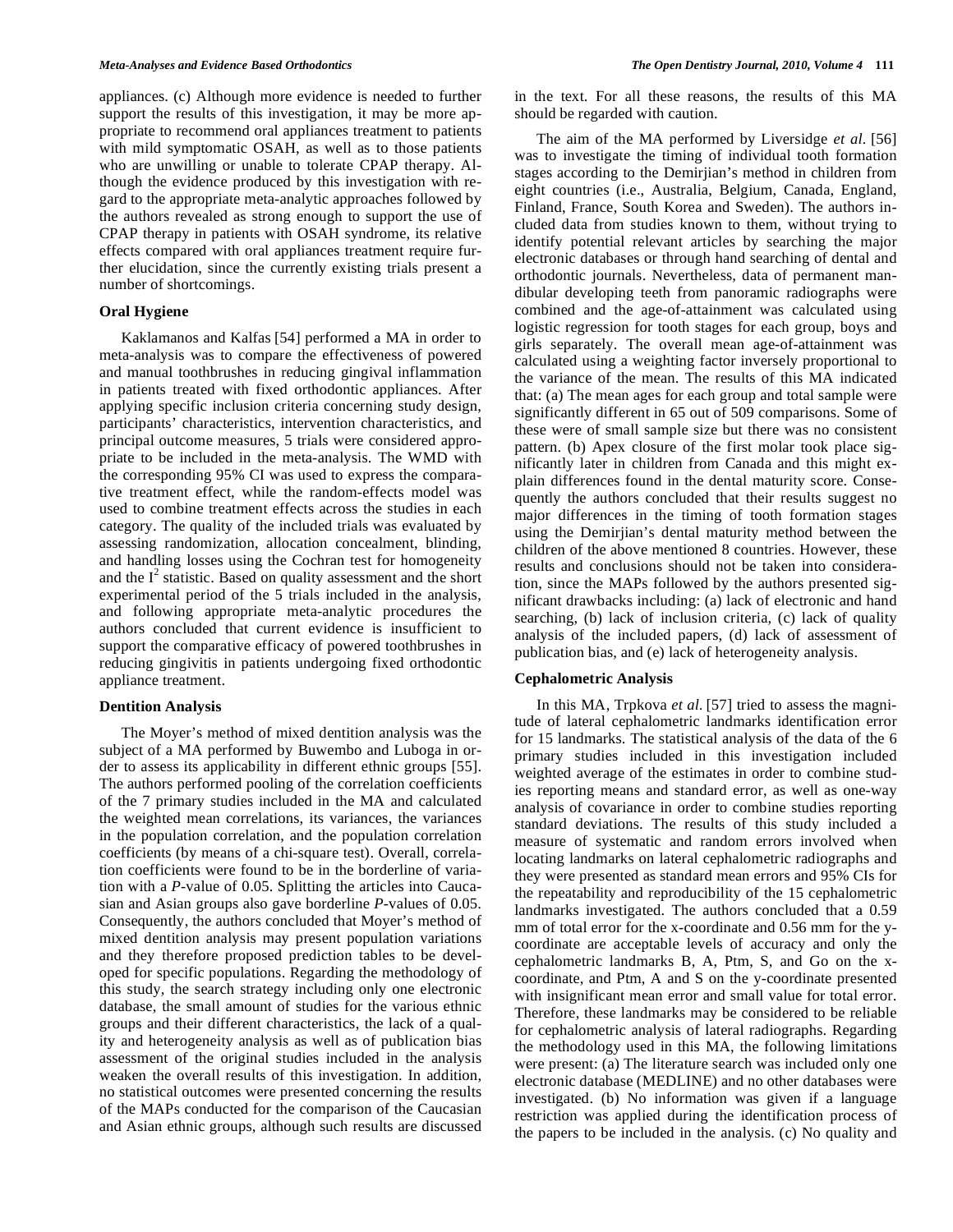heterogeneity analysis as well as assessment of publication bias of the primary data was undertaken. (d) No information was given regarding the age of the patients of the primary studies. Thus, it can be concluded than the methodology used by the authors rather weakens the evidence produced by this MA and consequently the above mentioned results should be treated with caution.

#### **Orthodontic Education**

The purpose of the study of Al-Jewair *et al.* [58] was to compare the efficacy of computer-assisted learning (CAL) with traditional methods of learning in orthodontic education. Participants considered were undergraduate or postgraduate orthodontic students or orthodontic educators. Comprehensive electronic and manual searches were conducted, and after applying specific criteria 9 studies (7 randomized controlled trials and 2 prospective studies) assessing CAL in teaching orthodontic diagnosis and treatment planning were included in the analysis. Initially, the sample size, mean percentage, and standard deviation percentage were obtained from the original studies. The statistical effect size was calculated using WMDs and the corresponding 95% CIs. Heterogeneity analysis was performed using the Cochran test for homogeneity and the  $\hat{I}^2$  statistic. Due to the presence of heterogeneity, the random-effects model was used for the MA. The authors couldn't draw any definitive conclusions about the time efficiency of CAL. However, the evidence derived from current well conducted MA, indicates that when CAL is applied for teaching orthodontic topics related to diagnosis and treatment planning, it is at least as effective as conventional modes of orthodontic learning, and adds an additional small but significant gain in student knowledge acquisition. They therefore suggested that further studies are needed to examine other important outcomes, such as the efficacy of CAL on performance in clinical procedures or in different orthodontic subject areas, costeffectiveness, knowledge retention, the burden it imposes on students, and its effect on educators in terms of attitudes and effort involved.

To summarize, the evaluation of the MAPs followed in the various studies discussed in this SR, revealed partially some deficiencies that weaken the evidence produced by these studies, and consequently a more critical appraisal of their results is recommended. The main deficiencies observed include: (a) Biases during the procedure of identifying and selecting the primary studies. (b) Language or publication biases are either present or the possible measures taken (or not) to avoid these bias are not reported by the authors. (c) Lack of evaluation of the homogeneity of the primary data, and if performed, the existence of heterogeneity. (d) Lack of information regarding sample and control group sizes, which eliminates the possibility for other researchers to repeat the MA using the same information and data provided or to re-evaluate the scientific progress by applying a cumulative MA. (e) Limitations in the treatment groups, such as the existing differences concerning the age of the patients, the analysis of treatment groups with developmental differences and the comparison of different types of interventions. (f) The small number of the original articles that was possible to be included in almost all the MAs, due

to the lack of high quality research articles in orthodontic literature.

Taking into consideration only the well conducted MAs that used appropriate search strategies as well as metaanalytical statistical procedures to synthesize primary data without methodological deficiencies, and at the same time included in the corresponding analysis only original articles with a verified quality of an adequate level and presented no biases or significant heterogeneity of the primary data, it can be concluded that at the beginning of the  $21<sup>st</sup>$  century the orthodontic related issues that are supported with adequate or strong evidence include the following:

*Class II treatment* - (a) The risk of anterior teeth injuries tends to increase with increasing overjet size and children with an overjet larger than 3 mm are approximately twice as much at risk of traumatic dental injuries on the anterior teeth than children with an overjet less than 3 mm. In addition, the effect of the amount of overjet on the risk of dental injuries is less in boys than in girls of the same overjet group. (b) Early orthodontic treatment, followed by a later phase of treatment when the patient is in early adolescence, does not appear to have any advantages over one-phase treatment in early adolescence. (c) When treatment with functional appliances is provided, although minor and probably not clinically significant skeletal changes are expected, there is however no definite evidence concerning their efficacy on mandibular growth and in addition their use does not seem more effective than twin blocks. Thus, even if some positive effects of the functional appliances on the skeletal pattern and especially on mandibular growth can be assumed, there is still no strong evidence to support these findings.

*Class III treatment* **-** A significant composite effect of the maxillary protraction treatment on some craniofacial skeletal and dental components was evident. However, no definite conclusions can be drawn regarding the effect of the different parameters, such as the age of the patients at treatment start and the combination of maxillary protraction with rapid maxillary expansion, on treatment outcome.

*Treatment of transverse problems* **-** (a) Occlusal grinding in the primary dentition, with or without the addition of an upper removable expansion plate, is effective in preventing a posterior crossbite from being perpetuated to the mixed and permanent dentition. (b) There is no evidence of a difference in maxillary expansion, between banded *vs.* bonded or two point *vs.* four point rapid maxillary expansion, banded *vs.* bonded slow maxillary expansion, transpalatal arch with or without buccal root torque or upper removable expansion appliance *vs.* quad-helix.

*External apical root resorption* **-** The total distance and the time period of orthodontic tooth movement could be considered as treatment-related causes of external apical root resorption, and consequently, all factors that contribute to a prolonged duration of active orthodontic treatment might enhance the phenomenon of apical root resorption, especially in pre-disposed individuals.

*Dental anomalies* **-** (a) The prevalence of congenitally missing teeth differs in relation to continent and gender: for both sexes was higher in Europe and Australia than in North American Caucasians, while in females it was 1.37 times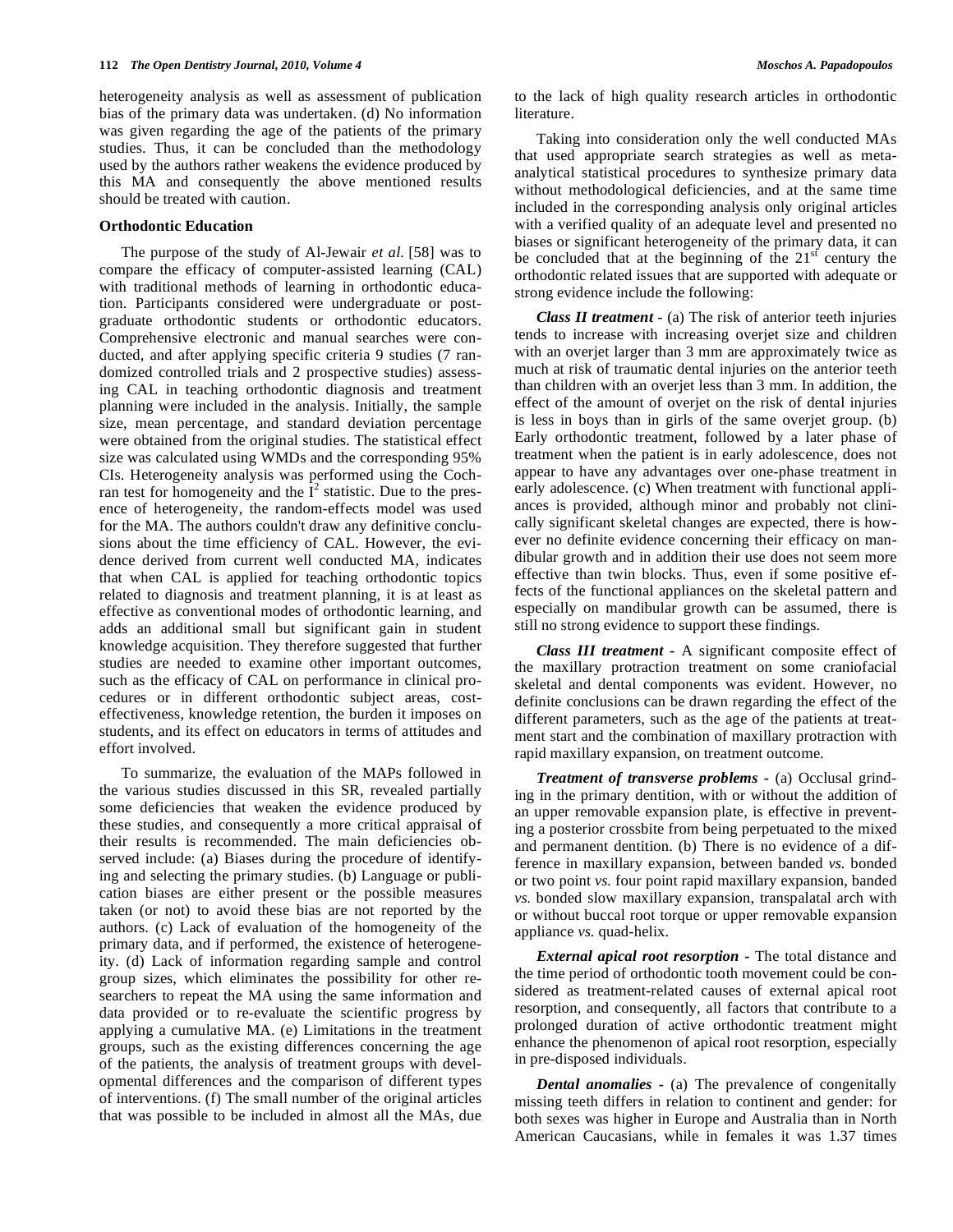#### *Meta-Analyses and Evidence Based Orthodontics The Open Dentistry Journal, 2010, Volume 4* **113**

higher than in males for all three continents examined; the mandibular second premolars are affected most frequently, followed by the maxillary lateral incisors and maxillary second premolars; and bilateral occurrence of congenitally missing maxillary lateral incisors is more frequent than unilateral, while the opposite was found for the first maxillary premolars and the second mandibular and maxillary premolars. (b) Tooth transposition can be regarded as an isolated phenomenon rather than a syndrome, while occasionally it can be accompanied by some characteristic features and dental anomalies, but without distinct associations; tooth transposition has a mean prevalence of 0.33%; this prevalence seems to be similar between the two genders; tooth transposition appears more frequently in the maxilla than in the mandible and more unilaterally than bilaterally.

*Frequency of severe occlusal problems* **-** The developmental stage of the dentition is significantly associated to the severity of malocclusion, while the prevalence of occlusal problems is almost twice as large in patients with permanent than in patients with deciduous dentition.

*Nickel hypersensitivity* **-** (a) No statistically significant difference exists between the odds for a positive patch-test result before orthodontic treatment and after the placement of the appliances. (b) Nickel hypersensitivity of orthodontic patients with no history of cutaneous piercing or with skin pierced prior to orthodontic treatment does not differ statistically significant after treatment with the corresponding hypersensitivity of the general population. (c) Orthodontic treatment is not associated with an increase in the prevalence of nickel hypersensitivity unless subjects have a history of cutaneous piercing.

*Obstructive sleep apnea syndrome* - (a) There is increasing evidence suggesting that oral appliances improve subjective sleepiness and sleep disordered breathing. (b) Nasal continuous positive airway pressure (CPAP) therapy appears to be more effective in improving sleep disordered breathing than oral appliances. (c) Although more evidence is needed, it may be more appropriate to recommend oral appliances

treatment to patients with mild symptomatic OSAH, as well as to those patients who are unwilling or unable to tolerate CPAP therapy.

*Orthodontic education* **-** When CAL is applied for teaching orthodontic topics related to diagnosis and treatment planning, it is at least as effective as conventional modes of orthodontic learning, and adds an additional small but significant gain in student knowledge acquisition.

*Oral hygiene* - Current evidence is insufficient to support the comparative efficacy of powered toothbrushes in reducing gingivitis in patients undergoing fixed orthodontic appliance treatment.

*Orthodontics and temporomandibular disorders* **-** There is not sufficient evidence to support the effectives of the use of occlusal splints for the treatment of sleep bruxism with regard to sleep outcomes, but their use might be beneficial with regard to tooth wear.

Incisor intrusion, Dentition analysis, Cephalometric analysis - No evidence based conclusions could be drawn.

### **CONCLUSIONS**

Only a few orthodontic related issues have been yet investigated by means of MAs, which are considered as study designs providing the highest level of evidence in medical literature. In addition, for some of these issues investigated in the corresponding MAs no definite conclusions could be drawn, due to significant methodological deficiencies of these studies, such as the use of not appropriate metaanalytical statistical procedures, as well as the lack of high quality original studies or the heterogeneity of the primary data. According to this investigation, which evaluated the existing MAs in orthodontic literature, it can be therefore concluded that at the begin of the  $21<sup>st</sup>$  century there is evidence for only a few orthodontic related issues and more well-conducted high quality research studies are needed to produce strong evidence in order to support evidence-based clinical practice in orthodontics.

**Appendix I. Papers Excluded from this SR and Reason for their Exclusion** *(authors in alphabetical order)*

| Nr | <b>Study</b>                                                                                                                                                                                                                                  | <b>Reason for Exclusion</b>                           |
|----|-----------------------------------------------------------------------------------------------------------------------------------------------------------------------------------------------------------------------------------------------|-------------------------------------------------------|
| 1. | [No authors listed] Malocclusion Therapy; Researchers from University of Geneva, Department of Or-<br>thodontics detail new studies and findings in the area of malocclusion therapy. Genomics Genets Weekly<br>Atlanta Oct 19, 2007; p. 227. | Comment on: Angle Orthod. 2007<br>Sep; 77(5): 907-14. |
| 2. | Agabiti-Rosei E, Muiesan ML, Rizzoni D. [Antihypertensive treatment and left ventricular hypertrophy].<br>Ann Ital Med Int 1993 Oct; 8 (Suppl): 97S-103S.                                                                                     | Subject not relevant to orthodontics                  |
| 3. | Agabiti-Rosei E. Evaluation of the cardiac effects of antihypertensive agents. J Cardiovasc Pharmacol.<br>1994; 23 (Suppl 5): S42-8.                                                                                                          | Subject not relevant to orthodontics                  |
| 4. | Andreasen JO, Andreasen FM, Skeie A, Hjorting-Hansen E, Schwartz O. Effect of treatment delay upon<br>pulp and periodontal healing of traumatic dental injuries - a review article. Dent Traumatol 2002; 18:<br>116-28.                       | Subject not relevant to orthodontics                  |
| 5. | Arhun, N; Arman, A; Sesen, C, et al. Shear bond strength of orthodontic brackets with 3 self-etch adhe-<br>sives. Am J Orthodont Dentofac Orthoped 2006; 129 (4), pp. 547-550.                                                                | Original study, not meta-analysis                     |
| 6. | Ash MM. Occlusion: reflections on science and clinical reality. J Prosthet Dent 2003; 90: 373-84.                                                                                                                                             | Subject not relevant to orthodontics                  |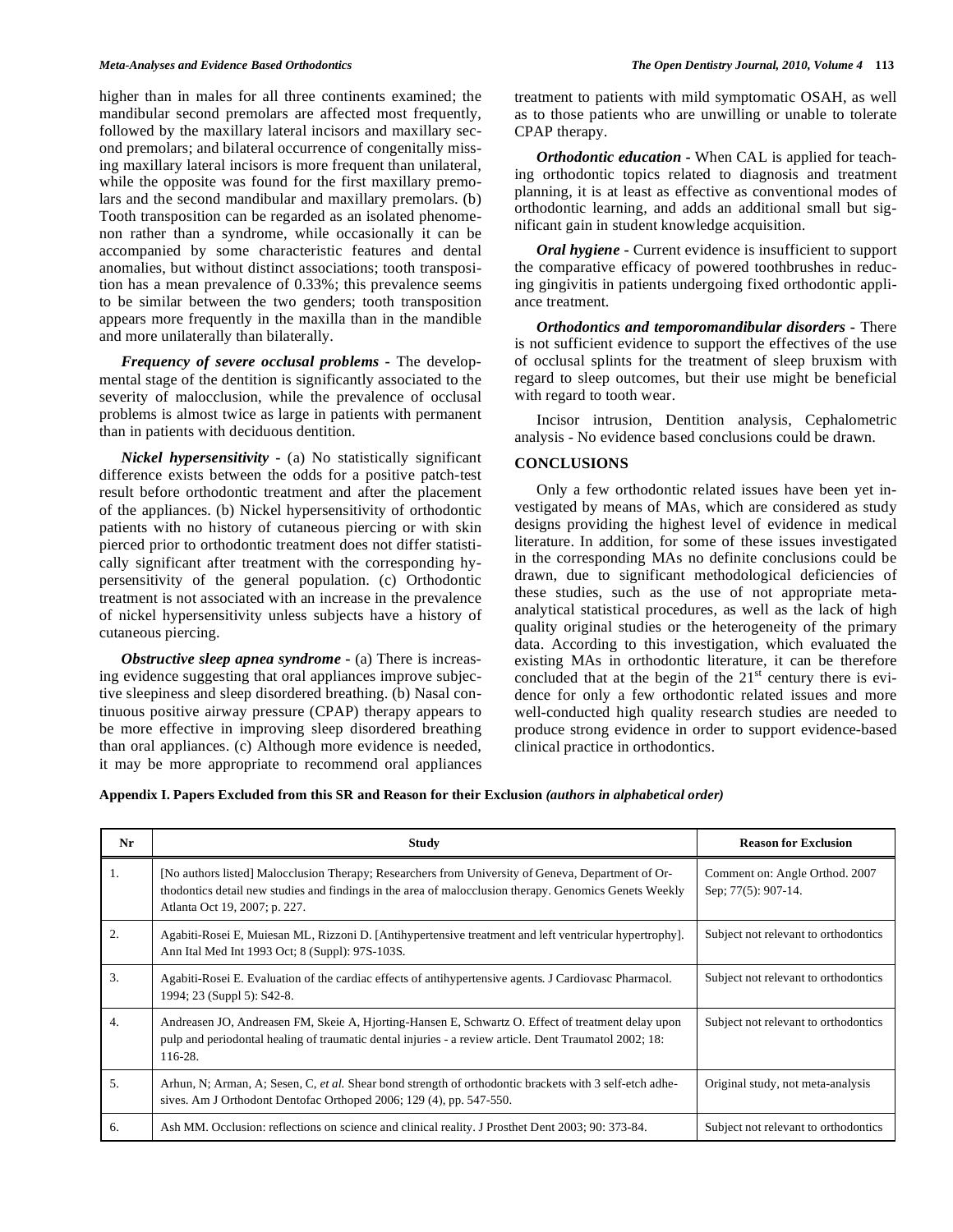| Nr  | <b>Study</b>                                                                                                                                                                                                                                                                                                                                                           | <b>Reason for Exclusion</b>                  |
|-----|------------------------------------------------------------------------------------------------------------------------------------------------------------------------------------------------------------------------------------------------------------------------------------------------------------------------------------------------------------------------|----------------------------------------------|
| 7.  | Ashley PF, Williams CECS, Moles DR, Parry J. Sedation versus general anaesthesia for provision of<br>dental treatment in under 18 year olds. Cochrane Database Systemat. Rev 2009; (1), Art. No.: CD006334.<br>DOI: 10.1002/14651858.CD006334.pub2                                                                                                                     | Subject not relevant to orthodontics         |
| 8.  | Athanasiou AE, Gjorup H, Toutountzakis N. Soft tissue and dentoskeletal profile changes associated with<br>mandibular advancement osteotomy. Hell Period Stomat Gnathopathoprosopike Cheir 1990; 5 (4), pp.<br>157-163.                                                                                                                                                | Original study, not meta-analysis            |
| 9.  | Avenell A, Brown TJ, McGee MA, Campbell MK, Grant AM, Broom J, Jung RT, Smith WC. What<br>interventions should we add to weight reducing diets in adults with obesity? A systematic review of<br>randomized controlled trials of adding drug therapy, exercise, behaviour therapy or combinations of these<br>interventions. J Hum Nutr Diet 2004 Aug; 17(4): 293-316. | Subject not relevant to orthodontics         |
| 10. | Bauer R, Gedrange T, Bauer K, Walter B. Intrauterine growth restriction induces increased capillary<br>density and accelerated type I fiber maturation in newborn pig skeletal muscles. J Perinatal Med 34(3):<br>235-242.                                                                                                                                             | Subject not relevant to orthodontics         |
| 11. | BeGole EA, Sadowsky C. Methodologies for evaluating long-term stability of dental relationships after<br>orthodontic treatment. Semin Orthod 1999; 5: 142-50.                                                                                                                                                                                                          | Subject not relevant to orthodontics         |
| 12. | Beirne PV, Clarkson JE, Worthington HV. Recall intervals for oral health in primary care patients. Coch-<br>rane Database Systemat Rev 2007, (4), Art. No.: CD004346. DOI: 10.1002/14651858.CD004346.pub3.                                                                                                                                                             | Subject not relevant to orthodontics         |
| 13. | Benson PE, Parkin N, Millett DT, Dyer F, Vine S, Shah A. Fluorides for the prevention of white spots on<br>teeth during fixed brace treatment. Cochrane Database Systemat Rev 2004, (3), Art. No.: CD003809.<br>DOI: 10.1002/14651858.CD003809.pub2.                                                                                                                   | Systematic review                            |
| 14. | Benson PE, Shah AA, Millett DT, Dyer F, Parkin N, Vine RS. Fluorides, orthodontics and demineraliza-<br>tion: a systematic review. J Orthod 2005; 32: 102-14.                                                                                                                                                                                                          | Systematic review                            |
| 15. | Berg A, Kloock B, König D. [Dietary modification in hypertensives]. MMW Fortschr Med 2006 Nov 23;<br>148(47): 36-7, 39.                                                                                                                                                                                                                                                | Subject not relevant to orthodontics         |
| 16. | Bergstrand F, Twetman S. Evidence for the efficacy of various methods of treating white-spot lesions<br>after debonding of fixed orthodontic appliances. J Clin Orthod 2003; 37: 19-21.                                                                                                                                                                                | Narrative review                             |
| 17. | Bhatt SP, Luqman-Arafath TK, Guleria R. Non-pharmacological management of hypertension. Indian J<br>Med Sci. 2007 Nov; 61(11): 616-24.                                                                                                                                                                                                                                 | Subject not relevant to orthodontics         |
| 18. | Bloch, K.E. Alternatives to CPAP in the treatment of the obstructive sleep apnoea syndrome. Swiss<br>Medical Weekly 2006; 136 (17-18), pp. 261-267.                                                                                                                                                                                                                    | Narrative review                             |
| 19. | Bonner BC, Clarkson JE, Dobbyn L, Khanna S. Slow-release fluoride devices for the control of dental<br>decay. Cochrane Database Systemat Rev 2006, (4). Art. No.: CD005101. DOI:<br>10.1002/14651858.CD005101.pub2.                                                                                                                                                    | Subject not relevant to orthodontics         |
| 20. | Buijs GJ, Stegenga B, Bos RR. Efficacy and safety of biodegradable osteofixation devices in oral and<br>maxillofacial surgery: a systematic review. J Dent Res 2006 Nov; 85(11): 980-9.                                                                                                                                                                                | Subject not relevant to orthodontics         |
| 21. | Burke SP. A meta-analysis of mandibular intercanine width in treatment and postretention: A study re-<br>grading the stability of alteration of mandibular intercanine width in orthodontic treatment. Dissertation.<br>University of Louisville, 1994.                                                                                                                | Comment on: Angle Orthod 1998;<br>68: 53-60. |
| 22. | Büyükyilmaz T, Zachrisson BU. Improved orthodontic bonding to silver amalgam. Part 2. Lathe-cut,<br>admixed, and spherical amalgams with different intermediate resins. Angle Orthodontist 1998; 68 (4), pp.<br>337-344.                                                                                                                                               | Original study, not meta-analysis            |
| 23. | Büyükyilmaz T, Zachrisson YØ, Zachrisson BU. Improving orthodontic bonding to gold alloy. Am J<br>Orthodont Dentofac Orthoped 1995; 108 (5), pp. 510-518.                                                                                                                                                                                                              | Original study, not meta-analysis            |
| 24. | Carless PA, Henry DA, Anthony DM. Fibrin sealant use for minimising peri-operative allogeneic blood<br>transfusion. Cochrane Database of Systematic Reviews 2003, (1), Art. No.: CD004171. DOI:<br>10.1002/14651858.CD004171.                                                                                                                                          | Subject not relevant to orthodontics         |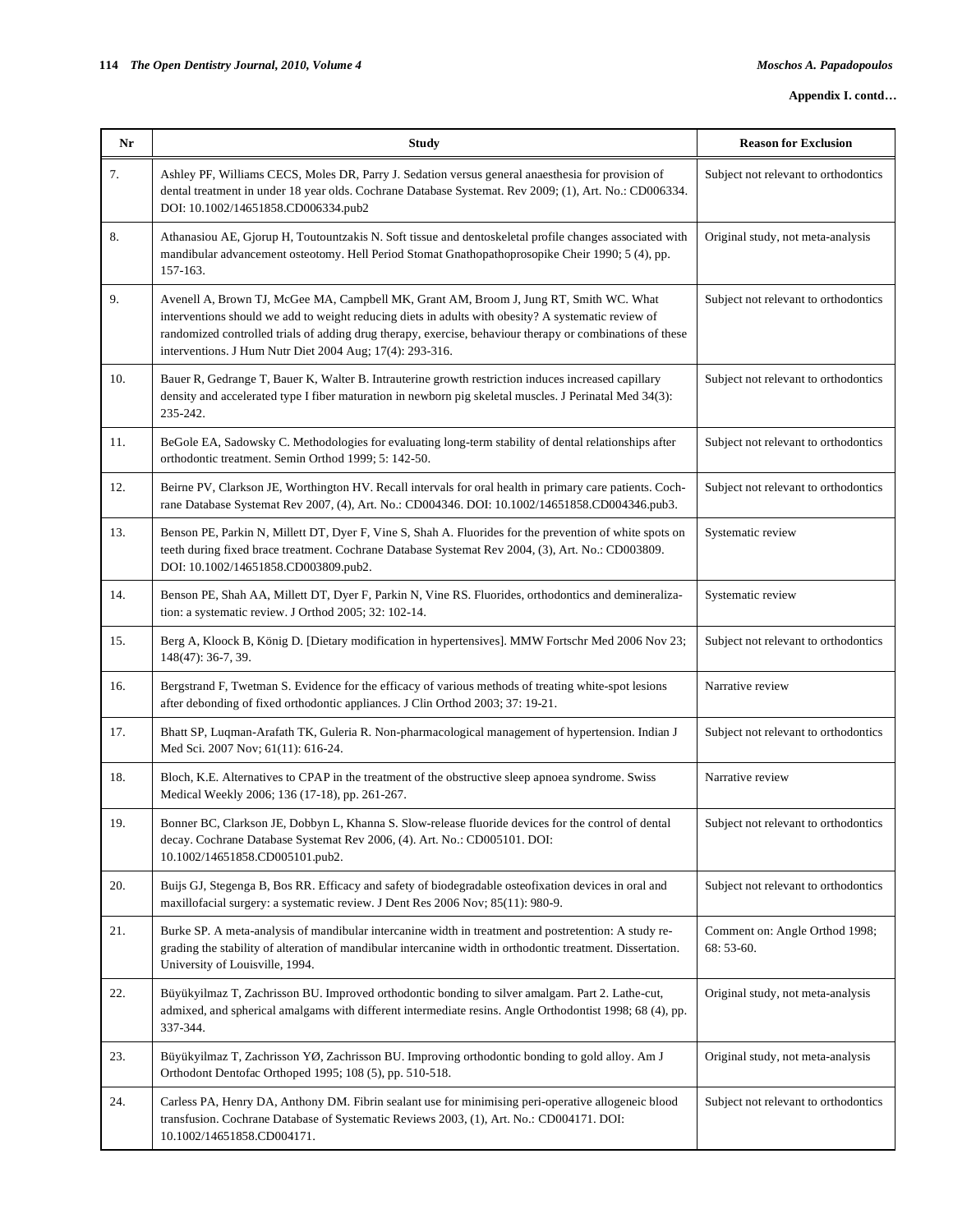| Nr  | <b>Study</b>                                                                                                                                                                                                                                                                                | <b>Reason for Exclusion</b>                                                      |
|-----|---------------------------------------------------------------------------------------------------------------------------------------------------------------------------------------------------------------------------------------------------------------------------------------------|----------------------------------------------------------------------------------|
| 25. | Carr A, Ebbert J. Interventions for tobacco cessation in the dental setting. Cochrane Database Systemat<br>Rev 2006, (1), Art. No.: CD005084. DOI: 10.1002/14651858.CD005084.pub2.                                                                                                          | Subject not relevant to orthodontics                                             |
| 26. | Carvalho FR, Lentini-Oliveira DA, Machado MAC, Saconato H, Prado LBF, Prado GF. Oral appliances<br>and functional orthopaedic appliances for obstructive sleep apnoea in children. Cochrane Database of<br>Systemat Rev 2007, (2), Art. No.: CD005520. DOI: 10.1002/14651858.CD005520.pub2. | Systematic review                                                                |
| 27. | Chaushu S, Shapira J, Heling I, Becker A. Emergency orthodontic treatment after the traumatic intrusive<br>luxation of maxillary incisors. Am J Orthod Dentofacial Orthop 2004; 126: 162-72.                                                                                                | Report of cases & Systematic re-<br>view                                         |
| 28. | Cheung LK, Chua HD. A meta-analysis of cleft maxillary osteotomy and distraction osteogenesis. Int J<br>Oral Maxillofac Surg 2006 Jan; 35(1): 14-24. Epub 2005 Sep 8.                                                                                                                       | Subject not relevant to orthodontics<br>- Cleft lip and palate                   |
| 29. | Chia M. Evidence not strong enough to advocate powered toothbrushes over manual for orthodontic<br>patients. Evid Based Dent 2008; 9(3): 78.                                                                                                                                                | Comment on: Am J Orthod Dento-<br>facial Orthop. 2008 Feb; 133(2):<br>187.e1-14. |
| 30. | Clark T. Book Reviews Featuring a Special Essay by Russell W. Belk. Journal of Marketing. 2002;<br>66(1): 120-130.                                                                                                                                                                          | <b>Book Reviews</b>                                                              |
| 31. | Clark, S.A., Gordon, P.H., McCabe, J.F. An ex vivo investigation to compare orthodontic bonding using<br>a 4-META-based adhesive or a composite adhesive to acid-etched and sandblasted enamel. J Orthodont<br>2003; 30(1), pp. 51-58; discussion 23.                                       | Original study, not meta-analysis                                                |
| 32. | Costa F, Robiony M, Politi M. Stability of sagittal split ramus osteotomy used to correct Class III maloc-<br>clusion: review of the literature. Int J Adult Orthodon Orthognath Surg 2001; 16: 121-9.                                                                                      | Narrative review                                                                 |
| 33. | Creager MA. Medical management of peripheral arterial disease. Cardiol Rev 2001 Jul-Aug; 9(4): 238-<br>45.                                                                                                                                                                                  | Subject not relevant to orthodontics                                             |
| 34. | Cronin A. Periodontal disease is a risk marker for coronary heart disease? Evid Based Dent 2009; 10(1):<br>22.                                                                                                                                                                              | Subject not relevant to orthodontics                                             |
| 35. | Dansinger ML, Tatsioni A, Wong JB, Chung M, Balk EM. Meta-analysis: the effect of dietary counseling<br>for weight loss. Ann Intern Med 2007 Jul 3; 147(1): 41-50.                                                                                                                          | Subject not relevant to orthodontics                                             |
| 36. | Davies AA, Davey Smith G, Harbord R, Bekkering GE, Sterne JA, Beynon R, Thomas S. Nutritional<br>interventions and outcome in patients with cancer or preinvasive lesions: systematic review. J Natl Can-<br>cer Inst. 2006 Jul 19; 98(14): 961-73.                                         | Subject not relevant to orthodontics                                             |
| 37. | Davies NM, Longstreth J, Jamali F. Misoprostol Therapeutics Revisited. Pharmacotherapy. Vol. 21(1):<br>60-73.                                                                                                                                                                               | Subject not relevant to orthodontics                                             |
| 38. | Dawson KH, Chigurupati R. Fixation of mandibular fractures: a tincture of science. Ann R Australas Coll<br>Dent Surg 2002 Oct; 16: 118-22.                                                                                                                                                  | Subject not relevant to orthodontics                                             |
| 39. | De Vries N, Den Herder C, Hessel NS, Hoekema A. Treatment of obstructive sleep apnea syndrome in<br>adults [7] (multiple letters)   [Behandeling van het obstructieve slaapapneusyndroom bij volwassenen].<br>Nederlands Tijdschrift voor Geneeskunde 2004; 148 (5): pp. 250-251.           | Letter to the editor                                                             |
| 40. | Derks A, Katsaros C, Frencken JE, van't Hof MA, Kuijpers-Jagtman AM. Caries-inhibiting effect of<br>preventive measures during orthodontic treatment with fixed appliances. A systematic review. Caries Res<br>2004; 38: 413-20.                                                            | Systematic review                                                                |
| 41. | Dodson T. Efficacy of biodegradable osteofixation devices in oral and maxillofacial surgery remains<br>inconclusive. Evid Based Dent 2007; 8(2): 44.                                                                                                                                        | Subject not relevant to orthodontics                                             |
| 42. | Dorri M, Nasser M, Oliver R. Resorbable versus titanium plates for facial fractures. Cochrane Database<br>of Systematic Reviews 2009, (1), Art. No.: CD007158. DOI: 10.1002/14651858.CD007158.pub2.                                                                                         | Subject not relevant to orthodontics                                             |
| 43. | Esposito M, Grusovin MG, Kwan S, Worthington HV, Coulthard P. Interventions for replacing missing<br>teeth: bone augmentation techniques for dental implant treatment. Cochrane Database of Systematic<br>Reviews 2008, (3), Art. No.: CD003607. DOI: 10.1002/14651858.CD003607.pub3.       | Subject not relevant to orthodontics                                             |
| 44. | Esposito M, Grusovin MG, Maghaireh H, Coulthard P, Worthington HV. Interventions for replacing<br>missing teeth: management of soft tissues for dental implants. Cochrane Database Syst Rev 2007 Jul 18;<br>$(3)$ : CD006697.                                                               | Subject not relevant to orthodontics                                             |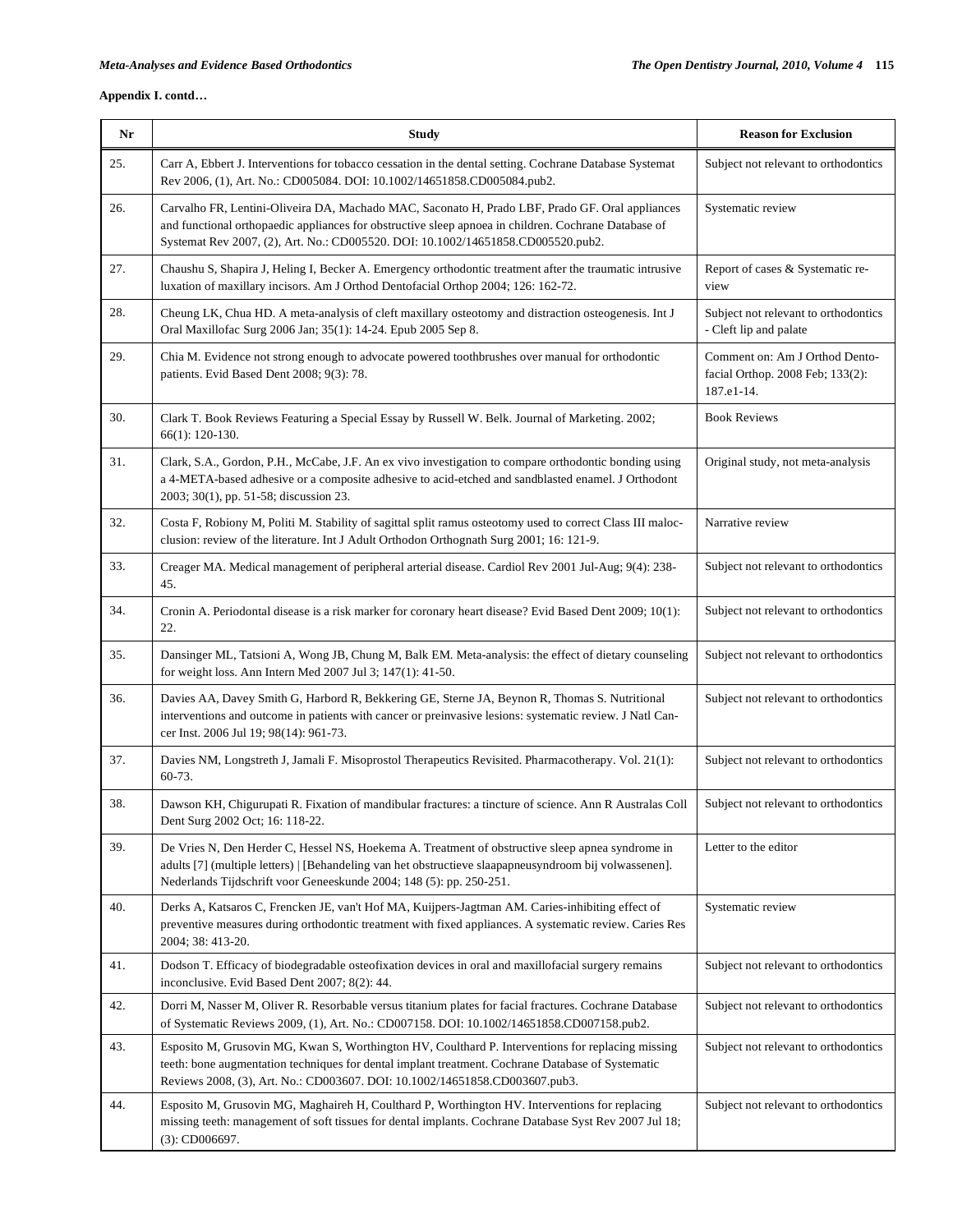| Nr  | <b>Study</b>                                                                                                                                                                                                                                                                                            | <b>Reason for Exclusion</b>                                    |
|-----|---------------------------------------------------------------------------------------------------------------------------------------------------------------------------------------------------------------------------------------------------------------------------------------------------------|----------------------------------------------------------------|
| 45. | Fedorowicz Z, Nasser M, Newton T, Oliver R. Resorbable versus titanium plates for orthognathic sur-<br>gery. Cochrane Database of Systematic Reviews 2007, (2), Art. No.: CD006204. DOI:<br>10.1002/14651858.CD006204.pub2.                                                                             | Subject not relevant to orthodontics                           |
| 46. | Feldmann I, Bondemark L. Orthodontic anchorage: a systematic review. Angle Orthod 2006 May; 76(3):<br>493-501.                                                                                                                                                                                          | Systematic review                                              |
| 47. | Fernandes M, Atallah AN, Soares BG, Humberto S, Guimarães S, Matos D, Monteiro L, Richter B. In-<br>tragastric balloon for obesity. Cochrane Database Syst Rev 2007 Jan 24; (1): CD004931.                                                                                                              | Subject not relevant to orthodontics                           |
| 48. | Fleming PS, DiBiase AT. Systematic reviews in orthodontics: what have we learned? Int Dent J 2008<br>Feb; 58(1): 10-4.                                                                                                                                                                                  | Systematic review                                              |
| 49. | Flores-Mir C, Major MP, Major PW. Search and selection methodology of systematic reviews in ortho-<br>dontics (2000-2004). Am J Orthod Dentofacial Orthop 2006 Aug; 130(2): 214-7.                                                                                                                      | Systematic review                                              |
| 50. | Flores-Mir C, Major PW. Cephalometric facial soft tissue changes with the twin block appliance in Class<br>II division 1 malocclusion patients. A systematic review. Angle Orthod 2006 Sep; 76(5): 876-81.                                                                                              | Systematic review                                              |
| 51. | Flores-Mir C, Nebbe B, Major PW. Use of skeletal maturation based on hand-wrist radiographic analysis<br>as a predictor of facial growth: a systematic review. Angle Orthod 2004; 74: 118-24.                                                                                                           | Systematic review                                              |
| 52. | Fox N. Longer orthodontic treatment may result in greater external apical root resorption. Evid Based<br>Dent 2005; 6: 21.                                                                                                                                                                              | Comment on: Orthod Craniofac Res<br>2004;7:71-8.               |
| 53. | Fox NA, McCabe JF, Buckley JG. A critique of bond strength testing in orthodontics. Br J Orthod 1994;<br>$21:33-43.$                                                                                                                                                                                    | Narrative review                                               |
| 54. | Fricton J. Current evidence providing clarity in management of temporomandibular disorders: summary<br>of a systematic review of randomized clinical trials for intra-oral appliances and occlusal therapies. J<br>Evid Based Dent Pract 2006; 6: 48-52.                                                | Systematic review (summary of<br>results)                      |
| 55. | Fritz ME. Two-stage implant systems. Adv Dent Res 1999 Jun; 13: 162-9.                                                                                                                                                                                                                                  | Subject not relevant to orthodontics                           |
| 56. | Gesch D, Bernhardt O, Alte D, Schwahn C, Kocher T, John U, Hensel E. Prevalence of signs and symp-<br>toms of temporomandibular disorders in an urban and rural German population: results of a population-<br>based Study of Health in Pomerania. Quintessence Int 2004; 35: 143-50.                   | Original study, not meta-analysis                              |
| 57. | Gessa S. Simple strategies for variance uncertainty in meta-analysis. MSc(R) thesis, University of Glas-<br>gow, 2008.                                                                                                                                                                                  | Subject not relevant to orthodontics                           |
| 58. | Gioka C, Eliades T. Materials-induced variation in the torque expression of preadjusted appliances. Am J<br>Orthod Dentofacial Orthop 2004; 125: 323-8.                                                                                                                                                 | Narrative review                                               |
| 59. | Glenny AM, Hooper L, Shaw BC, Reilly S, Kasem S, Reid J. Feeding interventions for growth and de-<br>velopment in infants with cleft lip, cleft palate or cleft lip and palate. Cochrane Database of Systematic<br>Reviews 2004, (3). Art. No.: CD003315. DOI: 10.1002/14651858.CD003315.pub2.          | Subject not relevant to orthodontics<br>- Cleft lip and palate |
| 60. | Goh HH, Fernandez Mauleffinch LM. Interspace/interdental brushes for oral hygiene in orthodontic<br>patients with fixed appliances. Cochrane Database of Systematic Reviews 2007, (3), Art. No.:<br>CD005410. DOI: 10.1002/14651858.CD005410.pub2.                                                      | Systematic review                                              |
| 61. | Golan I, Baumert U, Hrala BP, Mussig D. Dentomaxillofacial variability of cleidocranial dysplasia: clini-<br>coradiological presentation and systematic review. Dentomaxillofac Radiol 2003; 32: 347-54. Erratum in:<br>Dentomaxillofac Radiol 2004; 33: 422.                                           | Systematic review                                              |
| 62. | Gruen RL, Weeramanthri TS, Knight SS, Bailie RS. Specialist outreach clinics in primary care and rural<br>hospital settings. Cochrane Database of Systematic Reviews 2003, (4), Art. No.: CD003798. DOI:<br>10.1002/14651858.CD003798.pub2.                                                             | Subject not relevant to orthodontics                           |
| 63. | Grusovin MG, Coulthard P, Jourabchian E, Worthington HV, Esposito M. Interventions for replacing<br>missing teeth: maintaining and recovering soft tissue health around dental implants. Cochrane Database<br>of Systematic Reviews 2008, (1), Art. No.: CD003069. DOI: 10.1002/14651858.CD003069.pub3. | Subject not relevant to orthodontics                           |
| 64. | Hanke BA, Motschall E, Türp JC. Association between orthopedic and dental findings: what level of<br>evidence is available? J Orofac Orthop 2007 Mar; 68(2): 91-107.                                                                                                                                    | Subject not relevant to orthodontics                           |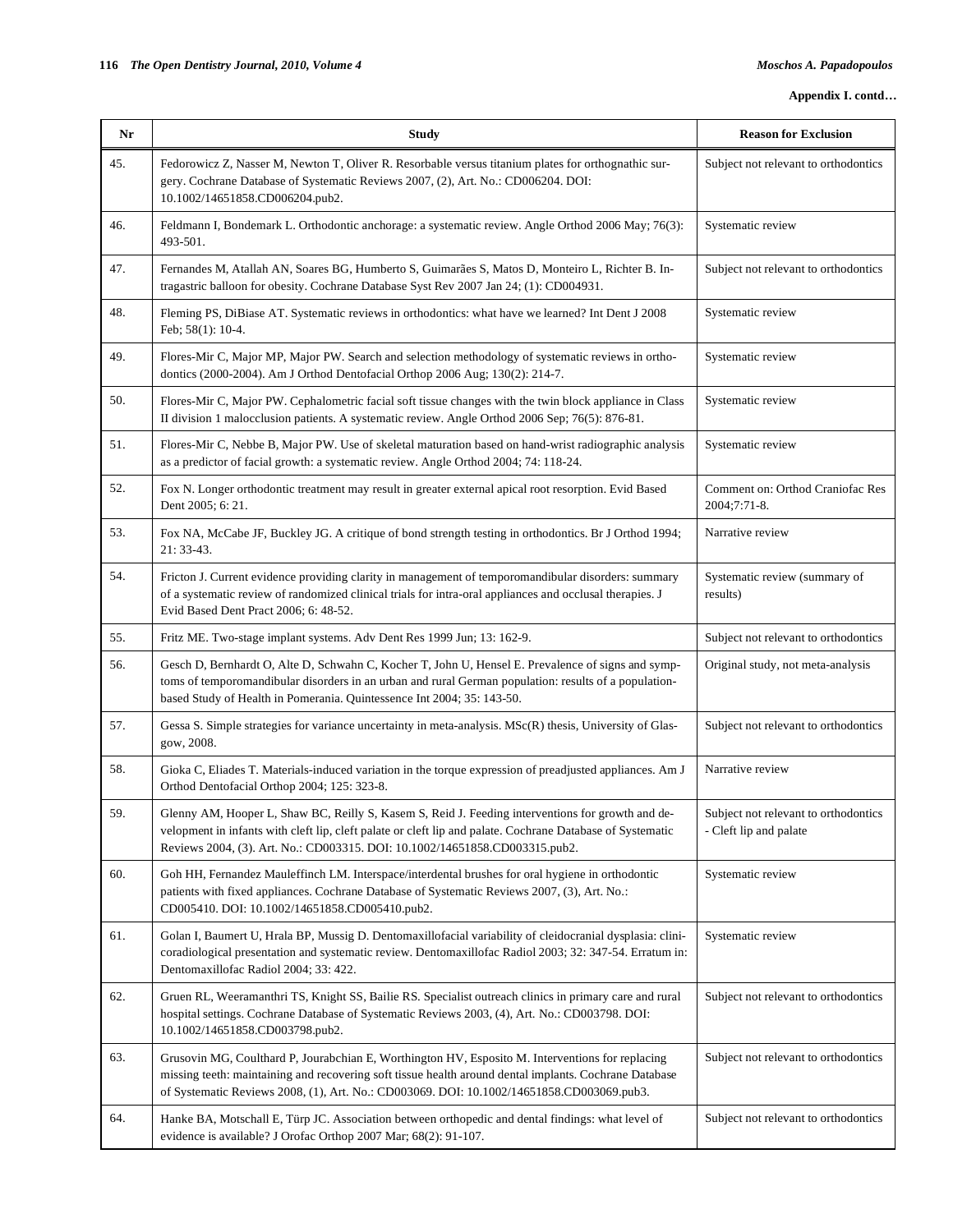| Nr  | <b>Study</b>                                                                                                                                                                                                                                                                                                                                                                                                                                                                   | <b>Reason for Exclusion</b>                                                 |
|-----|--------------------------------------------------------------------------------------------------------------------------------------------------------------------------------------------------------------------------------------------------------------------------------------------------------------------------------------------------------------------------------------------------------------------------------------------------------------------------------|-----------------------------------------------------------------------------|
| 65. | Harvald B, Hauge G, Ohm K, Kaare K, Christensen A, Niels S, Holm V. The Danish Twin Registry: Past<br>and Present. Twin Res Human Genet Vol. 7(4): 318-335.                                                                                                                                                                                                                                                                                                                    | Subject not relevant to orthodontics                                        |
| 66. | Hashish DI, Mostafa YA. Effect of lip bumpers on mandibular arch dimensions. Am J Orthod Dentofa-<br>cial Orthop 2009 Jan; 135(1): 106-9.                                                                                                                                                                                                                                                                                                                                      | Systematic review                                                           |
| 67. | Hausen H. Oral health promotion reduces plaque and gingival bleeding in the short term. Evid Based<br>Dent 2005; 6(2): 31.                                                                                                                                                                                                                                                                                                                                                     | Subject not relevant to orthodontics                                        |
| 68. | Hawes J, McEwan P, McGuire W. Nasal versus oral route for placing feeding tubes in preterm or low<br>birth weight infants. Cochrane Database Syst Rev 2004, (3), Art. No.: CD003952. DOI:<br>10.1002/14651858.CD003952.pub2.                                                                                                                                                                                                                                                   | Subject not relevant to orthodontics                                        |
| 69. | Hayakawa K, Nd: YAG laser for debonding ceramic orthodontic brackets. Am J Orthodon Dentofac<br>Orthoped 2005; 128 (5), pp. 638-647.                                                                                                                                                                                                                                                                                                                                           | Original study, not meta-analysis                                           |
| 70. | Henry PJ. Oral implant restoration for enhanced oral function. Clin Exp Pharmacol Physiol 2005 32: 1-2<br>$(123-127).$                                                                                                                                                                                                                                                                                                                                                         | Subject not relevant to orthodontics                                        |
| 71. | How Kau C. Orthodontic retention regimes: will we ever have the answer? Evid Based Dent. 2006; 7(4):<br>100.                                                                                                                                                                                                                                                                                                                                                                   | Comment on: Cochrane Database<br>Syst Rev 2006; (1): CD002283.              |
| 72. | Howe GR, Hirohata T, Hislop TG, Iscovich JM, Yuan JM, Katsouyanni K, Lubin F, Marubini E, Modan<br>B, Rohan T, et al. Dietary factors and risk of breast cancer: combined analysis of 12 case-control studies.<br>J Natl Cancer Inst 1990 Apr 4; 82(7): 561-9.                                                                                                                                                                                                                 | Subject not relevant to orthodontics                                        |
| 73. | Hunt O, Burden D, Hepper P, Johnston C. The psychosocial effects of cleft lip and palate: a systematic<br>review. Eur J Orthod 2005; 27: 274-85.                                                                                                                                                                                                                                                                                                                               | Subject not relevant to orthodontics<br>- Cleft lip and palate              |
| 74. | Ikemura K, Tay FR, Nishiyama, N, et al. Multi-purpose bonding performance of newly synthesized<br>phosphonic acid monomers. Dental Mater. J 2007; 26 (1), pp. 105-115.                                                                                                                                                                                                                                                                                                         | Original study, not meta-analysis                                           |
| 75. | Ismail AI, Bader JD. Evidence-based dentistry in clinical practice. J Am Dental Assoc 2004; 135 (1), pp.<br>78-83.                                                                                                                                                                                                                                                                                                                                                             | Subject not relevant to orthodontics                                        |
| 76. | Itoh T, Fukushima T, Inoue Y, Arita S, Miyazaki K. Effect of water, saliva and blood contamination on<br>bonding of metal brackets with a 4-META/MMA/TBB resin to etched enamel. Am J Dentistry 1999; 12,<br>pp. 299-304.                                                                                                                                                                                                                                                      | Original study, not meta-analysis                                           |
| 77. | Jagger R. The effectiveness of occlusal splints for sleep bruxism. Evid Based Dent. 2008; 9(1): 23.                                                                                                                                                                                                                                                                                                                                                                            | Comment on: Cochrane Database<br>Syst Rev 2007; (4): CD005514.              |
| 78. | Jang JC, Fields HW, Vig KWL, Beck FM. Controversies in the timing of orthodontic treatment. Seminars<br>in Orthodontics 2005; 11 (3), pp. 112-118.                                                                                                                                                                                                                                                                                                                             | Narrative review                                                            |
| 79. | Javidkar M, Darvish J, Riahi Bakhtiari A. Morphological and morphometric analyses of dental and cra-<br>nial characters in Apodemus hyrcanicus and A. witherbyi (Rodentia: Muridae) from Iran. Mammalia,<br>Vol. $71(1-2)$ : 56-62.                                                                                                                                                                                                                                            | Subject not relevant to orthodontics                                        |
| 80. | Kalha A. Can I intrude? Evid Based Dent 2007; 8(1): 17.                                                                                                                                                                                                                                                                                                                                                                                                                        | Comment on: Am J Orthod Dento-<br>facial Orthop 2005 Aug; 128(2):<br>212-9. |
| 81. | Kalha AS. Is anchorage reinforcement with implants effective in orthodontics? Evid Based Dent 2008;<br>$9(1): 13-4.$                                                                                                                                                                                                                                                                                                                                                           | Comment on: Cochrane Database<br>Syst Rev 2007; (3): CD005098.              |
| 82. | Kawabata R, Hayakawa T, Kasai K. Modification of 4-META/MMA-TBB resin for safe debonding of<br>orthodontic brackets - Influence of the addition of degradable additives or fluoride compound. Dental<br>Mater J 2006; 25 (3), pp. 524-532.                                                                                                                                                                                                                                     | Original study, not meta-analysis                                           |
| 83. | Kazuno T, Fukushima, T, Hayakawa T, Inoue Y, Ogura R, Kaminishi H, Miyazaki K. Antibacterial ac-<br>tivities and bonding of MMA/TBB resin containing amphiphilic lipids. Dental Mater J 2005; 24 (2), pp.<br>244-250.                                                                                                                                                                                                                                                          | Original study, not meta-analysis                                           |
| 84. | Keilig L, Bourauel C, Grüner M, Hültenschmidt R, Bayer S, Utz K-H, Stark H. Aufbau und Erprobung<br>eines neuartigen Meßsystems für die dentale Biomechanik - Meßprinzip und Beispielmessungen des<br>Hexapod-Meß-Systems [Design and Testing of a Novel Measuring Set-up for Use in Dental Biomechan-<br>ics - Measuring Principle and Exemplary Measurements with the Hexapod Measuring System]. Bio-<br>medizinische Technik/Biomedical Engineering, Vol. 49(7-8): 208-215. | Subject not relevant to orthodontics                                        |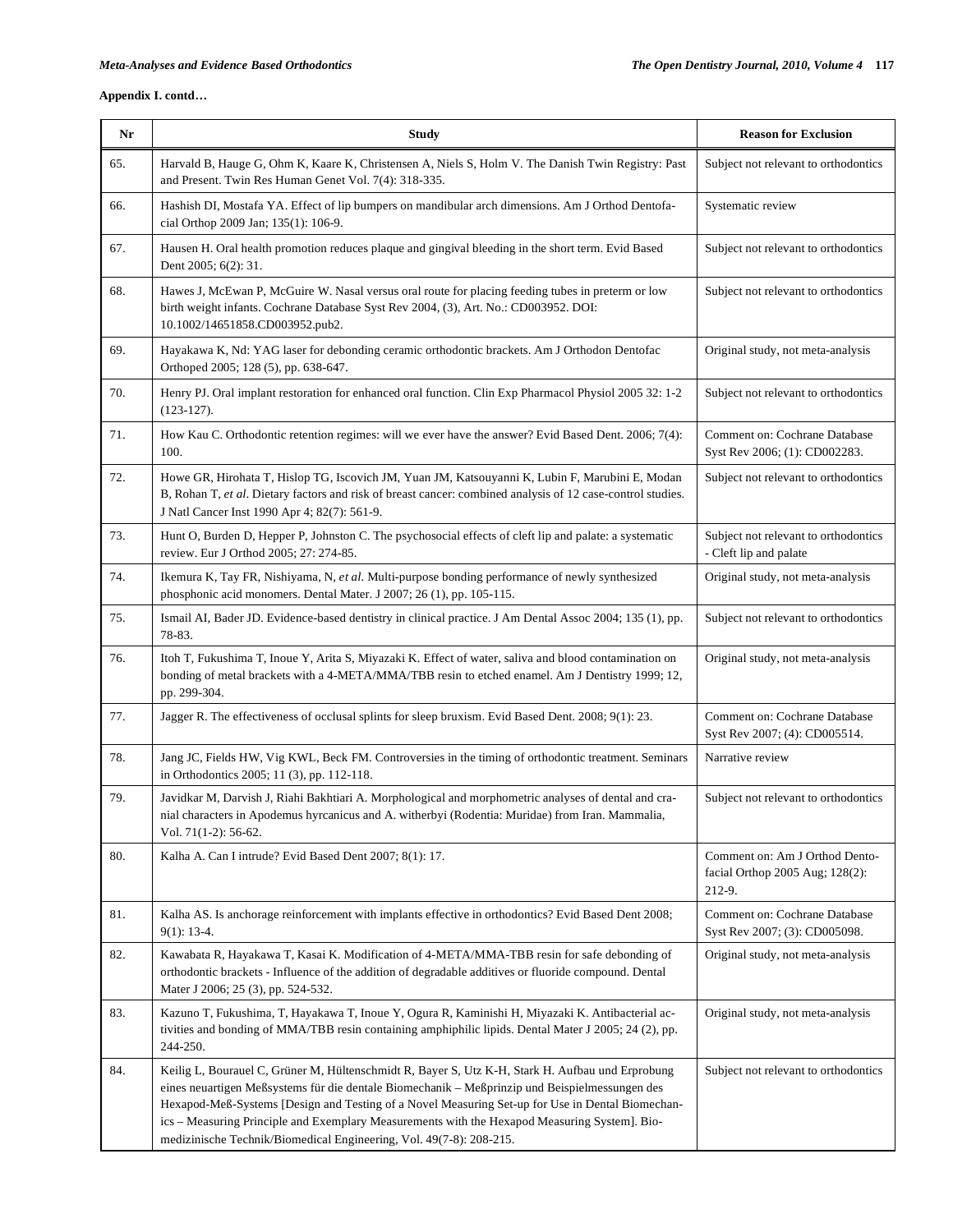| Nr   | <b>Study</b>                                                                                                                                                                                                                                                                                                                | <b>Reason for Exclusion</b>                                    |
|------|-----------------------------------------------------------------------------------------------------------------------------------------------------------------------------------------------------------------------------------------------------------------------------------------------------------------------------|----------------------------------------------------------------|
| 85.  | Kersey ML, Nebbe B, Major PW. Temporomandibular joint morphology changes with mandibular ad-<br>vancement surgery and rigid internal fixation: a systematic literature review. Angle Orthod 2003; 73: 79-<br>85.                                                                                                            | Systematic review                                              |
| 86.  | Koh H, Robinson PG. Occlusal adjustment for treating and preventing temporomandibular joint disor-<br>ders. The Cochrane Database of Systematic Reviews 2003, Issue 1. Art. No: CD003812. DOI:<br>10.1002/14651858.CD003812.                                                                                                | Systematic review                                              |
| 87.  | Koletzko B, von Kries R, Monasterolo RC, Subías JE, Scaglioni S, Giovannini M, Beyer J, Demmelmair<br>H, Anton B, Gruszfeld D, Dobrzanska A, Sengier A, Langhendries JP, Cachera MF, Grote V; European<br>Childhood Obesity Trial Study Group. Infant feeding and later obesity risk. Adv Exp Med Biol 2009;<br>646: 15-29. | Subject not relevant to orthodontics                           |
| 88.  | Kraus DM, Stohlmeyer LA, Hannon PR, Freels SA. Effectiveness and Infant Acceptance of the Rx<br>Medibottle versus the Oral Syringe. Pharmacotherapy. Vol. 21(4): 416-423.                                                                                                                                                   | Subject not relevant to orthodontics                           |
| 89.  | Kuijpers MA, Kuijpers-Jagtman AM. [Orthodontics in general practice 3. Angle Class II/1 malocclusion:<br>one-phase treatment treatment preferred to two-phase treatment]. Ned Tijdschr Tandheelkd. 2008 Jan;<br>$115(1): 22-8.$                                                                                             | Narrative review                                               |
| 90.  | Labanauskaite B, Jankauskas G, Vasiliauskas A, Haffar N. Implants for orthodontic anchorage. Meta-<br>analysis. Stomatologija. 2005; 7(4): 128-32.                                                                                                                                                                          | Systematic review                                              |
| 91.  | Lagravere MO, Major PW, Flores-Mir C. Long-term skeletal changes with rapid maxillary expansion: a<br>systematic review. Angle Orthod 2005 Nov; 75(6): 1046-52.                                                                                                                                                             | Systematic review                                              |
| 92.  | Lagravere MO, Major PW, Flores-Mir C. Skeletal and dental changes with fixed slow maxillary expan-<br>sion treatment: a systematic review. J Am Dent Assoc 2005; 136: 194-9.                                                                                                                                                | Systematic review                                              |
| 93.  | Lentini-Oliveira D, Carvalho FR, Qingsong Y, Junjie L, Saconato H, Machado MA, Prado LB, Prado<br>GF. Orthodontic and orthopaedic treatment for anterior open bite in children. Cochrane Database Syst<br>Rev 2007 Apr 18; (2): CD005515.                                                                                   | Systematic review                                              |
| 94.  | Leonard LG. Breastfeeding Rights of Multiple Birth Families and Guidelines for Health Professionals.<br>Twin Research and Human Genetics Vol. 6(1): 34-45.                                                                                                                                                                  | Subject not relevant to orthodontics                           |
| 95.  | Lidral AC, Moreno LM. Progress toward discerning the genetics of cleft lip. Curr Opin Pediatr 2005 Dec;<br>$17(6)$ : 731-9.                                                                                                                                                                                                 | Subject not relevant to orthodontics<br>- Cleft lip and palate |
| 96.  | Littlewood SJ, Millett DT, Doubleday B, Bearn DR, Worthington HV. Retention procedures for stabilis-<br>ing tooth position after treatment with orthodontic braces. Cochrane Database of Systematic Reviews<br>2006, (1). Art. No.: CD002283. DOI: 10.1002/14651858.CD002283.pub3.                                          | Systematic review                                              |
| 97.  | Liu Z, McGrath C, Hägg U. The impact of malocclusion/orthodontic treatment need on the quality of life.<br>Angle Orthod 2009 May; 79(3): 585-91.                                                                                                                                                                            | Systematic review                                              |
| 98.  | MacDonald-Jankowski DS, Yeung R, Lee KM, Li TK. Odontogenic myxomas in the Hong Kong Chi-<br>nese: clinico-radiological presentation and systematic review. Dentomaxillofac Radiol 2002; 31: 71-83.                                                                                                                         | Subject not relevant to orthodontics                           |
| 99.  | Mandall NA, Hickman J, Macfarlane TV, Mattick RCR, Millett DT, Worthington HV. Adhesives for<br>fixed orthodontic brackets. Cochrane Database of Systematic Reviews 2003, (2), Art. No.: CD002282.<br>DOI: 10.1002/14651858.CD002282.                                                                                       | Systematic review                                              |
| 100. | Marinho VCC, Higgins JPT, Logan S, Sheiham A. Fluoride gels for preventing dental caries in children<br>and adolescents. Cochrane Database of Systematic Reviews 2002, (1), Art. No.: CD002280. DOI:<br>10.1002/14651858.CD002280.                                                                                          | Subject not relevant to orthodontics                           |
| 101. | Marinho VCC, Higgins JPT, Logan S, Sheiham A. Fluoride toothpastes for preventing dental caries in<br>children and adolescents. Cochrane Database of Systematic Reviews 2003, (1), Art. No.: CD002278.<br>DOI: 10.1002/14651858.CD002278.                                                                                   | Subject not relevant to orthodontics                           |
| 102. | Marinho VCC, Higgins JPT, Logan S, Sheiham A. Fluoride varnishes for preventing dental caries in<br>children and adolescents. Cochrane Database of Systematic Reviews 2002, (1), Art. No.: CD002279.<br>DOI: 10.1002/14651858.CD002279.                                                                                     | Subject not relevant to orthodontics                           |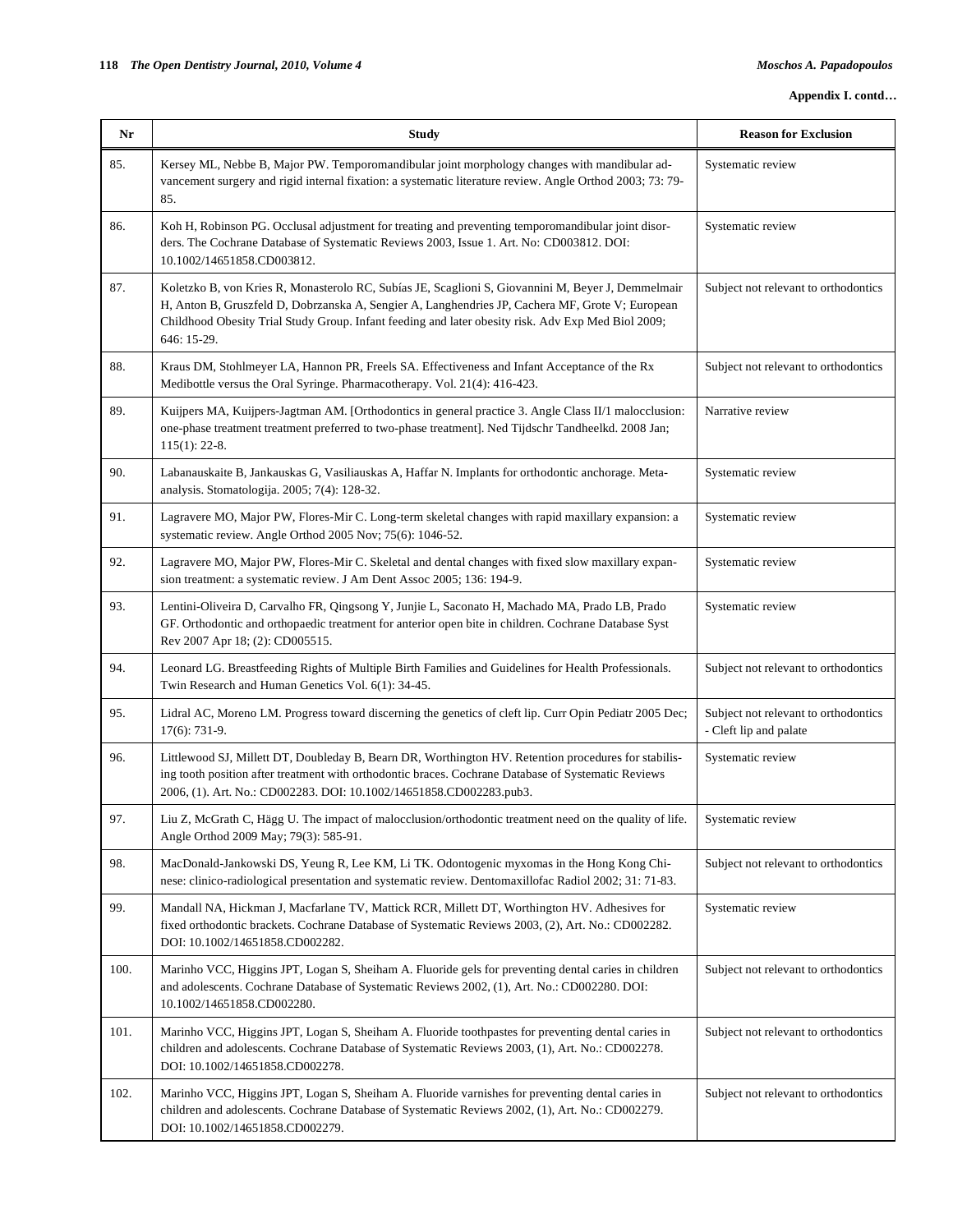| Nr   | <b>Study</b>                                                                                                                                                                                                                                                                               | <b>Reason for Exclusion</b>                                                  |
|------|--------------------------------------------------------------------------------------------------------------------------------------------------------------------------------------------------------------------------------------------------------------------------------------------|------------------------------------------------------------------------------|
| 103. | Mariotti A. Efficacy of chemical root surface modifiers in the treatment of periodontal disease. A sys-<br>tematic review. Ann Periodontol 2003 Dec; 8(1): 205-26.                                                                                                                         | Subject not relevant to orthodontics                                         |
| 104. | Marzooq AA, Yatabe M, Ai M. What types of occlusal factors play a role in temporomandibular disor-<br>ders? A literature review. J Med Dent Sci 1999; 46: 111-6.                                                                                                                           | Narrative review                                                             |
| 105. | Matharu L, Ashley PF. Sedation of anxious children undergoing dental treatment. Cochrane Database of<br>Systematic Reviews 2006, (1), Art. No.: CD003877. DOI: 10.1002/14651858.CD003877.pub3.                                                                                             | Subject not relevant to orthodontics                                         |
| 106. | Mattheeuws N, Dermaut L, Martens G. Has hypodontia increased in Caucasians during the 20th century?<br>A meta-analysis. Eur J Orthod 2004; 26: 99-103.                                                                                                                                     | Systematic review                                                            |
| 107. | McBain AJ, Madhwani T, Eatough J, Ledder R. An introduction to probiotics for dental health. Food<br>Science & Technology Bulletin: Functional Foods Vol. 6(2): 5-29.                                                                                                                      | Subject not relevant to orthodontics                                         |
| 108. | Mettes DTG, Nienhuijs MMEL, van der Sanden WJM, Verdonschot EH, Plasschaert A. Interventions for<br>treating asymptomatic impacted wisdom teeth in adolescents and adults. Cochrane Database of System-<br>atic Reviews 2005, (2), Art. No.: CD003879. DOI: 10.1002/14651858.CD003879.pub2 | Subject not relevant to orthodontics                                         |
| 109. | Millett D, Mandall N, Hickman J, Mattick R, Glenny AM. Adhesives for fixed orthodontic bands. A<br>systematic review. Angle Orthod 2009 Jan; 79(1): 193-9.                                                                                                                                 | Systematic review                                                            |
| 110. | Millett DT, Cunningham S, O'Brien KD, Benson PE, Williams A, de Oliveira CM. Orthodontic treatment<br>for deep bite and retroclined upper front teeth in children. Cochrane Database of Systematic Reviews<br>2006, (4), Art. No.: CD005972. DOI: 10.1002/14651858.CD005972.pub2.          | Systematic review                                                            |
| 111. | Millett DT, Glenny AM, Mattick CR, Hickman J, Mandall NA. Adhesives for fixed orthodontic bands.<br>Cochrane Database Syst Rev 2006 Jul 19; 3: CD004485. Update in: Cochrane Database Syst Rev 2007;<br>$(2)$ : CD004485.                                                                  | Systematic review                                                            |
| 112. | Millett DT, Glenny AM, Mattick RCR, Hickman J, Mandall NA. Adhesives for fixed orthodontic bands.<br>Cochrane Database of Systematic Reviews 2007, (2), Art. No.: CD004485. DOI:<br>10.1002/14651858.CD004485.pub3.                                                                        | Systematic review                                                            |
| 113. | Miwa H, Miyazawa K, Goto S, Kondo T, Hasegawa A. A resin veneer for enamel protection during<br>orthodontic treatment. European Journal of Orthodontics 2001; 23 (6), pp. 759-767.                                                                                                         | Original study, not meta-analysis                                            |
| 114. | Moore NL. Suffer the little children: fixed intraoral habit appliances for treating childhood thumbsucking<br>habits: a critical review of the literature. Int J Orofacial Myology 2002; 28: 6-38.                                                                                         | Narrative review                                                             |
| 115. | Mucedero M, Coviello A, Baccetti T, Franchi L, Cozza P. Stability factors after double-jaw surgery in<br>Class III malocclusion. A systematic review. Angle Orthod. 2008 Nov; 78(6): 1141-52.                                                                                              | Systematic review                                                            |
| 116. | Nasser M, Fedorowicz Z, Newton T, Nouri M. Interventions for the management of submucous cleft<br>palate. Cochrane Database of Systematic Reviews 2008, (1), Art. No.: CD006703. DOI:<br>10.1002/14651858.CD006703.pub2.                                                                   | Subject not relevant to orthodontics<br>- Cleft lip and palate               |
| 117. | Nollet PJ, Katsaros C, Van't Hof MA, Kuijpers-Jagtman AM. Treatment outcome in unilateral cleft lip<br>and palate evaluated with the GOSLON yardstick: a meta-analysis of 1236 patients. Plast Reconstr Surg<br>2005 Oct; 116(5): 1255-62.                                                 | Subject not relevant to orthodontics<br>- Cleft lip and palate               |
| 118. | O'Neill J. Do lip bumpers work? Evid Based Dent 2009; 10(2): 48-9.                                                                                                                                                                                                                         | Comment on: Am J Orthod Dento-<br>facial Orthop. 2009 Jan; 135(1):106-<br>9. |
| 119. | O'Neill JR. Functional appliances and mandibular growth--is there an effect? Evid Based Dent 2004; 5:<br>74. HANDSEARCHING!!!!!                                                                                                                                                            | Comment on: Am J Orthod Dento-<br>facial Orthop. 2009 Jan;135(1):106-<br>9.  |
| 120. | Orthlieb JD, Giraudeau A, Laplanche O. Occlusion and dysfunction: the paradox of dentofacial orthope-<br>dics. Orthod Fr 1998; 69: 69-78.                                                                                                                                                  | Systematic review                                                            |
| 121. | Padwal R, Li SK, Lau DC. Long-term pharmacotherapy for obesity and overweight. Cochrane Database<br>Syst Rev 2004; (3): CD004094.                                                                                                                                                          | Subject not relevant to orthodontics                                         |
| 122. | Ow AT, Cheung LK. Meta-analysis of mandibular distraction osteogenesis: clinical applications and<br>functional outcomes. Plast Reconstr Surg 2008; 121: 54e-69e.                                                                                                                          | Systematic review                                                            |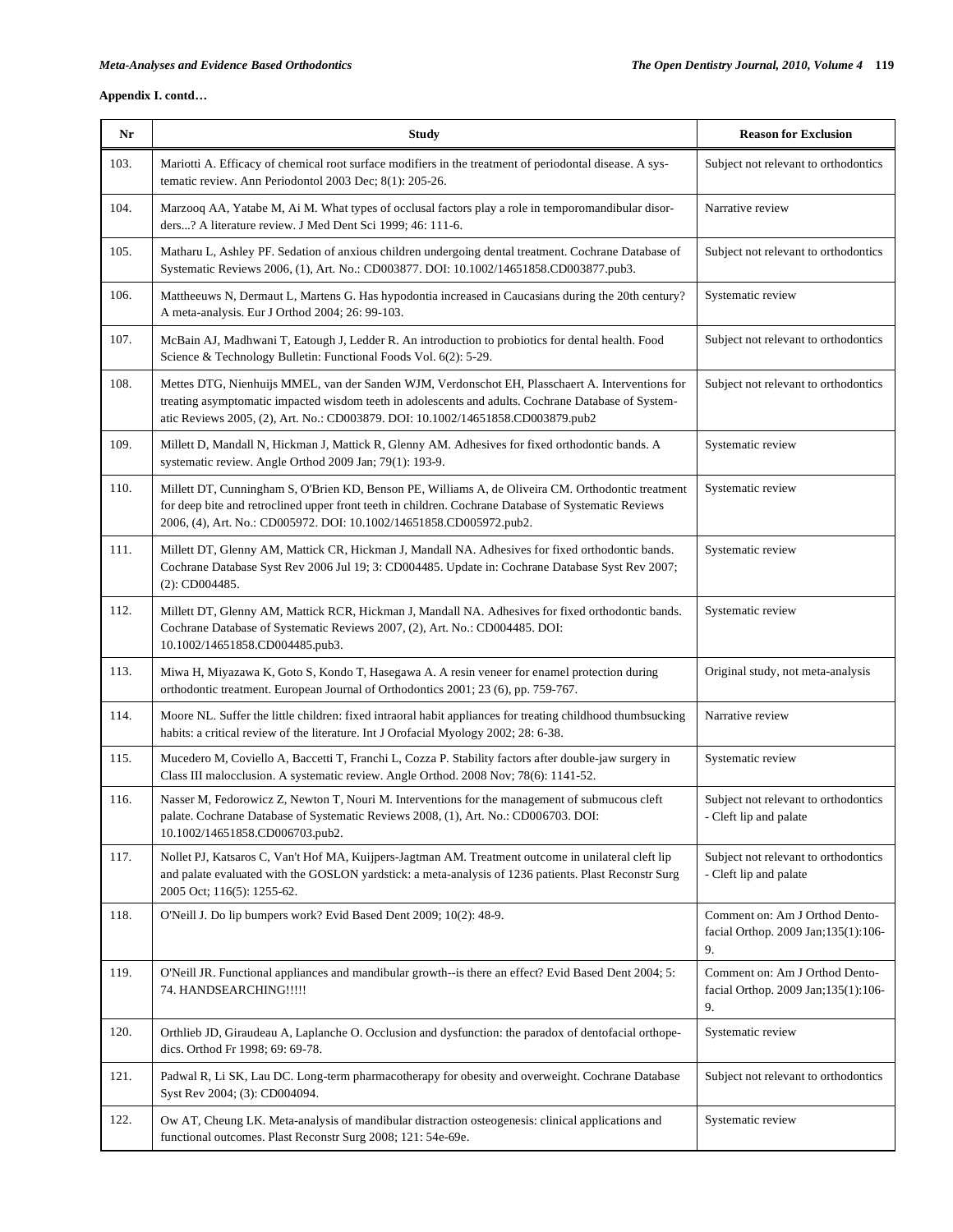| Nr   | <b>Study</b>                                                                                                                                                                                                                                                                                      | <b>Reason for Exclusion</b>          |
|------|---------------------------------------------------------------------------------------------------------------------------------------------------------------------------------------------------------------------------------------------------------------------------------------------------|--------------------------------------|
| 123. | Papadopoulos MA, Gkiaouris I. A critical evaluation of meta-analyses in orthodontics. Am J Orthod<br>Dentofacial Orthop 2007 May; 131(5): 589-99.                                                                                                                                                 | Systematic review                    |
| 124. | Papadopoulos MA. Meta-analysis in evidence-based orthodontics. Orthod Craniofac Res 2003; 6: 112-<br>26.                                                                                                                                                                                          | Narrative review                     |
| 125. | Parkin N, Benson PE, Shah A, Thind B, Marshman Z, Glenroy G, Dyer F. Extraction of primary (baby)<br>teeth for unerupted palatally displaced permanent canine teeth in children. Cochrane Database of System-<br>atic Reviews 2009, (2). Art. No.: CD004621. DOI: 10.1002/14651858.CD004621.pub2. | Systematic review                    |
| 126. | Parkin N, Benson PE, Thind B, Shah A. Open versus closed surgical exposure of canine teeth that are<br>displaced in the roof of the mouth. Cochrane Database of Systematic Reviews 2008, (4), Art. No.:<br>CD006966. DOI: 10.1002/14651858.CD006966.pub2.                                         | Systematic review                    |
| 127. | Patton LL, Shugars DA, Bonito AJ. A systematic review of complication risks for HIV-positive patients<br>undergoing invasive dental procedures. J Am Dent Assoc 2002 Feb; 133(2): 195-203.                                                                                                        | Subject not relevant to orthodontics |
| 128. | Paul JE, Ling E, Lalonde C, Thabane L. Deliberate hypotension in orthopedic surgery reduces blood loss<br>and transfusion requirements: a meta-analysis of randomized controlled trials. Can J Anaesth 2007 Oct;<br>54(10): 799-810.                                                              | Subject not relevant to orthodontics |
| 129. | Petren S, Bondemark L, Soderfeldt B. A systematic review concerning early orthodontic treatment of<br>unilateral posterior crossbite. Angle Orthod 2003; 73: 588-96.                                                                                                                              | Systematic review                    |
| 130. | Popowich K, Nebbe B, Major PW. Effect of Herbst treatment on temporomandibular joint morphology: a<br>systematic literature review. Am J Orthod Dentofacial Orthop 2003; 123: 388-94.                                                                                                             | Systematic review                    |
| 131. | Poyak J. Effects of pacifiers on early oral development. Int J Orthod Milwaukee 2006 Winter; 17(4): 13-<br>6.                                                                                                                                                                                     | Systematic review                    |
| 132. | Que K-H, Guo B. Evidence-based practice of pit and fissure sealants. Chin J Evid-Based Med 2006 6: 2<br>$(146-149).$                                                                                                                                                                              | Subject not relevant to orthodontics |
| 133. | Ren Y, Maltha JC, Kuijpers-Jagtman AM. Optimum force magnitude for orthodontic tooth movement: a<br>systematic literature review. Angle Orthod 2003; 73: 86-92.                                                                                                                                   | Systematic review                    |
| 134. | Riley M, Bearn DR. A systematic review of clinical trials of aligning archwires. J Orthod 2009 Mar;<br>36(1): 42-51; discussion 15.                                                                                                                                                               | Systematic review                    |
| 135. | Rinchuse DJ, Rinchuse DJ, Kandasamy S, Ackerman MB. Deconstructing evidence in orthodontics:<br>making sense of systematic reviews, randomized clinical trials, and meta analyses. World J Orthod 2008<br>Summer; 9(2): 167-76.                                                                   | Narrative review                     |
| 136. | Rinchuse, DJ; Kandasamy, S. Articulators in orthodontics: An evidence-based perspective. Am J Ortho-<br>dont Dentofac Orthoped 2006; 129 (2), pp. 299-308.                                                                                                                                        | Narrative review                     |
| 137. | Robinson PG, Deacon SA, Deery C, Heanue M, Walmsley AD, Worthington HV, Glenny AM, Shaw<br>WC. Manual versus powered toothbrushing for oral health. The Cochrane Database of Systematic Re-<br>views 2005, (2), Art. No.: CD002281. DOI: 10.1002/14651858.CD002281.pub2.                          | Subject not relevant to orthodontics |
| 138. | Romanyukha A, Schauer DA, Malikov YK. Analysis of current assessments and perspectives of ESR<br>tooth dosimetry for radiation dose reconstruction of the population residing near the Semipalatinsk nu-<br>clear test site. J Radiat Res (Tokyo). 2006 Feb; 47 Suppl A: A55-60.                  | Subject not relevant to orthodontics |
| 139. | Saito K, Hayakawa T, Kawabata R, Meguro D, Kasai K. Antibacterial activity and shear bond strength of<br>4-methacryloxyethyl trimellitate anhydride/methyl methacrylate-tri-n-butyl borane resin containing an<br>antibacterial agent. Angle Orthodontist 2007; 77 (3), pp. 532-536.              | Original study, not meta-analysis    |
| 140. | Saito K, Sirirungrojying S, Meguro D, Hayakawa T, Kasai K. Bonding durability of using self-etching<br>primer with 4-META/MMA-TBB resin cement to bond orthodontic brackets. Angle Orthodontist 2005;<br>75 (2), pp. 260-265.                                                                     | Original study, not meta-analysis    |
| 141. | Sánchez AR, Sheridan PJ, Kupp LI. Is platelet-rich plasma the perfect enhancement factor? A current<br>review. Int J Oral Maxillofac Implants 2003 Jan-Feb; 18(1): 93-103.                                                                                                                        | Subject not relevant to orthodontics |
| 142. | Shaw WC, Mandall NA, Mattick CR. Ethical and scientific decision making in distraction osteogenesis.<br>Cleft Palate Craniofac J 2002; 39: 641-5.                                                                                                                                                 | Systematic review                    |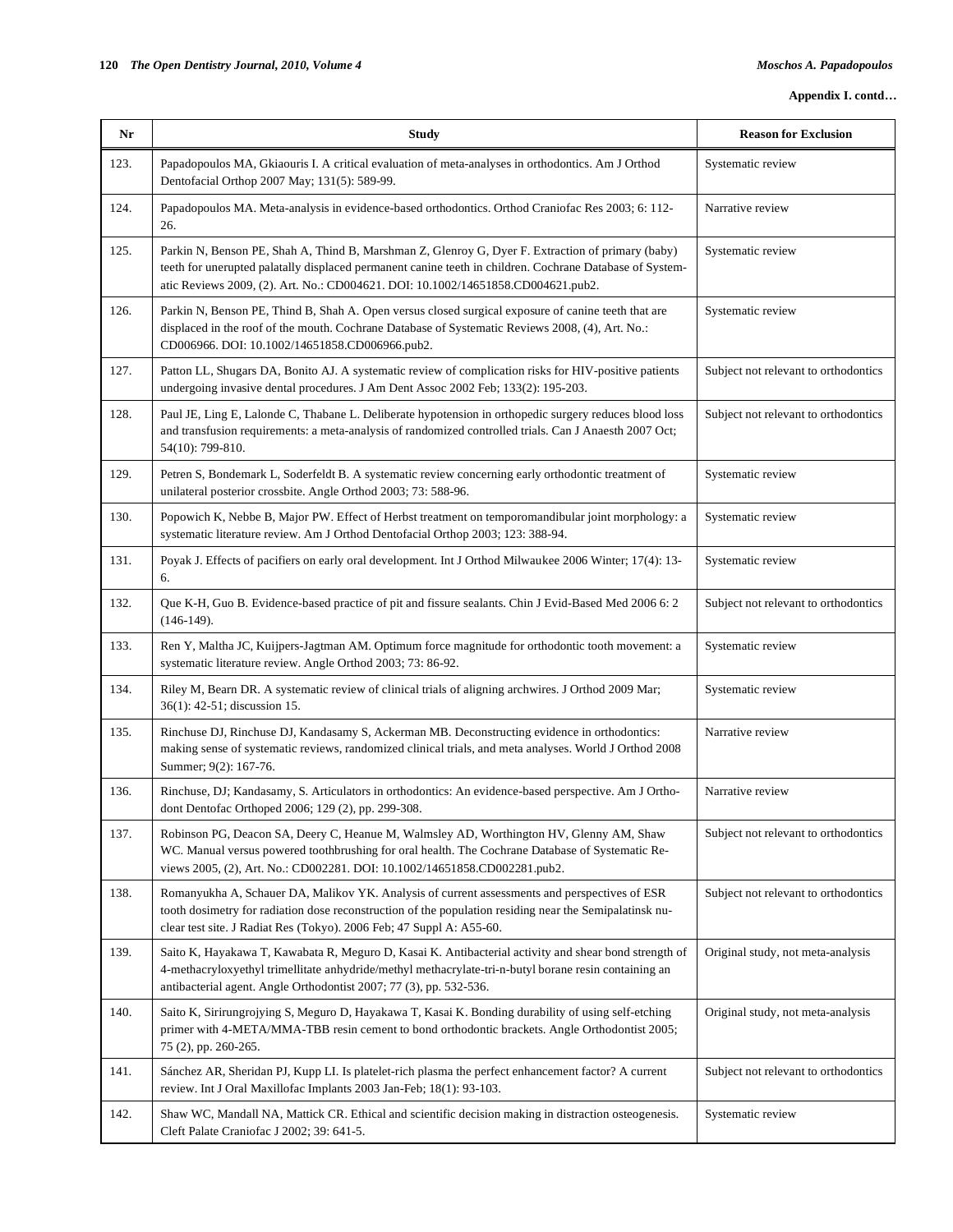| Nr   | <b>Study</b>                                                                                                                                                                                                                                                                              | <b>Reason for Exclusion</b>                                       |
|------|-------------------------------------------------------------------------------------------------------------------------------------------------------------------------------------------------------------------------------------------------------------------------------------------|-------------------------------------------------------------------|
| 143. | Shi Z, Guo C, Awad M. Hyaluronate for temporomandibular joint disorders. Cochrane Database of Sys-<br>tematic Reviews 2003, (1), Art. No.: CD002970. DOI: 10.1002/14651858.CD002970.                                                                                                      | Subject not relevant to orthodontics                              |
| 144. | Sirirungrojying S, Hayakawa T, Saito, K, Meguro, D, Nemoto, K, Kasai K. Bonding durability between<br>orthodontic brackets and human enamel treated with megabond self-etching primer using 4-<br>META/MMA-TBB resin cement. Dental Mater J 2004; 23 (3), pp. 251-257.                    | Original study, not meta-analysis                                 |
| 145. | Sirirungrojying S, Saito K, Hayakawa T, Kasai K. Efficacy of using self-etching primer with a 4-<br>META/MMA-TBB resin cement in bonding orthodontic brackets to human enamel and effect of saliva<br>contamination on shear bond strength. Angle Orthodontist 2004; 74 (2), pp. 251-258. | Original study, not meta-analysis                                 |
| 146. | Skeggs R, Benson P. Surgical reinforcement of anchorage during orthodontic brace treatment. (Protocol)<br>The Cochrane Database of Systematic Reviews 2005, Issue 1. Art. No: CD005098. DOI:<br>10.1002/14651858.CD005098 HANDSEARCHING!!!!!                                              | Protocol for a Cochrane review                                    |
| 147. | Skeggs RM, Benson PE, Dyer F. Reinforcement of anchorage during orthodontic brace treatment with<br>implants or other surgical methods. Cochrane Database Syst Rev 2007 Jul 18; (3): CD005098.                                                                                            | Systematic review                                                 |
| 148. | Sonnesen L, Pallisgaard C, Kjær I. Cervical Column Morphology and Craniofacial Profiles in Monozy-<br>gotic Twins. Twin Research and Human Genetics Vol. 11(1): 84-92.                                                                                                                    | Subject not relevant to orthodontics                              |
| 149. | Sood N, Baker WL, Coleman CI. Effect of glucomannan on plasma lipid and glucose concentrations,<br>body weight, and blood pressure: systematic review and meta-analysis. Am J Clin Nutr 2008 Oct; 88(4):<br>1167-75.                                                                      | Subject not relevant to orthodontics                              |
| 150. | Sprangers MAG, Sloan JA, Veenhoven R, Cleeland CS, Halyard MY, Abertnethy AP et al. The Estab-<br>lishment of the GENEQOL Consortium to Investigate the Genetic Disposition of Patient-Reported Qual-<br>ity-of-Life Outcomes. Twin Research and Human Genetics Vol. 12(3): 301-311.      | Subject not relevant to orthodontics                              |
| 151. | Symington A, Pinelli J. Developmental care for promoting development and preventing morbidity in<br>preterm infants. Cochrane Database Syst Rev 2000; (4): CD001814. Review. Update in: Cochrane Data-<br>base Syst Rev 2001; (4): CD001814.                                              | Subject not relevant to orthodontics                              |
| 152. | Symington A, Pinelli J. Developmental care for promoting development and preventing morbidity in<br>preterm infants. Cochrane Database Syst Rev 2001; (4): CD001814. Review. Update in: Cochrane Data-<br>base Syst Rev 2003; (4): CD001814.                                              | Subject not relevant to orthodontics                              |
| 153. | Symington A, Pinelli J. Developmental care for promoting development and preventing morbidity in<br>preterm infants. Cochrane Database Syst Rev 2003; (4): CD001814. Review. Update in: Cochrane Data-<br>base Syst Rev 2006; (2): CD001814.                                              | Subject not relevant to orthodontics                              |
| 154. | Symington A, Pinelli J. Developmental care for promoting development and preventing morbidity in<br>preterm infants. Cochrane Database Syst Rev 2006 Apr 19; (2): CD001814.                                                                                                               | Subject not relevant to orthodontics                              |
| 155. | Thomas DE, Elliott EJ, Naughton GA. Exercise for type 2 diabetes mellitus. Cochrane Database Syst Rev<br>2006; Jul 19; 3: CD002968.                                                                                                                                                       | Subject not relevant to orthodontics                              |
| 156. | Torlaschi, R. Orthodontics and periodontics: A meta-analysis   [Ortodonzia e parodonto: Una metanalisi].<br>Giornale dell'Odontoiatra 2008; 25 (13): pp. 23.                                                                                                                              | Short survey, not meta-analysis                                   |
| 157. | Tsukiyama, Y., Baba, K., Clark, G.T. An evidence-based assessment of occlusal adjustment as a treat-<br>ment for temporomandibular disorders. Journal of Prosthetic Dentistry 2001; 86 (1), pp. 57-66.                                                                                    | Narrative review                                                  |
| 158. | Tsuruoka, T., Namura, Y., Shimizu, N. Development of an easy-debonding orthodontic adhesive using<br>thermal heating. Dental Mater J 2007; 26 (1), pp. 78-83.                                                                                                                             | Original study, not meta-analysis                                 |
| 159. | Tuncay OC, Tulloch JF. Apparatus criticus: methods used to evaluate growth modification in Class II<br>malocclusion. Am J Orthod Dentofacial Orthop 1992; 102: 531-6.                                                                                                                     | Comment on: Am J Orthod Dento-<br>facial Orthop 1990; 98: 340-70. |
| 160. | van der Sanden WJ, Mettes TG, Grol R, Plasschaert AJ, Verdonschot EH. Topics in clinical dentistry.<br>Trends in the Dutch dental literature. Ned Tijdschr Tandheelkd 1999; 106: 366-88.                                                                                                  | Subject not relevant to orthodontics                              |
| 161. | Vidaeff AC, Yeomans ER. Corticosteroids for the syndrome of hemolysis, elevated liver enzymes, and<br>low platelets (HELLP): what evidence? Minerva Ginecol 2007; Apr; 59(2): 183 90.                                                                                                     | Subject not relevant to orthodontics                              |
| 162. | von Böhl M, Kuijpers-Jagtman AM. Hyalinization during orthodontic tooth movement: a systematic<br>review on tissue reactions. Eur J Orthod 2009; Feb; 31(1): 30-6. Epub 2008 Dec 10.                                                                                                      | Systematic review                                                 |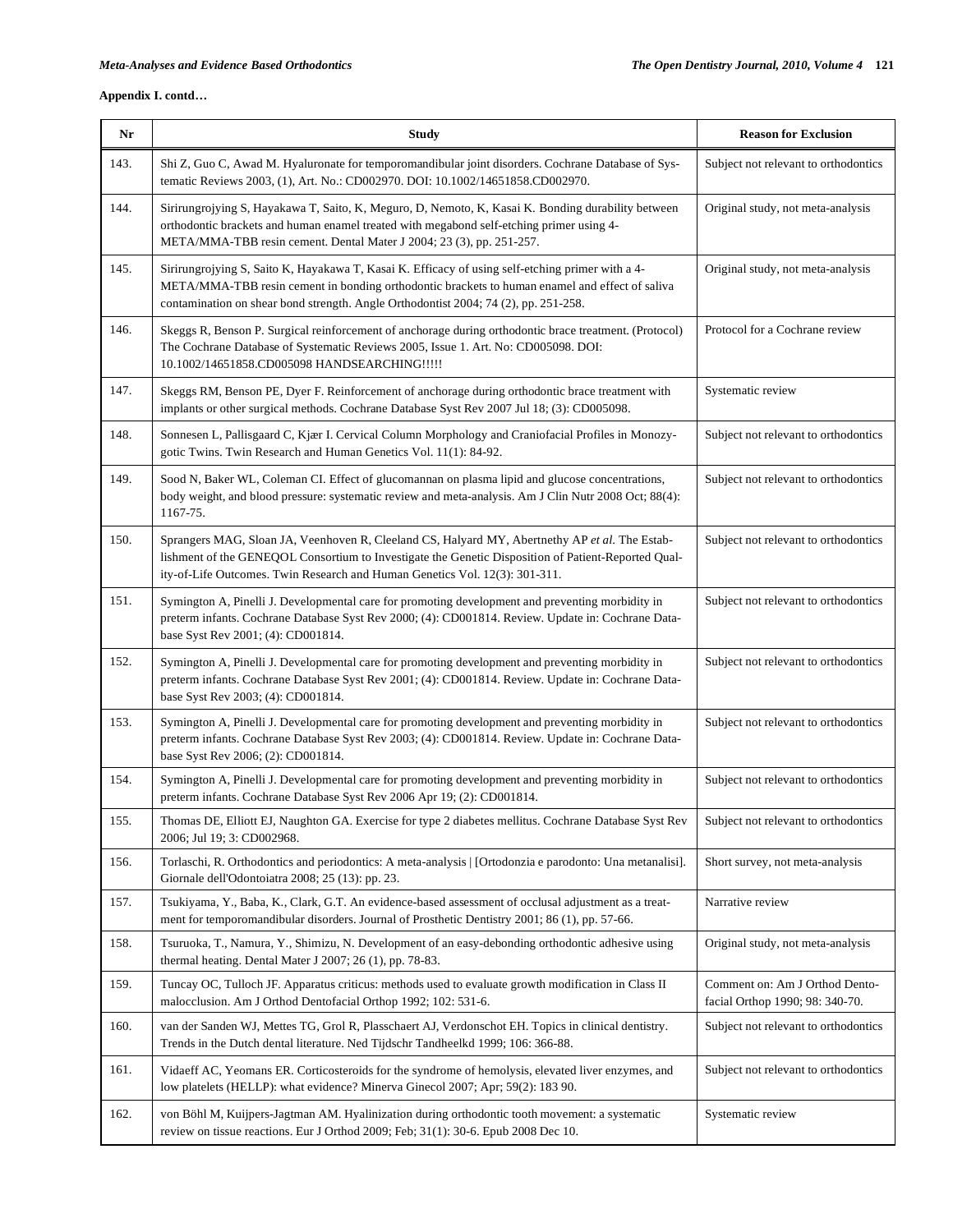| Nr   | <b>Study</b>                                                                                                                                                                                                                                                                                     | <b>Reason for Exclusion</b>          |
|------|--------------------------------------------------------------------------------------------------------------------------------------------------------------------------------------------------------------------------------------------------------------------------------------------------|--------------------------------------|
| 163. | Weston P, Yaziz YA, Moles DR, Needleman I. Occlusal interventions for periodontitis in adults. Coch-<br>rane Database Syst Re 2008; Jul 16; (3): CD004968.                                                                                                                                       | Subject not relevant to orthodontics |
| 164. | Whelton SP, Chin A, Xin X, He J. Effect of aerobic exercise on blood pressure: a meta-analysis of ran-<br>domized, controlled trials. Ann Intern Med 2002; Apr 2; 136(7): 493-503.                                                                                                               | Subject not relevant to orthodontics |
| 165. | Wimmer G, Pihlstrom BL. A critical assessment of adverse pregnancy outcome and periodontal disease.<br>J Clin Periodontol 2008; Sep; 35(8 Suppl): 380-97.                                                                                                                                        | Subject not relevant to orthodontics |
| 166. | Yaegashi N, Niinuma T, Chisaka H, Watanabe T, Uehara S, Okamura K, Moffatt S, Sugamura K, Yajima<br>A. The incidence of, and factors leading to, parvovirus B19-related hydrops fetalis following maternal<br>infection; report of 10 cases and meta-analysis. J Infect 1998; Jul; 37(1): 28-35. | Subject not relevant to orthodontics |
| 167. | Yamada, T., Smith, D.C., Maijer, R. Tensile and shear bond strengths of orthodontic direct-bonding<br>adhesives. Dental Materials 1988; 4 (5), pp. 243-250.                                                                                                                                      | Original study, not meta-analysis    |
| 168. | Yengopal V, Harnekar SY, Patel N, Siegfried N. Dental fillings for the treatment of caries in the primary<br>dentition. Cochrane Database of Systematic Reviews 2009; (2), Art. No.: CD004483. DOI:<br>10.1002/14651858.CD004483.pub2.                                                           | Subject not relevant to orthodontics |
| 169. | Zachrisson, Y.O., Zachrisson, B.U., Büyükyilmaz, T. Surface preparation for orthodontic bonding to<br>porcelain. American Journal of Orthodontics and Dentofacial Orthopedics 1996; 109 (4), pp. 420-430.                                                                                        | Original study, not meta-analysis    |
| 170  | Zhang M, McGrath C, Hägg U. The impact of malocclusion and its treatment on quality of life: a litera-<br>ture review. Int J Paediatr Dent 2006; Nov; 16(6): 381-7.                                                                                                                              | Narrative review                     |

#### **REFERENCES**

- [1] Turpin DL. Consensus builds for evidence-based methods. Am J Orthod Dentofacial Orthop 2004; 125: 1-2.
- [2] Oxford English Dictionary. 2<sup>nd</sup> ed. Oxford: Oxford University Press 1989.
- [3] Rosenberg W, Donald A. Evidence based medicine: an approach to clinical problem-solving. Br Med J 1995; 310: 1122-6.
- [4] Sackett DL, Richardson WS, Rosenberg W, Haynes RB. Evidencebased medicine: How to practice and teach EBM. 2<sup>nd</sup> ed. New York: Churchill Livingstone 2000.
- [5] ADA policy statement on evidence-based dentistry. Available at: "www.ada.org/prof/resources/positions/statements/evidencebased.a sp". [Accessed Sept. 20, 2009].
- [6] Evans D. Hierarchy of evidence: a framework for ranking evidence evaluating healthcare interventions. J Clin Nurs 2003; 12: 77-84.
- [7] NHS Centre for Reviews and Dissemination. Undertaking systematic reviews of research on effectiveness. CRD Guidelines for those carrying out or commissioning reviews. York: University of York 1996.
- [8] Proffit WR. Contemporary orthodontics. St. Louis: Mosby 2000.
- [9] Harrison JE. Evidence-based Orthodontics How do I assess the evidence? J Orthod 2000; 72: 189-97.
- [10] Engberg S. Systematic reviews and meta-analysis: Studies of studies. J Wound Ostomy Continence Nurs 2008; 35: 258-65.
- [11] Egger M, Davey Smith G. Meta-analysis: potentials and promise. Br Med J 1997; 315: 1371-4.
- [12] Huque MF. Experiences with meta-analysis in NDA submissions. Proc Biopharm Sec Am Stat Associat 1988; 2: 28-33.
- [13] Dickersin K, Berlin JA. Meta-analysis: state-of-the-science. Epidemiol Rev 1992; 14: 159-76.
- [14] Papadopoulos MA. Meta-analysis in evidence-based orthodontics. Orthod Craniofac Res 2003; 6: 112-26.
- [15] Glass G. Primary, secondary and meta-analysis of research. Educ Res 1976; 5: 3-8.
- [16] Borgerson K. Valuing evidence: bias and the evidence hierarchy of evidence-based medicine. Perspect Biol Med 2009; 52: 218-33.
- [17] Ackerman M. Evidence-based orthodontics for the 21st century. J Am Dent Assoc 2004; 135: 162-7.
- [18] Bailar JC. The practice of meta-analysis. J Clin Epidemiol 1995; 48: 149-57.
- [19] Bailar JC. The promise and problems of meta-analysis. N Engl J Med 1997; 337: 559-61.
- [20] Cook DJ, Sackett DL, Spitzer WO. Methodologic guidelines for systematic reviews of randomized control trials in health care from the Potsdam Consultation on Meta-Analysis. J Clin Epidemiol 1995; 48: 167-71.
- [21] Feinstein AR. Meta-analysis: statistical alchemy for the 21st century. J Clin Epidemiol 1995; 48: 71-9.
- [22] Slavin RE. Best evidence synthesis: an intelligent alternative to meta-analysis. J Clin Epidemiol 1995; 48: 9-18.
- [23] Naylor CD. Meta-analysis and the meta-epidemiology of clinical research. Br Med J 1997; 315: 617-9.
- [24] Meta-analysis under scrutiny [editorial]. Lancet 1997; 350: 675.
- [25] Jones DR. Meta-analysis of observational epidemiological studies: a review. J R Soc Med 1992; 85: 165-8.
- [26] Green B, Hall J. Quantitative methods for literature review. Ann Rev Psychol 1984; 35: 37-53.
- [27] Tulloch JFC, Antzack AA, Tuncay OC. Review of clinical research in orthodontics. Am J Orthod Dentofacial Orthop 1989; 95: 499- 504.
- [28] Altman DG, Schulz KF, Moher D, Egger M, Davidoff F, Elbourne D. The revised CONSORT statement for reporting randomized trials: explanation and elaboration. Ann Intern Med 2001; 134: 663- 94.
- [29] Pildal J, Chan A-W, Hrobjartsoon A, Forfang E, Altman DG, Gøtzche PC. Comparison of descriptions of allocation concealment in trial protocols and the published reports: cohort study. BMJ 2005; 330: 1049.
- [30] Borenstein M, Hedges L, Rothstein H. Meta-Analysis: Fixed effect *vs.* random effects. 2007. Available at: www. Meta-analysis.com [Accessed Oct. 3, 2009].
- [31] Higgins JPT, Green S, Eds. Cochrane handbook for systematic reviews of interventions 4.2.6 [updated September 2006]. The Cochrane Library, Chichester, UK: John Wiley & Sons; Issue 4, 2006.
- [32] Nguyen QV, Bezemer PD, Habets L, Prahl-Andersen B. A systematic review of the relationship between overjet size and traumatic dental injuries. Eur J Orthod 1999; 21: 503-15.
- [33] Mills JR. The effect of functional appliances on the skeletal pattern. Br J Orthod 1991; 18: 267-75.